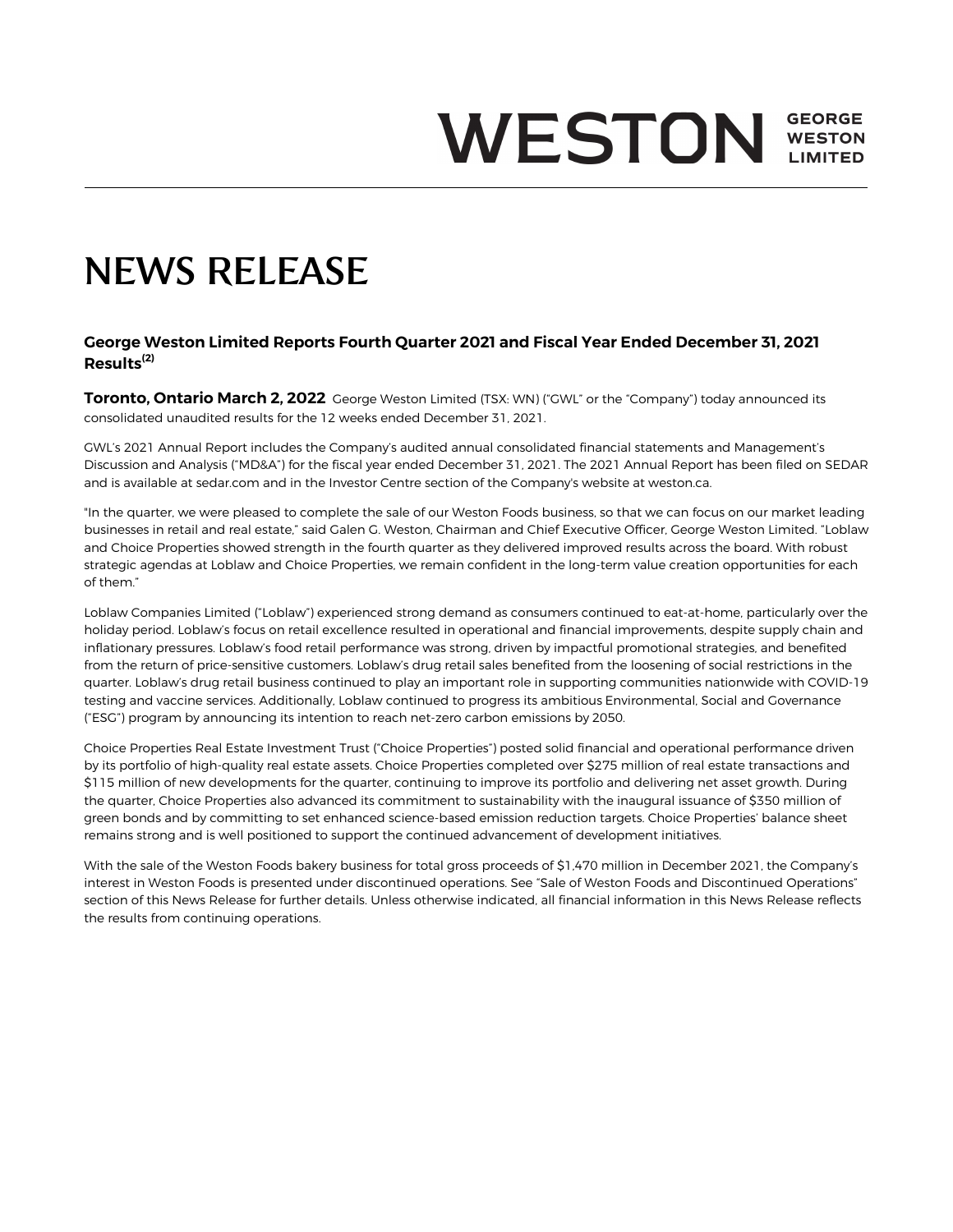### **2021 FOURTH QUARTER HIGHLIGHTS**

As a result of the Company's reporting calendar, the fourth quarter and full year 2020 included an extra week of operations ("the 53rd week") compared to 2021.

George Weston Limited's net earnings available to common shareholders of the Company from continuing operations were \$418 million in the fourth quarter of 2021, an increase of \$154 million compared to the fourth quarter of 2020. The increase was due to the favourable year-over-year net impact of adjusting items totaling \$75 million and an improvement in the Company's consolidated underlying operating performance of \$79 million. Diluted net earnings per common share from continuing operations were \$2.80, an increase of \$1.08 per common share, or 62.8%, when compared to the fourth quarter of 2020.

Adjusted net earnings available to common shareholders of the Company<sup>(1)</sup> from continuing operations were \$347 million in the fourth quarter of 2021, an increase of \$79 million, or 29.5%, compared to the fourth quarter of 2020. The increase was primarily due to the improvement in the underlying operating performance of Loblaw, the favourable year-over-year impact of asset impairments, net of recoveries recorded on consolidation and lower adjusted net interest expense and other financing charges<sup>(1)</sup>, partially offset by the impact of a higher adjusted effective tax rate<sup>(1)</sup>. .

Adjusted diluted net earnings per common share<sup>(1)</sup> from continuing operations were \$2.32 in the fourth quarter of 2021, an increase of \$0.58 per common share, or 33.3%, compared to the fourth quarter of 2020. The increase was due to the improvement in adjusted net earnings available to common shareholders of the Company<sup>(1)</sup> from continuing operations and the favourable impact of share repurchases when compared to the fourth quarter of 2020.

#### **CONSOLIDATED RESULTS OF OPERATIONS**

The Company's results reflect the impact of COVID-19 and the year-over-year impact of the fair value adjustment of the Trust Unit liability as a result of the significant changes in Choice Properties' unit price, recorded in net interest expense and other financing charges. The Company's results are impacted by market price fluctuations of Choice Properties' Trust Units on the basis that the Trust Units held by unitholders, other than the Company, are redeemable for cash at the option of the holder and are presented as a liability on the Company's consolidated balance sheet. The Company's financial results are negatively impacted when the Trust Unit price rises and positively impacted when the Trust Unit price declines.

The Company's interest in Weston Foods is presented separately as discontinued operations in the Company's current and comparative results. Unless otherwise indicated, all financial information represents the Company's results from continuing operations.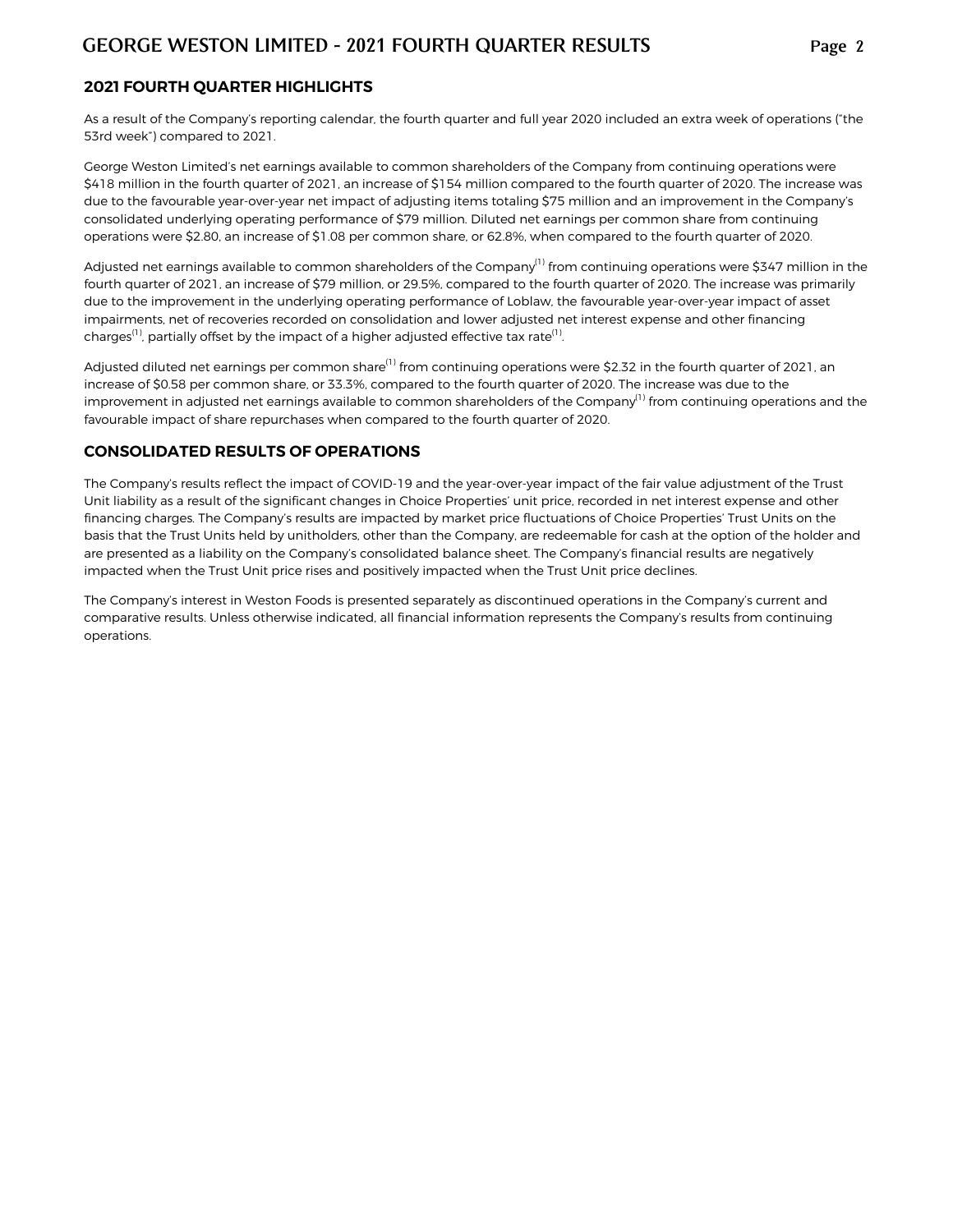| (unaudited)                                                                                                                 | <b>Quarters Ended</b> |                                |    |        |                    |     | <b>Years Ended</b> |                                |    |           |               |
|-----------------------------------------------------------------------------------------------------------------------------|-----------------------|--------------------------------|----|--------|--------------------|-----|--------------------|--------------------------------|----|-----------|---------------|
| (\$ millions except where otherwise<br>indicated)                                                                           | Dec. 31. 2021         | Dec. 31, 2020 <sup>(3,4)</sup> |    |        |                    |     | Dec. 31. 2021      | Dec. 31, 2020 <sup>(3,4)</sup> |    |           |               |
| For the periods ended as indicated                                                                                          | (12 weeks)            | (13 weeks)                     |    |        | \$ Change % Change |     | (52 weeks)         | (53 weeks)                     |    | \$ Change | % Change      |
| <b>Revenue</b>                                                                                                              | \$12,902              | \$<br>13.430                   | \$ | (528)  | $(3.9)$ %          |     | \$53.748           | \$<br>53,270                   | \$ | 478       | 0.9%          |
| <b>Operating income</b>                                                                                                     | \$<br>1.009           | \$<br>869                      | \$ | 140    | 16.1%              | \$  | 4,027              | \$<br>2,875                    | \$ | 1,152     | 40.1%         |
| Adjusted EBITDA <sup>(1)</sup>                                                                                              | \$<br>1,453           | \$<br>1.396                    | \$ | 57     | 4.1%               | \$  | 5.995              | \$<br>5.356                    | \$ | 639       | 11.9%         |
| Adjusted EBITDA margin <sup>(1)</sup>                                                                                       | 11.3%                 | 10.4%                          |    |        |                    |     | 11.2%              | 10.1%                          |    |           |               |
| Net earnings attributable to<br>shareholders<br>of the Company from<br>continuing operations                                | \$<br>428             | \$<br>274                      | \$ | 154    | 56.2%              | \$  | 753                | \$<br>957                      | \$ | (204)     | $(21.3)\%$    |
| Net earnings available to<br>common shareholders<br>of the Company                                                          | \$<br>217             | \$<br>289                      | \$ | (72)   | $(24.9)\%$         | \$  | 387                | \$<br>919                      | \$ | (532)     | $(57.9)$ %    |
|                                                                                                                             | \$<br>418             | \$<br>264                      | \$ | 154    | 58.3%              | S   | 709                | \$<br>913                      | \$ | (204)     | $(22.3)\%$    |
| <b>Continuing operations</b>                                                                                                |                       |                                |    |        |                    |     |                    |                                |    |           |               |
| <b>Discontinued operations</b>                                                                                              | \$<br>(201)           | \$<br>25                       | \$ | (226)  | $(904.0)\%$        | \$. | (322)              | \$<br>6                        | \$ | (328)     | $(5,466.7)\%$ |
| Adjusted net earnings<br>available to common<br>shareholders<br>of the Company <sup>(1)</sup> from<br>continuing operations | \$<br>347             | \$<br>268                      | \$ | 79     | 29.5%              | \$  | 1.232              | \$<br>993                      | \$ | 239       | 24.1%         |
| Diluted net earnings per                                                                                                    |                       |                                |    |        |                    |     |                    |                                |    |           |               |
| common share (\$)                                                                                                           | \$<br>1.44            | \$<br>1.88                     | \$ | (0.44) | $(23.4)\%$         | \$  | 2.52               | \$<br>5.96                     | \$ | (3.44)    | $(57.7)$ %    |
| <b>Continuing operations</b>                                                                                                | \$<br>2.80            | \$<br>1.72                     | S  | 1.08   | 62.8%              | s   | 4.66               | \$<br>5.92                     | S  | (1.26)    | $(21.3)\%$    |
| <b>Discontinued operations</b>                                                                                              | \$<br>(1.36)          | \$<br>0.16                     | \$ | (1.52) | $(950.0)\%$        | \$  | (2.14)             | \$<br>0.04                     | \$ | (2.18)    | $(5,450.0)\%$ |
| Adjusted diluted net<br>earnings per<br>common share <sup>(1)</sup> from<br>continuing operations (\$)                      | \$<br>2.32            | \$<br>1.74                     | \$ | 0.58   | 33.3%              | S   | 8.14               | \$<br>6.44                     | \$ | 1.70      | 26.4%         |
|                                                                                                                             |                       |                                |    |        |                    |     |                    |                                |    |           |               |

As a result of the Company's reporting calendar, the fourth quarter of 2020 included a 53rd week. The 53rd week of 2020 resulted in an additional \$878 million of revenue, \$67 million of operating income, and net earnings available to common shareholders of the Company from continuing operations and diluted net earnings per common share from continuing operations of \$18 million and \$0.12 per common share, respectively.

In the fourth quarter of 2021, the Company recorded net earnings available to common shareholders of the Company from continuing operations of \$418 million (\$2.80 per common share), an increase of \$154 million (\$1.08 per common share) compared to the fourth quarter of 2020. The increase was due to the favourable year-over-year net impact of adjusting items totaling \$75 million (\$0.50 per common share) and an improvement in the Company's consolidated underlying operating performance of \$79 million (\$0.58 per common share) described below.

- The favourable year-over-year net impact of adjusting items totaling \$75 million (\$0.50 per common share) was due to:
	- the favourable impact of the recovery related to Glenhuron Bank Limited ("Glenhuron") at Loblaw of \$165 million (\$1.12 per common share). The recovery relates to a reversal of taxes previously paid in relation to Loblaw's Glenhuron tax matter; and
	- the favourable year-over-year impact of the fair value adjustment on investment properties of \$69 million (\$0.46 per common share);
	- partially offset by,
	- the unfavourable year-over-year impact of the fair value adjustment of the Trust Unit liability of \$102 million (\$0.70 per common share) as a result of the increase in Choice Properties' unit price in the fourth quarter of 2021; and
	- the unfavourable year-over-year impact of the fair value adjustment of the forward sale agreement of Loblaw common shares of \$56 million (\$0.36 per common share). The Company settled the net debt associated with the forward sale agreement in the fourth quarter of 2021, see "Consolidated Other Business Matters" in this News Release.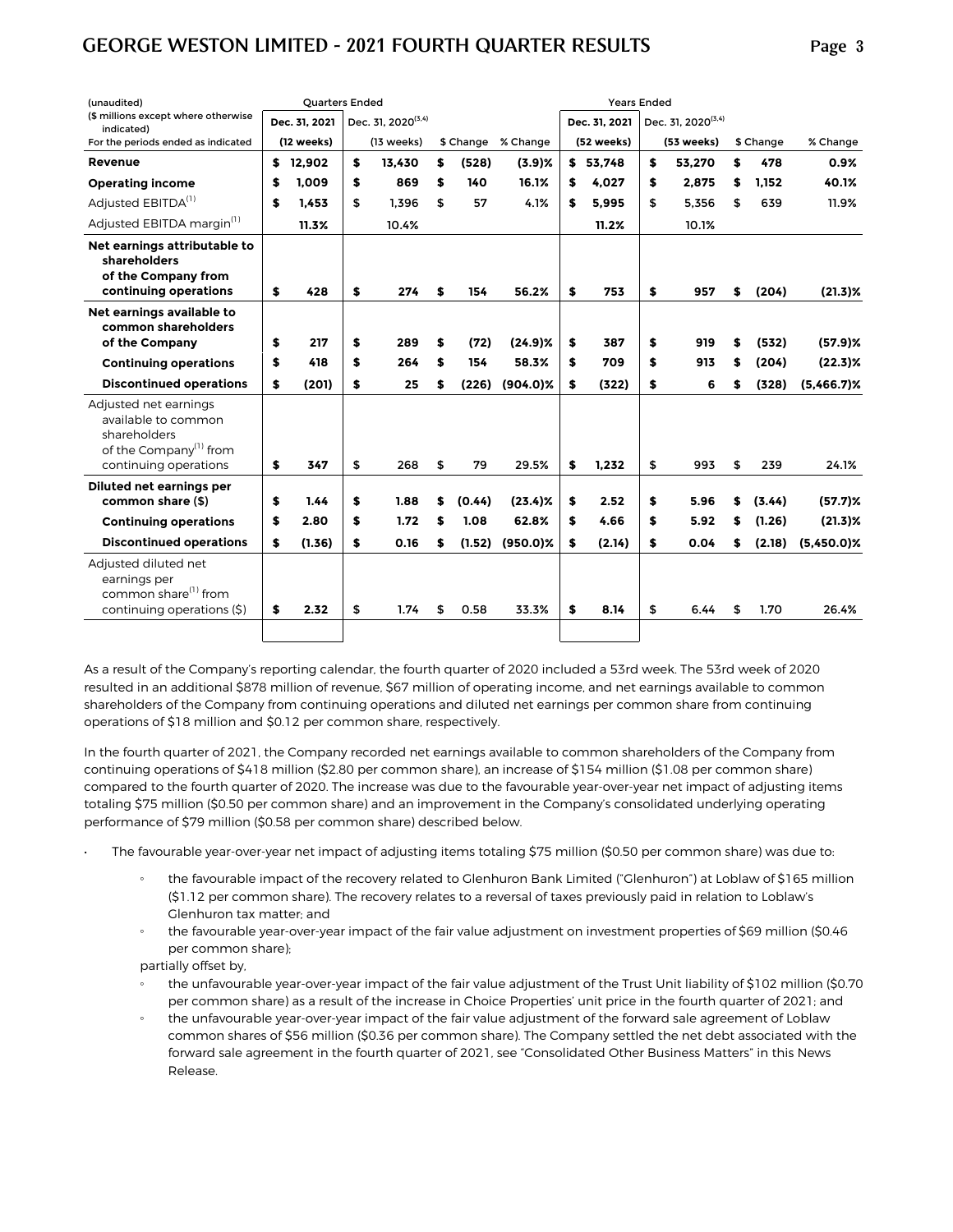- The improvement in the Company's consolidated underlying operating performance of \$79 million (\$0.58 per common share), which included the negative year-over-year impact of the 53rd week of \$18 million (\$0.12 per common share), was due to:
	- the favourable underlying operating performance of Loblaw;
	- the favourable year-over-year impact in Other and Intersegment, primarily driven by the year-over-year impact of asset impairments, net of recoveries of \$25 million, net of tax recorded on consolidation, and the gain related to Choice Properties' sale and leaseback transactions of \$7 million, net of tax, as described in "Consolidated Other Business Matters"; and
	- a decrease in adjusted net interest expense and other financing charges<sup>(1)</sup>; ;
	- partially offset by,
	- an increase in the adjusted effective tax rate<sup>(1)</sup> primarily attributable to the unfavourable year-over-year impact of the non-taxable portion of the gain from Choice Properties' transactions and the impact of certain other nondeductible items.
- Diluted net earnings per common share from continuing operations also included the favourable impact of shares purchased for cancellation over the last 12 months (\$0.09 per common share) pursuant to the Company's Normal Course Issuer Bid ("NCIB").

Adjusted net earnings available to common shareholders of the Company $^{(1)}$  from continuing operations in the fourth quarter of 2021 were \$347 million, an increase of \$79 million, or 29.5%, compared to the fourth quarter of 2020. The increase was due to the improvement in the Company's consolidated underlying operating performance described above.

Adjusted diluted net earnings per common share<sup>(1)</sup> from continuing operations in the fourth quarter of 2021 were \$2.32 per common share, an increase of \$0.58 per common share, or 33.3%, compared to the fourth quarter of 2020. The increase was due to the improvement in adjusted net earnings available to common shareholders of the Company $(1)$  from continuing operations and the favourable impact of share repurchases.

SALE OF WESTON FOODS AND DISCONTINUED OPERATIONS On March 23, 2021, the Company announced its intention to launch a process to sell the Weston Foods business, comprised of the fresh, frozen and ambient bakery businesses. On December 10, 2021, the Company announced the sale of Weston Foods' fresh and frozen bakery business to FGF Brands Inc. for gross proceeds of \$1,100 million, and on December 29, 2021, the Company announced the sale of Weston Foods' ambient business to affiliated entities of Hearthside Foods Solution, LLC for gross proceeds of \$370 million. In aggregate, the Company sold its entire Weston Foods bakery business for total gross proceeds of \$1,470 million.

Upon the respective sale dates, the net assets of Weston Foods were de-recognized from the Company's 2021 consolidated balance sheet and the Weston Foods results, net of intersegment eliminations, were presented separately as discontinued operations in the Company's consolidated statement of earnings and comprehensive income in the current and comparative periods.

The sale of Weston Foods resulted in a loss of \$317 million, after income taxes, recorded in discontinued operations in 2021. For further details of the sale, refer to Note 5, "Discontinued Operations" in the annual consolidated financial statements of the Company's 2021 Annual Report.

In the fourth quarter of 2021 and 2020, discontinued operations represent the results of Weston Foods, net of intersegment eliminations.

Net loss available to common shareholders of the Company from discontinued operations in the fourth quarter of 2021 was \$201 million (\$1.36 per common share) compared to net earnings available to common shareholders of the Company from discontinued operations of \$25 million (\$0.16 per common share) in the fourth quarter of 2020, a decrease of \$226 million (\$1.52 per common share). The decrease included the loss on the sale of Weston Foods of \$204 million, after income taxes, recorded in the fourth quarter of 2021, and the underlying operating performance of Weston Foods.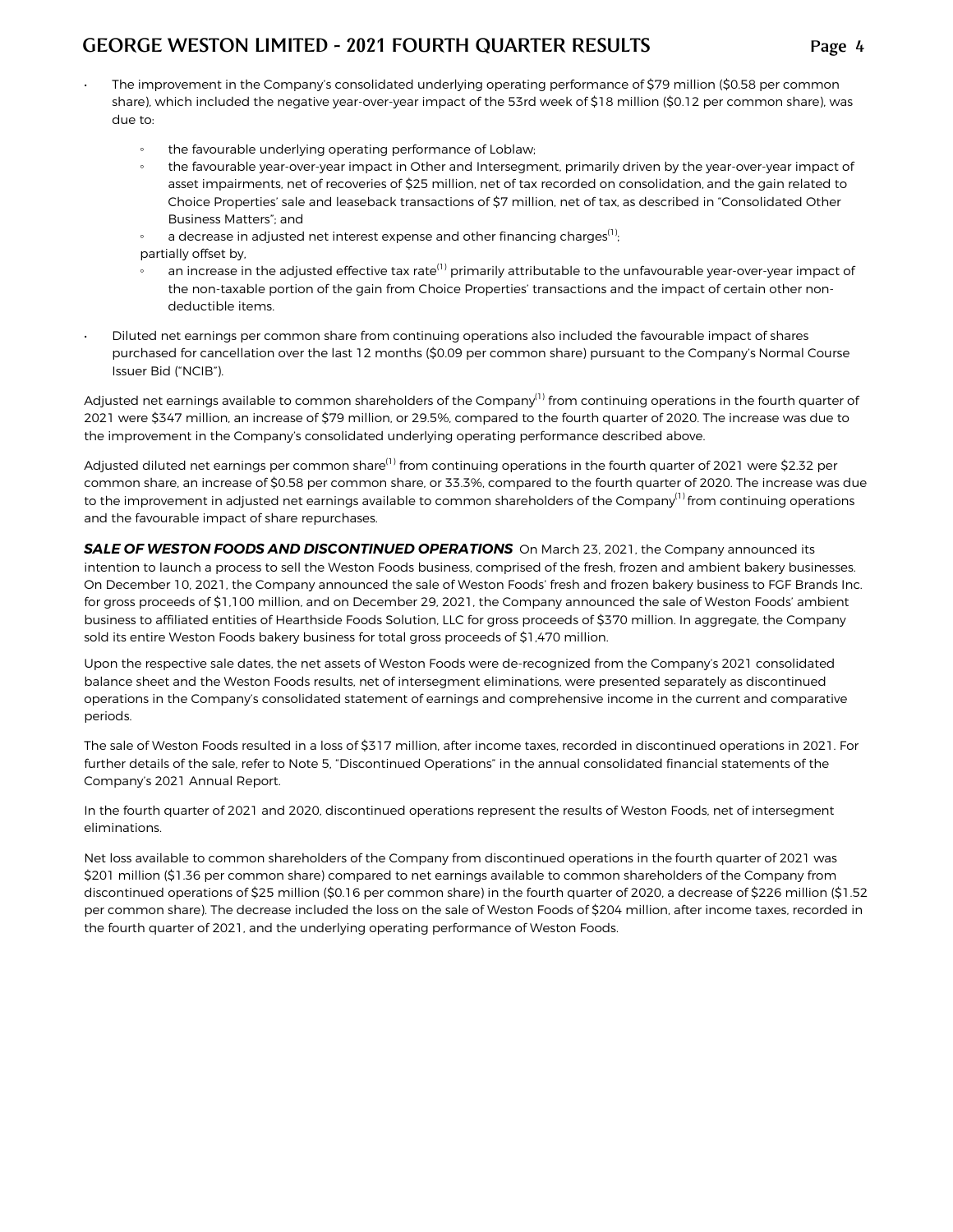#### **CONSOLIDATED OTHER BUSINESS MATTERS**

*COVID-19 RELATED COSTS*The Company incurred COVID-19 related costs of approximately \$9 million and \$150 million in the fourth quarter and year of 2021, respectively (2020 – \$48 million and \$466 million), primarily related to safety and security measures to protect colleagues, customers, tenants and other stakeholders. The estimated COVID-19 related costs incurred by each of the Company's reportable operating segments were as follows:

|                                   |   | <b>Quarters Ended</b> |               | <b>Years Ended</b> |               |
|-----------------------------------|---|-----------------------|---------------|--------------------|---------------|
| (unaudited)                       |   | Dec. 31, 2021         | Dec. 31, 2020 | Dec. 31, 2021      | Dec. 31, 2020 |
| (\$ millions)                     |   | (12 weeks)            | (13 weeks)    | (52 weeks)         | (53 weeks)    |
| Loblaw <sup>(i)</sup>             | 5 | 8                     | 45            | 145                | \$<br>445     |
| Choice Properties <sup>(ii)</sup> |   |                       | 3             | 5                  | 21            |
| Consolidated                      | s | 9                     | 48            | 150                | \$<br>466     |
|                                   |   |                       |               |                    |               |

(i) Loblaw's COVID-19 related costs included \$25 million and \$180 million related to one-time bonuses and benefits for store and distribution centre colleagues in the second quarters of 2021 and 2020, respectively.

(ii) Choice Properties recorded a provision of \$1 million (2020 – \$3 million) and \$5 million (2020 – \$21 million) in the fourth quarter of 2021 and year-to-date, respectively, for certain past due amounts, reflecting increased collectability risk and negotiated rent abatements.

*GWL CORPORATE(5) FINANCING ACTIVITIES* The Company completed the following financing activities during the periods indicated below. The cash impacts of these activities are set out below:

|                                                                         |            | <b>Years Ended</b> |                      |               |    |               |
|-------------------------------------------------------------------------|------------|--------------------|----------------------|---------------|----|---------------|
| (unaudited)                                                             |            | Dec. 31. 2021      | Dec. 31, 2020        | Dec. 31. 2021 |    | Dec. 31, 2020 |
| (\$ millions)                                                           | (12 weeks) |                    | $(13 \text{ weeks})$ | (52 weeks)    |    | (53 weeks)    |
| Settlement of net debt associated with equity<br>forward sale agreement | \$         | (275)              | \$<br>—              | (790)         | \$ |               |
| <b>GWL's credit facility</b>                                            |            | 121                |                      | 121           |    |               |
| GWL's NCIB - purchased and cancelled <sup>(i)(ii)</sup>                 |            | (167)              | (123)                | (744)         |    | (123)         |
| GWL's participation in Loblaw's NCIB                                    |            | 89                 | 75                   | 563           |    | 336           |
| Net cash flow (used in) from above activities                           | \$         | (232)              | \$<br>(48)           | (850)         | \$ | 213           |
|                                                                         |            |                    |                      |               |    |               |

(i) \$6 million of cash consideration related to common shares repurchased under the NCIB for cancellation in the fourth quarter of 2021 was paid in the first quarter of 2022.

(ii) \$31 million of cash consideration related to common shares repurchased under the NCIB for cancellation in the third quarter of 2021 was paid in the fourth quarter of 2021.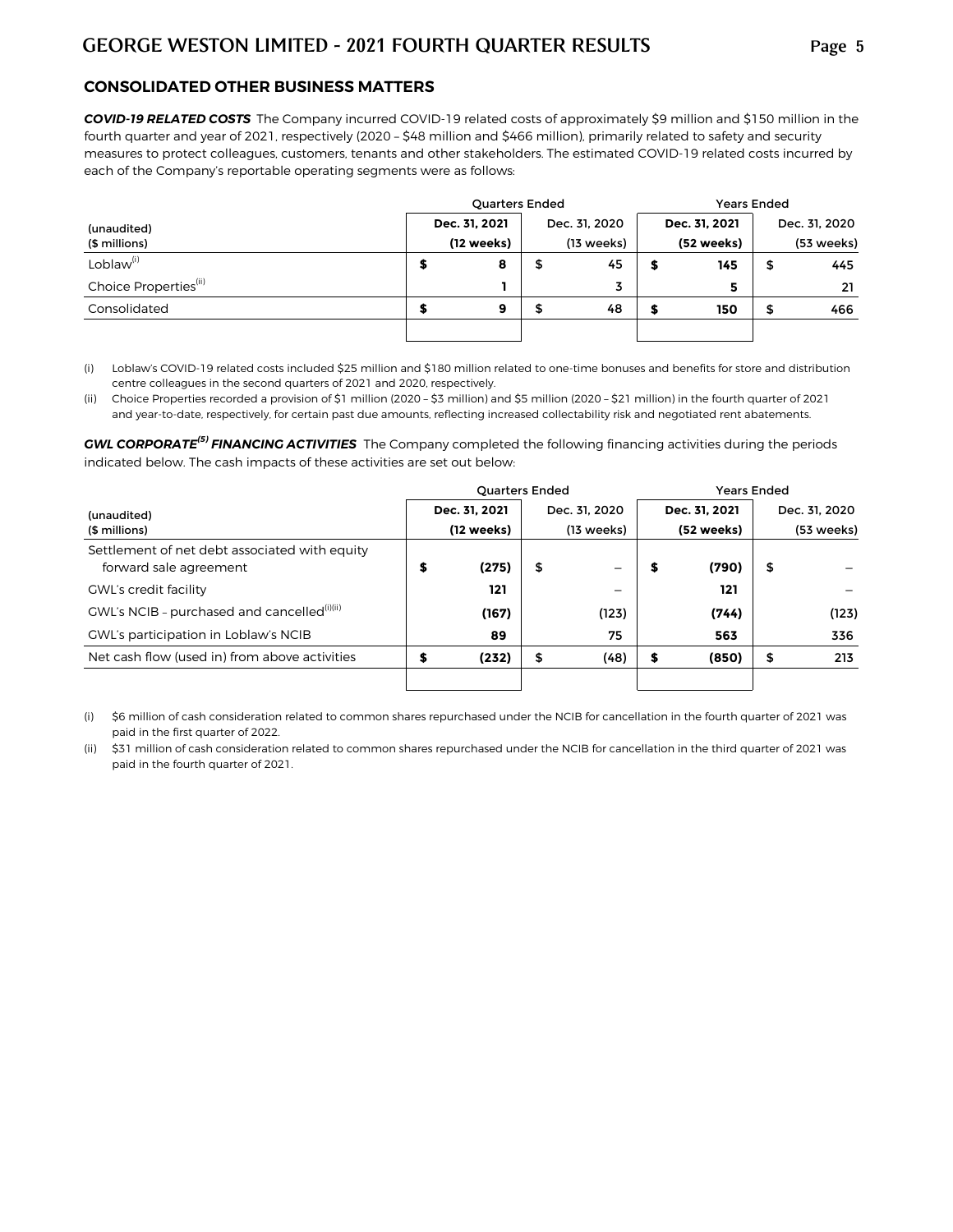Settlement of Net Debt Associated with Equity Forward Sale Agreement In the fourth quarter of 2021, the Company completed the settlement of the net debt associated with the equity forward sale agreement. As a result, the 9.6 million Loblaw shares securing the net debt were released from security and the Company's economic interest in Loblaw is now equal to its voting interest. In aggregate, \$790 million was paid to settle the net debt, resulting in the extinguishment of the Series A debentures (\$466 million), Series B debentures (\$784 million), plus accrued interest, and the settlement of the equity forward sale agreement (\$464 million gain).

Refer to Section 3.3, "Components of Total Debt" of the MD&A in the Company's 2021 Annual Report for more information.

*GWL's Credit Facility* In the fourth quarter of 2021, the Company drew \$275 million on its \$350 million revolving committed credit facility to fund the final settlement of the net debt associated with the equity forward agreement. The credit facility was partially repaid in the fourth quarter of 2021 and at December 31, 2021, \$121 million was drawn. Subsequent to the end of the fourth quarter of 2021, the drawn balance was fully repaid.

Refer to Section 3.3, "Components of Total Debt" of the MD&A in the Company's 2021 Annual Report for more information.

*GWL's NCIB – Purchased and Cancelled Shares* In the fourth quarter of 2021, the Company purchased and cancelled 1.0 million shares under its NCIB (2020 – 1.3 million shares). As at December 31, 2021, the Company had 146.6 million shares outstanding (December 31, 2020 – 152.1 million).

Refer to Section 3.6, "Share Capital" of the MD&A in the Company's 2021 Annual Report for more information.

*GWL's Participation in Loblaw's NCIB* Commencing in the first quarter of 2020, the Company began participating in Loblaw's NCIB in order to maintain its proportionate percentage ownership interest. During the fourth quarter of 2021, GWL received proceeds of \$89 million (2020 – \$75 million) from the sale of Loblaw shares.

*CHOICE PROPERTIES' SALE AND LEASEBACK TRANSACTIONS* In the fourth quarter of 2021, Choice Properties disposed of two properties to third parties for aggregate proceeds of \$28 million. These transactions were accounted for as a disposition by Choice Properties. On consolidation, the arrangements were accounted for as sale and leaseback transactions because Loblaw continues to be a tenant on the properties. As a result, the Company recorded a lease liability of \$19 million, and a gain of \$7 million in operating income.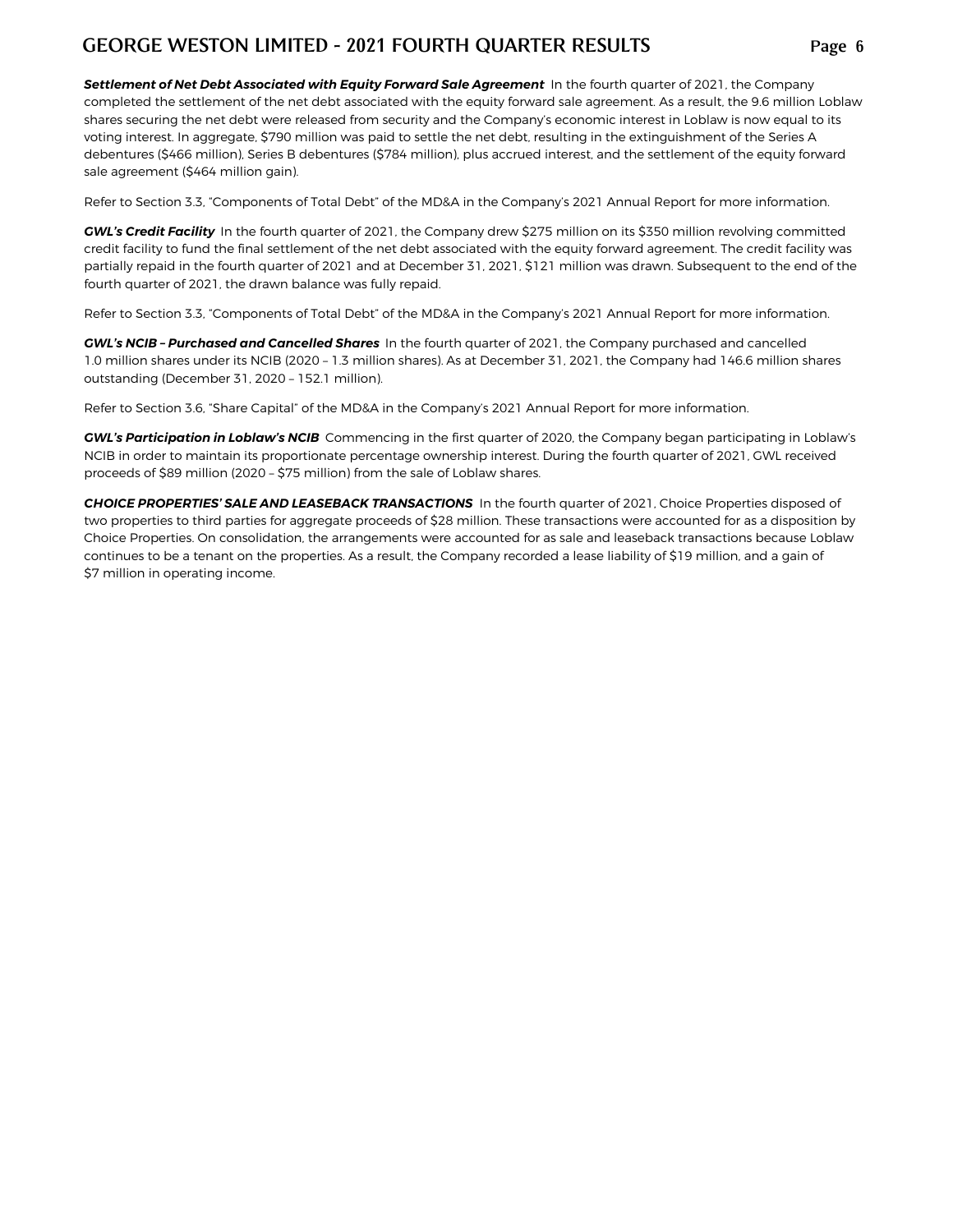#### **REPORTABLE OPERATING SEGMENTS**

The Company operates through its two reportable operating segments: Loblaw and Choice Properties. Other and Intersegment includes eliminations, intersegment adjustments related to the consolidation and cash and short-term investments held by the Company. All other company level activities that are not allocated to the reportable operating segments, such as interest expense, corporate activities and administrative costs are included in Other and Intersegment.

Loblaw has two reportable operating segments, retail and financial services. Loblaw's retail segment consists primarily of food retail and drug retail. Loblaw provides Canadians with grocery, pharmacy, health and beauty, apparel, general merchandise and financial services.

Choice Properties owns, manages and develops a high-quality portfolio of commercial retail, industrial, office and residential properties across Canada.

#### **Loblaw Operating Results**

| (unaudited)                                       |   |               | <b>Ouarters Ended</b> |                              |    |           |           |   | <b>Years Ended</b> |                                |    |           |          |
|---------------------------------------------------|---|---------------|-----------------------|------------------------------|----|-----------|-----------|---|--------------------|--------------------------------|----|-----------|----------|
| (\$ millions except where otherwise<br>indicated) |   | Dec. 31. 2021 |                       | Dec. 31. 2020 <sup>(3)</sup> |    |           |           |   | Dec. 31. 2021      | $\vert$ Dec. 31. 2020 $^{(3)}$ |    |           |          |
| For the periods ended as indicated                |   | (12 weeks)    |                       | (13 weeks)                   |    | \$ Change | % Change  |   | (52 weeks)         | (53 weeks)                     |    | \$ Change | % Change |
| Revenue                                           | s | 12.757        | \$                    | 13.286                       | \$ | (529)     | $(4.0)$ % | s | 53.170             | \$<br>52.714                   | S  | 456       | 0.9%     |
| Operating income                                  | S | 703           | \$                    | 700                          | \$ | 3         | 0.4%      | s | 2.929              | \$<br>2.357                    | S  | 572       | 24.3%    |
| Adjusted EBITDA <sup>(1)</sup>                    | S | 1.322         | \$                    | 1,311                        | \$ | 11        | 0.8%      | s | 5.579              | \$<br>4,996                    | \$ | 583       | 11.7%    |
| Adjusted EBITDA margin <sup>(1)</sup>             |   | 10.4%         |                       | 9.9%                         |    |           |           |   | 10.5%              | 9.5%                           |    |           |          |
| Depreciation and<br>amortization(i)               | S | 623           | \$                    | 609                          | \$ | 14        | 2.3%      | S | 2.664              | \$<br>2.596                    | S  | 68        | 2.6%     |
|                                                   |   |               |                       |                              |    |           |           |   |                    |                                |    |           |          |

(i) Depreciation and amortization in the fourth quarter of 2021 includes \$117 million (2020 – \$117 million) and \$506 million (2020 – \$509 million) year-to-date of amortization of intangible assets acquired with Shoppers Drug Mart Corporation ("Shoppers Drug Mart").

Unless otherwise indicated, Loblaw's operating results include the 53rd week in 2020.

**Revenue** Loblaw revenue in the fourth quarter of 2021 was \$12,757 million, a decrease of \$529 million, or 4.0%, compared to the fourth quarter of 2020. The decrease was primarily driven by a decrease in retail sales, partially offset by an improvement in financial services revenue.

Retail sales were \$12,486 million, a decrease of \$557 million, or 4.3%, compared to the fourth quarter of 2020, which included the negative impact of the 53rd week in 2020 of \$878 million.

- *•* food retail sales were \$8,742 million (2020 \$9,302 million) and food retail same-store sales growth was 1.1% (2020 8.6%) for the quarter. Sales were impacted by lower eat-at-home trends after strong growth last year, offset by higher industry inflation levels. The two year food retail sales Compound Annual Growth Rate ("CAGR")<sup>(6)</sup> was 4.8%. On a comparable week basis, food retail basket size decreased and traffic increased in the quarter;
- the Consumer Price Index ("CPI") as measured by The Consumer Price Index for Food Purchased from Stores was 4.8% (2020 – 1.5%), which was slightly lower than Loblaw's internal food inflation; and
- *•* drug retail sales of \$3,744 million (2020 \$3,741 million) and drug retail same-store sales growth was 7.9% (2020 3.7%) for the quarter. Pharmacy same-store sales growth benefited from strong sales in pharmacy related services. Front store samestore sales growth benefited from the economic re-opening in the third quarter of 2021. The two year drug retail sales CAGR<sup>(6)</sup> was 5.5%. Pharmacy same-store sales growth was 10.2% (2020 - 5.0%) and front store same-store sales growth was 6.1% (2020 – 2.8%).

In 2021, 23 food and drug stores were opened and 24 food and drug stores were closed, resulting in a net increase in retail square footage of 0.2 million square feet, or 0.3%.

Financial services revenue in the fourth quarter of 2021 increased by \$40 million compared to the fourth quarter of 2020 mainly due to higher interchange income from an increase in customer spending and higher sales attributable to *The Mobile Shop*.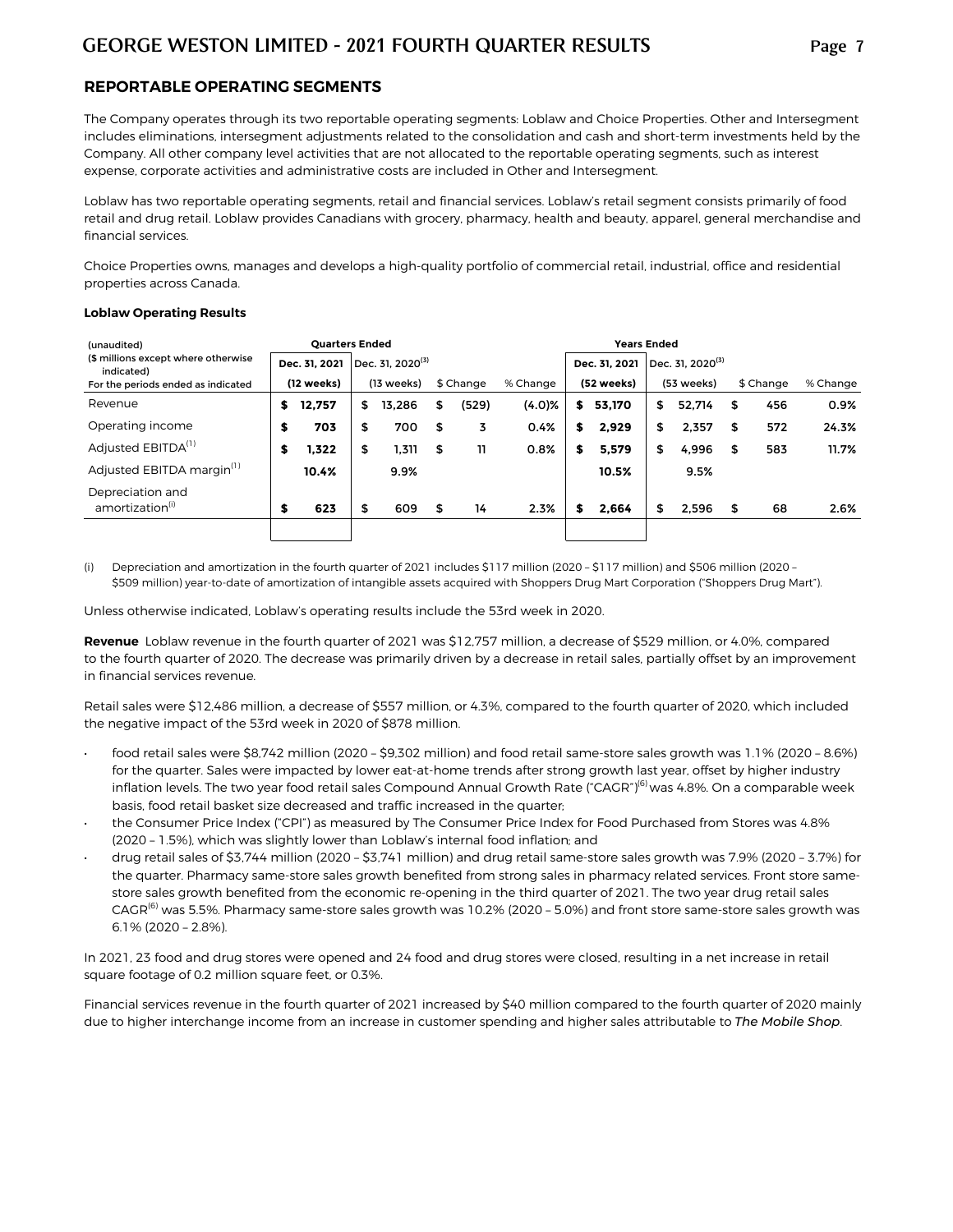**Operating income** Loblaw operating income in the fourth quarter of 2021 was \$703 million, an increase of \$3 million compared to the fourth quarter of 2020, which was negatively impacted by \$67 million due to the 53rd week in 2020. The increase in operating income was driven by the favourable year-over-year net impact of adjusting items totaling \$6 million, partially offset by a decline in underlying operating performance of \$3 million, as described below:

- the favourable year-over-year net impact of adjusting items totaling \$6 million was primarily due to the following:
	- the favourable year-over-year impact of restructuring and other related costs of \$16 million; and
	- the favourable year-over-year impact of the fair value adjustment on non-operating properties of \$11 million; partially offset by,
	- the unfavourable year-over-year impact of the fair value adjustment of derivatives of \$13 million; and
	- the unfavourable year-over-year impact in net gain on sale of non-operating properties of \$8 million.

partially offset by,

• an overall decline in the underlying operating performance of retail primarily driven by the 53rd week in 2020. This was partially offset by improvements in financial services.

**Adjusted EBITDA(1)** Loblaw adjusted EBITDA(1) in the fourth quarter of 2021 was \$1,322 million. When compared to the fourth quarter of 2020, this represented an increase of \$11 million, or 0.8%, which was negatively impacted by \$67 million due to the 53rd week in 2020. The increase in adjusted EBITDA<sup>(1)</sup> was primarily due to an improvement in financial services of \$18 million, partially offset by a decline in retail of \$7 million.

Financial services adjusted EBITDA<sup>(1)</sup> increased by \$18 million compared to the fourth quarter of 2020, primarily driven by higher revenue as described above, the reversal of commodity taxes that were accrued in the amount of \$27 million, lower contractual charge-off and lower funding costs. This was partially offset by higher loyalty program costs and operating costs.

Retail adjusted EBITDA<sup>(1)</sup> in the fourth quarter of 2021 decreased by \$7 million, which included the negative impact of the 53rd week in 2020 of \$67 million. The decrease was driven by an increase in retail selling, general and administrative expenses ("SG&A") of \$34 million, partially offset by an increase in retail gross profit of \$27 million.

- retail SG&A as a percentage of sales was 20.9%, an increase of 110 basis points compared to the fourth quarter of 2020. The unfavourable increase of 110 basis points was primarily driven by higher expenses related to the normalization of postlockdown operating conditions, corporate costs including network optimization costs and higher costs incurred in drug retail from providing pharmacy related services, partially offset by a reduction in COVID-19 costs.
- retail gross profit percentage of 30.9% increased by 150 basis points compared to the fourth quarter of 2020, from favourable changes in sales mix in both food and drug retail and improved business initiatives.

Loblaw adjusted EBITDA<sup>(1)</sup> included no impact in the fourth quarter of 2021 and 2020 related to the sale and leaseback of properties to Choice Properties.

**Depreciation and Amortization** Loblaw's depreciation and amortization in the fourth quarter of 2021 was \$623 million, an increase of \$14 million compared to the fourth quarter of 2020. The increase in depreciation and amortization in the fourth quarter of 2021 was primarily driven by an increase in depreciation of Information Technology ("IT") and leased assets and an increase in depreciation in financial services due to the launch of the *PC Money* Account.

Depreciation and amortization in the fourth quarter of 2021 included \$117 million (2020 – \$117 million) of amortization of intangible assets related to the acquisition of Shoppers Drug Mart.

**Consolidation of Franchises** Loblaw has more than 500 franchise food retail stores in its network. Non-controlling interests at Loblaw represents the share of earnings that relates to Loblaw's food retail franchisees. Loblaw recorded a net loss attributable to non-controlling interests of \$28 million in the fourth quarter of 2021. When compared to the fourth quarter of 2020, this represented a decrease of \$74 million or 160.9%. Loblaw's franchisee earnings are impacted by the timing of when profit sharing with franchisees is agreed and finalized under the terms of the agreements.

#### **Loblaw Other Business Matters**

*Network Optimization* In the fourth quarter of 2021, Loblaw finalized network optimization plans that will result in banner conversions, closures and right-sizing of approximately 20 unprofitable retail locations across a range of banners and formats, the majority of which will be banner conversions and 3 will be closures within food retail. Loblaw expects to record charges of approximately \$25 million to \$35 million resulting from this network optimization. These charges will be recorded as incurred and are expected to include equipment, severance, lease related and other costs and will not be considered an adjusting item. Loblaw expects to realize approximately \$25 million in annualized EBITDA run-rate savings related to these plans. In the fourth quarter of 2021, Loblaw recorded charges of \$19 million as a result of this network optimization project. Further charges will be recorded as they are incurred throughout 2022.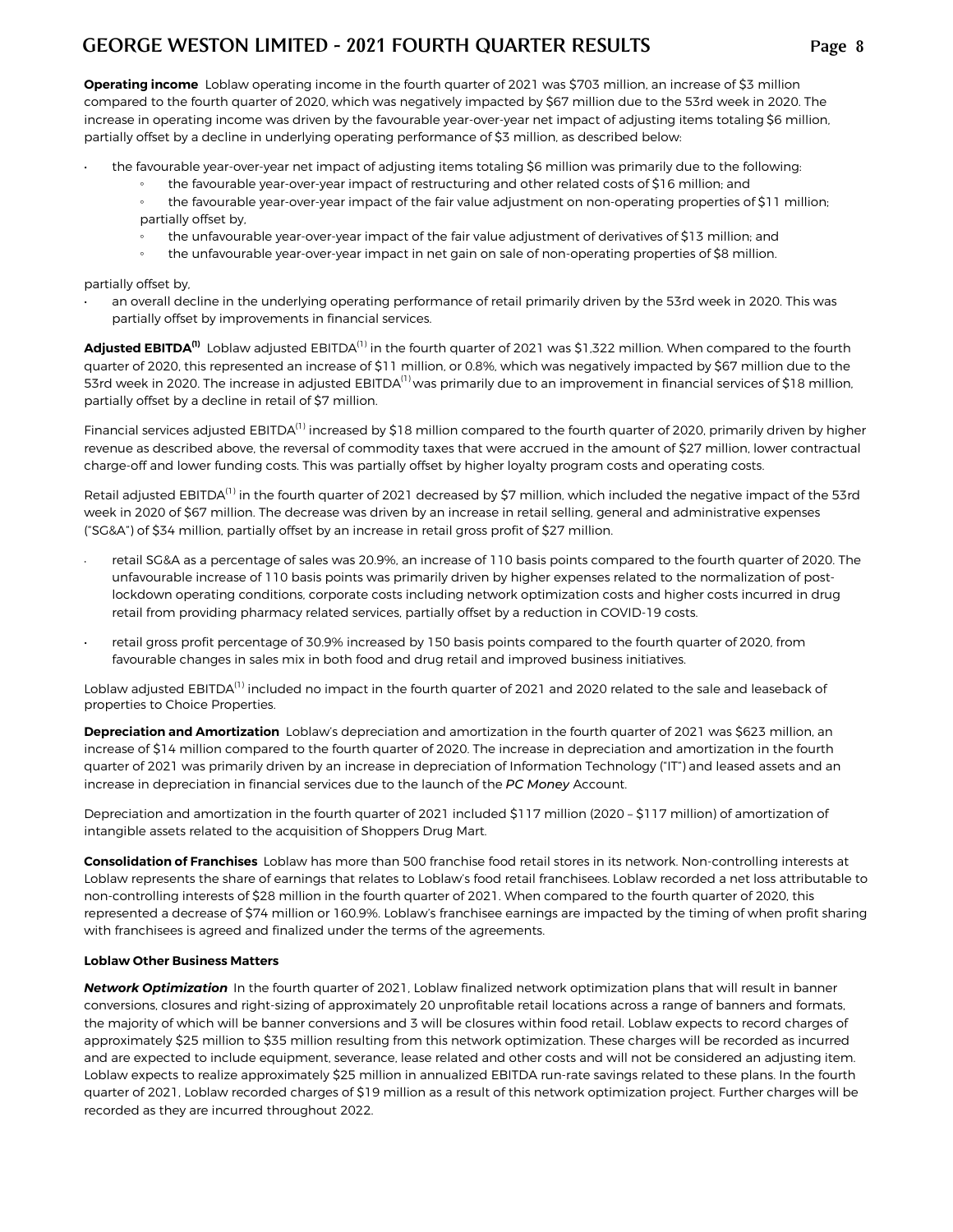| (unaudited)                                                        |               | <b>Ouarters Ended</b> |               |    |           |             |   | <b>Years Ended</b> |               |    |           |            |
|--------------------------------------------------------------------|---------------|-----------------------|---------------|----|-----------|-------------|---|--------------------|---------------|----|-----------|------------|
| (\$ millions except where otherwise<br>indicated)                  | Dec. 31, 2021 |                       | Dec. 31, 2020 |    |           |             |   | Dec. 31. 2021      | Dec. 31, 2020 |    |           |            |
| For the periods ended as indicated                                 | (12 weeks)    |                       | (12 weeks)    |    | \$ Change | % Change    |   | (52 weeks)         | (52 weeks)    |    | \$ Change | % Change   |
| Revenue                                                            | \$<br>325     | \$                    | 322           | \$ | 3         | 0.9%        | s | 1.292              | \$<br>1.271   | \$ | 21        | 1.7%       |
| Net interest expense and<br>other financing charges <sup>(i)</sup> | \$<br>499     | \$                    | 217           | \$ | 282       | 130.0%      | S | 1.377              | \$<br>173     | S  | 1.204     | 696.0%     |
| Net (loss) income                                                  | \$<br>(162)   | \$                    | 117           | S  | (279)     | $(238.5)\%$ | s | 24                 | \$<br>451     | S  | (427)     | $(94.7)\%$ |
| Funds from Operations <sup>(1)</sup>                               | \$<br>175     | \$                    | 172           | \$ | 3         | 1.7%        | S | 690                | \$<br>652     | \$ | 38        | 5.8%       |
|                                                                    |               |                       |               |    |           |             |   |                    |               |    |           |            |

(i) Net interest expense and other financing charges includes a fair value adjustment on Exchangeable Units.

Revenue Revenue in the fourth quarter of 2021 was \$325 million, an increase of \$3 million, or 0.9%, compared to the fourth quarter of 2020, and included \$183 million (2020 – \$180 million) generated from tenants within Loblaw retail. The increase in revenue was primarily driven by increased occupancy in the industrial portfolio, partially offset by vacancies in the office portfolio.

**Net Interest Expense and Other Financing Charges** Net interest expense and other financing charges in the fourth quarter of 2021 were \$499 million compared to \$217 million in the fourth quarter of 2020. The increase of \$282 million was primarily driven by the unfavourable year-over-year impact of the fair value adjustment on Class B LP units ("Exchangeable Units") of \$285 million.

**Net (Loss) Income** Net loss in the fourth quarter of 2021 was \$162 million, compared to net income of \$117 million in the fourth quarter of 2020. The decrease of \$279 million was primarily driven by higher interest expense and other financing charges as described above.

**Funds from Operations<sup>(1)</sup>** Funds from Operations<sup>(1)</sup> in the fourth quarter of 2021 was \$175 million, an increase of \$3 million compared to the fourth quarter of 2020, primarily driven by an increase in rental revenue as described above, a decline in expected credit loss provisions and the reversal of an expected credit loss on a specific mortgage receivable, partially offset by fees incurred on the early repayment of a debenture.

#### **Choice Properties Other Business Matters**

Subsequent to year end, Choice Properties entered into an agreement to increase its interest in two of its residential projects for consideration of \$25 million. The agreement included the purchase of one of Choice Properties' partners' existing interest in the projects and the cancellation of the same partners' option to increase their equity interest in the projects. This transaction closed in January 2022, following which Choice Properties' interest in these projects is now 50%.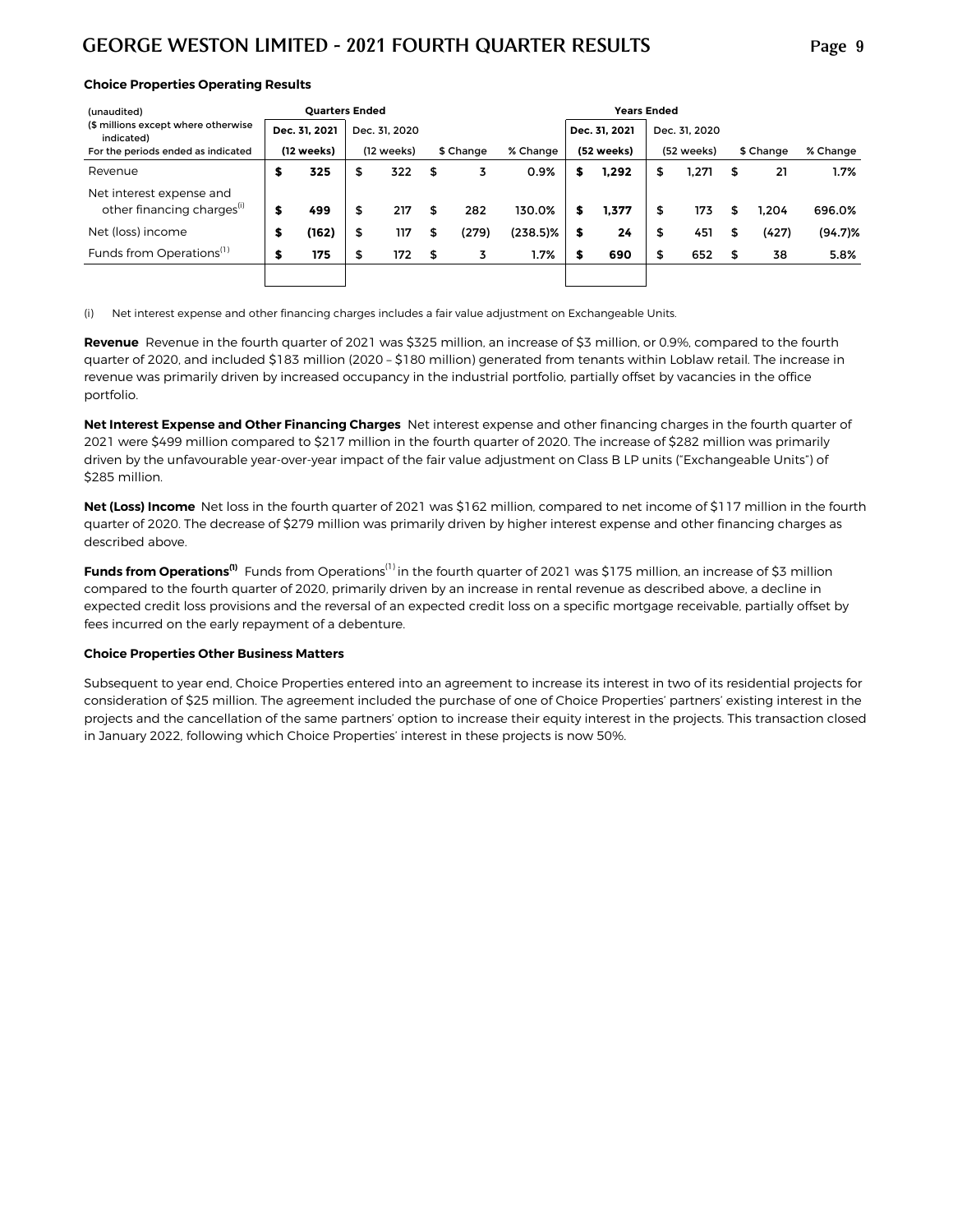# **OUTLOOK(2)**

For 2022, the Company expects adjusted net earnings<sup>(1)</sup> from continuing operations to increase due to the results from its operating segments, and to use excess cash to repurchase shares.

Loblaw Loblaw will continue to execute on retail excellence in its core grocery, pharmacy and apparel businesses while advancing its growth initiatives in 2022. In the third year of the pandemic, Loblaw's businesses remain well placed to service the everyday needs of Canadians. However, Loblaw cannot predict the precise impacts of COVID-19 and the current industry volatility on its 2022 financial results. Loblaw anticipates that in the first half of 2022 sales will benefit from the continued impact of the pandemic and elevated industry-wide inflation. As economies reopen and Loblaw starts to lap elevated 2021 inflationary prices and COVID-related drug pharmacy services, year on year revenue growth will be more challenged.

Loblaw expects:

- its retail business to grow earnings faster than sales;
- Earnings Per Share growth in the low double digits, with higher growth in the first half of the year;
- to invest approximately \$1.4 billion in capital expenditures, net of proceeds from property disposals, reflecting incremental store and distribution network investments; and
- to return capital to shareholders by allocating a significant portion of free cash flow to share repurchases.

**Choice Properties** Choice Properties' goal is to provide net asset value appreciation, stable net operating income growth and capital preservation, all with a long-term focus.

Although there remains uncertainty about the long-term impacts of the COVID-19 pandemic, Choice Properties is confident that its business model, stable tenant base, and disciplined approach to financial management will continue to position it well. At the end of 2021, Choice Properties' diversified portfolio of retail, industrial, residential and office properties was 97.1% occupied and leased to high-quality tenants across Canada. Choice Properties' portfolio is primarily leased to necessity-based tenants, and logistics providers, who continue to perform well in this environment and provide stability to Choice Properties' overall portfolio. The stability is evident in Choice Properties' financial results and rent collections, which were approximately 99% of contractual rents for the year. Despite the unpredictable re-opening of the economy, Choice Properties is encouraged by high vaccination rates and anticipate the further lifting of re-opening measures.

Choice Properties continues to advance its development program, which provides Choice Properties with the best opportunity to add high-quality real estate to its portfolio at a reasonable cost and drive net asset value appreciation over time. Choice Properties has a mix of active development projects ranging in size, scale, and complexity, including retail intensification projects, industrial development and rental residential projects located in urban markets with a focus on transit accessibility.

Underpinning all aspects of Choice Properties' business model is a strong balance sheet and a disciplined approach to financial management. Choice Properties takes a conservative approach to leverage and financing risk by maintaining strong leverage ratios and a staggered debt maturity profile.

### **DECLARATION OF QUARTERLY DIVIDENDS**

Subsequent to the end of the fourth quarter of 2021, the Company's Board of Directors declared a quarterly dividend on GWL Common Shares, Preferred Shares, Series I, Preferred Shares, Series III, Preferred Shares, Series IV and Preferred Shares, Series V payable as follows:

| Common Shares                | \$0.600 per share payable April 1, 2022, to shareholders of<br>record March 15, 2022:      |
|------------------------------|--------------------------------------------------------------------------------------------|
| Preferred Shares, Series I   | \$0.3625 per share payable March 15, 2022, to shareholders<br>of record February 28, 2022; |
| Preferred Shares, Series III | \$0.3250 per share payable April 1, 2022, to shareholders of<br>record March 15, 2022:     |
| Preferred Shares, Series IV  | \$0.3250 per share payable April 1, 2022, to shareholders of<br>record March 15, 2022:     |
| Preferred Shares, Series V   | \$0.296875 per share payable April 1, 2022, to shareholders of<br>record March 15, 2022.   |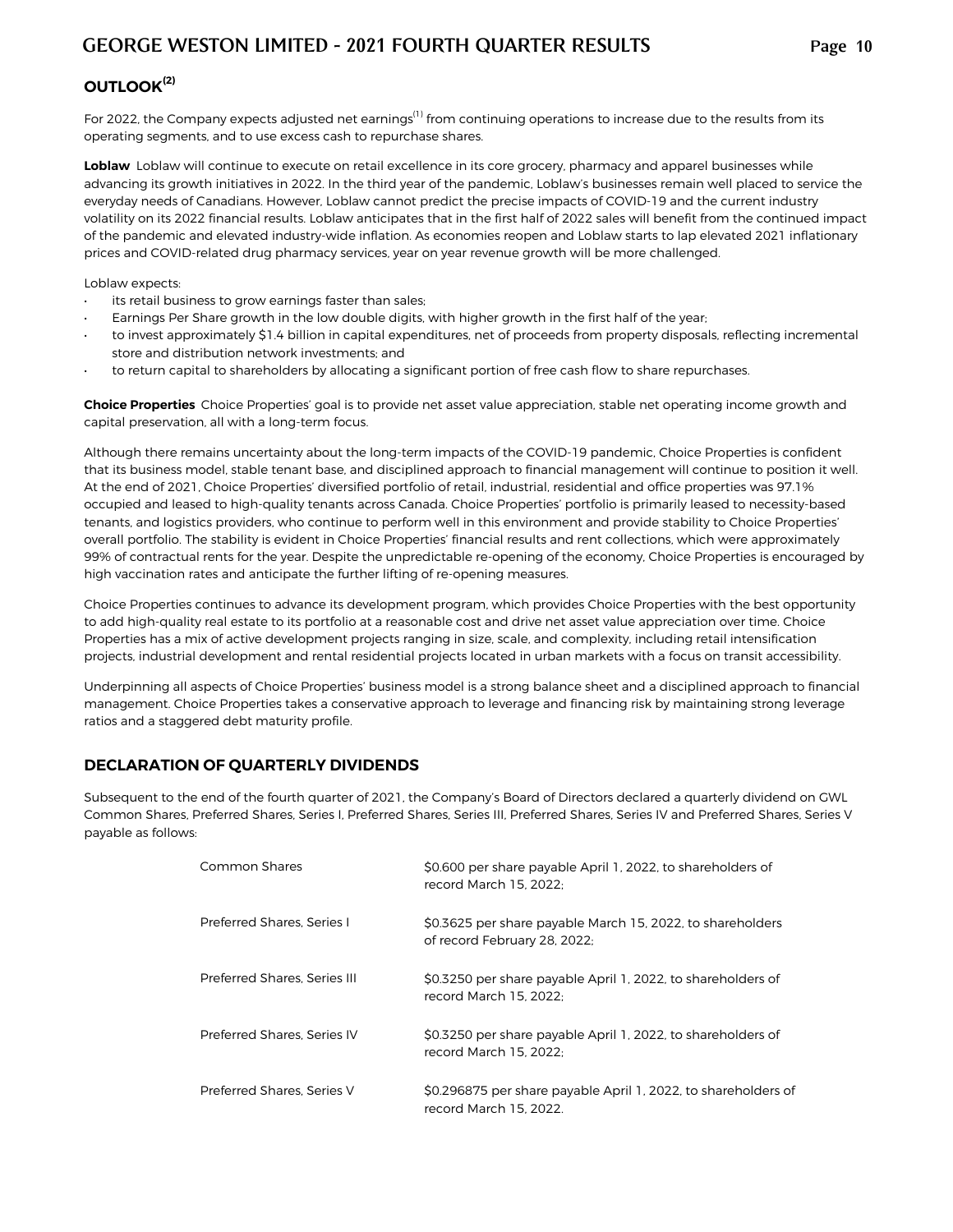#### **NON-GAAP FINANCIAL MEASURES**

The Company uses non-GAAP financial measures and ratios as it believes these measures and ratios provide useful information to both management and investors with regard to accurately assessing the Company's financial performance and financial condition.

Further, certain non-GAAP measures of Loblaw and Choice Properties are included in this document. For more information on these measures, refer to the materials filed by Loblaw and Choice Properties, which are available on sedar.com or at loblaw.ca or choicereit.ca, respectively.

Management uses these and other non-GAAP financial measures to exclude the impact of certain expenses and income that must be recognized under GAAP when analyzing underlying consolidated and segment operating performance, as the excluded items are not necessarily reflective of the Company's underlying operating performance and make comparisons of underlying financial performance between periods difficult. The Company excludes additional items if it believes doing so would result in a more effective analysis of underlying operating performance. The exclusion of certain items does not imply that they are non-recurring.

These measures do not have a standardized meaning prescribed by GAAP and therefore they may not be comparable to similarly titled measures presented by other publicly traded companies, and should not be construed as an alternative to other financial measures determined in accordance with GAAP. The Company's interest in Weston Foods is presented separately as discontinued operations in the Company's current and comparative results. Unless otherwise indicated, all financial information represents the Company's results from continuing operations.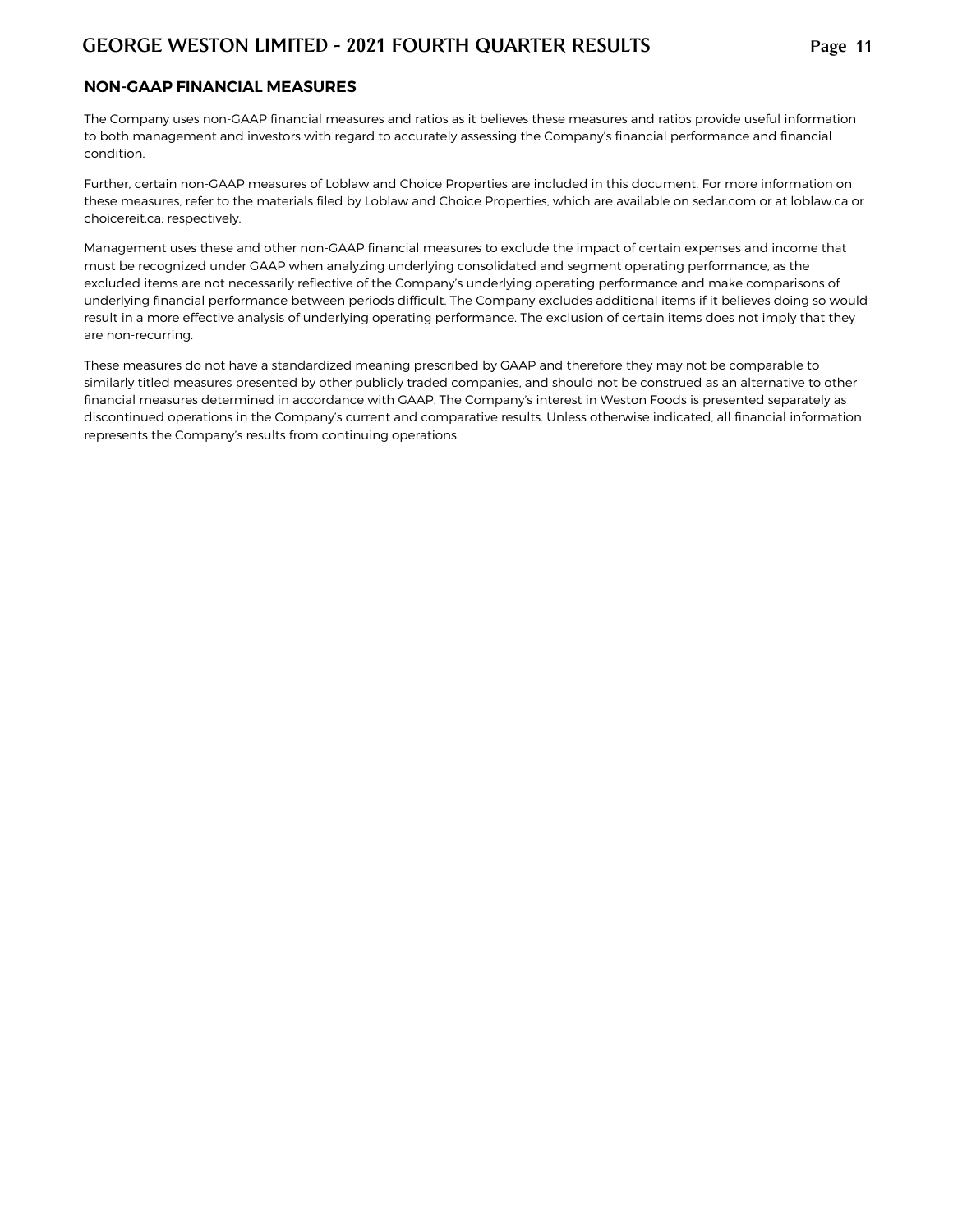**ADJUSTED EBITDA** The Company believes adjusted EBITDA is useful in assessing and making decisions regarding the underlying operating performance of the Company's ongoing operations and in assessing the Company's ability to generate cash flows to fund its cash requirements, including its capital investment program.

The following table reconciles adjusted EBITDA to operating income, which is reconciled to GAAP net earnings attributable to shareholders of the Company from continuing operations reported for the periods ended as indicated.

|                                                                                               |    |             |    |                             |                         | <b>Ouarters Ended</b> |                  |                      |                         |                                |
|-----------------------------------------------------------------------------------------------|----|-------------|----|-----------------------------|-------------------------|-----------------------|------------------|----------------------|-------------------------|--------------------------------|
|                                                                                               |    |             |    |                             |                         | Dec. 31, 2021         |                  |                      |                         | Dec. 31, 2020 <sup>(3,4)</sup> |
|                                                                                               |    |             |    |                             |                         | (12 weeks)            |                  |                      |                         | (13 weeks)                     |
| (unaudited)<br>(\$ millions)                                                                  |    | Loblaw      |    | Choice<br><b>Properties</b> | Other &<br>Intersegment | Consolidated          | Loblaw           | Choice<br>Properties | Other &<br>Intersegment | Consolidated                   |
| Net earnings attributable to shareholders of the                                              |    |             |    |                             |                         |                       |                  |                      |                         |                                |
| Company from continuing operations                                                            |    |             |    |                             |                         | \$<br>428             |                  |                      |                         | \$<br>274                      |
| Add impact of the following:                                                                  |    |             |    |                             |                         |                       |                  |                      |                         |                                |
| Non-controlling interests                                                                     |    |             |    |                             |                         | 327                   |                  |                      |                         | 214                            |
| Income taxes                                                                                  |    |             |    |                             |                         | 64                    |                  |                      |                         | 137                            |
| Net interest expense and other                                                                |    |             |    |                             |                         |                       |                  |                      |                         |                                |
| financing charges                                                                             |    |             |    |                             |                         | 190                   |                  |                      |                         | 244                            |
| Operating income                                                                              | \$ |             |    | 703 \$ 336 \$               |                         | $(30)$ \$ 1,009       | \$<br>700 \$     | 332 \$               | $(163)$ \$              | 869                            |
| Add impact of the following:                                                                  |    |             |    |                             |                         |                       |                  |                      |                         |                                |
| Amortization of intangible assets acquired<br>with Shoppers Drug Mart                         | S  | 117         | £. |                             |                         | 117                   | \$<br>117 S      |                      | \$                      | \$<br>117                      |
| Fair value adjustment on investment<br>properties                                             |    |             |    | (107)                       | 20                      | (87)                  |                  | (103)                | 100                     | (3)                            |
| Gain on sale of non-operating properties                                                      |    |             |    |                             | (2)                     | (2)                   | (8)              |                      |                         | (8)                            |
| Fair value adjustment of derivatives                                                          |    | 6           |    |                             |                         | 6                     | (7)              |                      |                         | (7)                            |
| Fair value adjustment on non-operating<br>properties                                          |    | (2)         |    |                             |                         | (2)                   | 9                |                      |                         | 9                              |
| Restructuring and other related costs                                                         |    | (8)         |    |                             |                         | (8)                   | 8                |                      |                         | 8                              |
| Foreign currency translation and other                                                        |    |             |    |                             |                         |                       |                  |                      |                         |                                |
| company level activities                                                                      |    |             |    |                             |                         | -                     |                  | (4)                  |                         | (4)                            |
| Adjusting items                                                                               | \$ | 113         | \$ | $(107)$ \$                  | 18 <sub>5</sub>         | 24                    | \$<br>119        | \$<br>$(107)$ \$     | 100S                    | 112                            |
| Adjusted operating income                                                                     | \$ | 816         | S. | 229S                        |                         | $(12)$ \$ 1,033       | \$<br>819        | \$<br>225S           | $(63)$ \$               | 981                            |
| Depreciation and amortization excluding the<br>impact of the above adjustments <sup>(i)</sup> |    | 506         |    |                             | (86)                    | 420                   | 492              | ı                    | (78)                    | 415                            |
| <b>Adjusted EBITDA</b>                                                                        |    | $$1,322$ \$ |    | 229S                        | $(98)$ \$               | 1.453                 | \$<br>$1,311$ \$ | 226S                 | $(141)$ \$              | 1.396                          |
|                                                                                               |    |             |    |                             |                         |                       |                  |                      |                         |                                |

(i) Depreciation and amortization for the calculation of adjusted EBITDA excludes \$117 million (2020 – \$117 million) of amortization of intangible assets, acquired with Shoppers Drug Mart, recorded by Loblaw.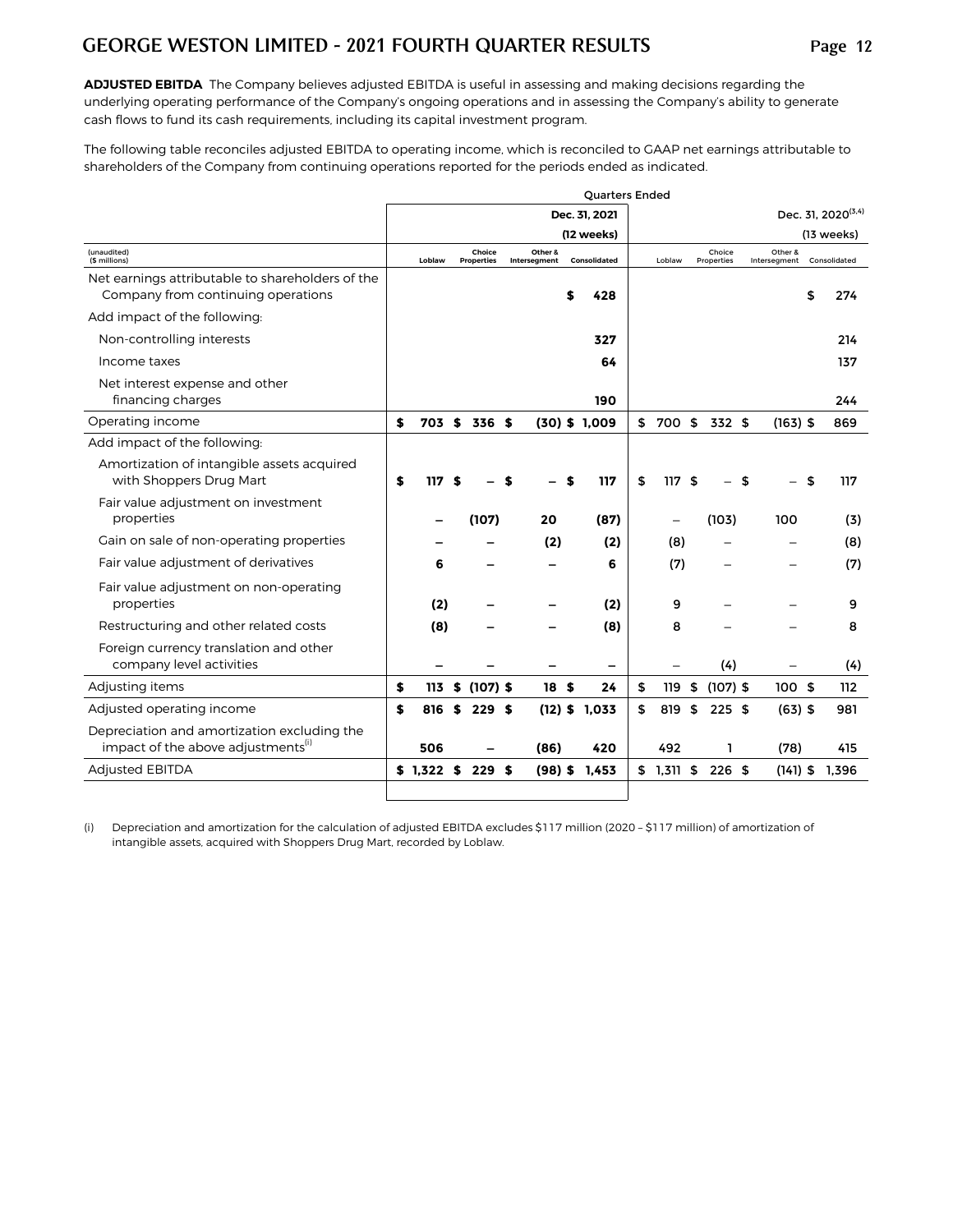|                                                                                               |                     |                             |                         |   | <b>Years Ended</b> |                          |                      |     |                         |                                |
|-----------------------------------------------------------------------------------------------|---------------------|-----------------------------|-------------------------|---|--------------------|--------------------------|----------------------|-----|-------------------------|--------------------------------|
|                                                                                               |                     |                             |                         |   | Dec. 31, 2021      |                          |                      |     |                         | Dec. 31, 2020 <sup>(3,4)</sup> |
|                                                                                               |                     |                             |                         |   | (52 weeks)         |                          |                      |     |                         | (53 weeks)                     |
| (unaudited)<br>(\$ millions)                                                                  | Loblaw              | Choice<br><b>Properties</b> | Other &<br>Intersegment |   | Consolidated       | Loblaw                   | Choice<br>Properties |     | Other &<br>Intersegment | Consolidated                   |
| Net earnings attributable to shareholders of the<br>Company from continuing operations        |                     |                             |                         | S | 753                |                          |                      |     |                         | \$<br>957                      |
| Add impact of the following:                                                                  |                     |                             |                         |   |                    |                          |                      |     |                         |                                |
| Non-controlling interests                                                                     |                     |                             |                         |   | 994                |                          |                      |     |                         | 619                            |
| Income taxes                                                                                  |                     |                             |                         |   | 630                |                          |                      |     |                         | 470                            |
| Net interest expense and other<br>financing charges                                           |                     |                             |                         |   | 1,650              |                          |                      |     |                         | 829                            |
| Operating income                                                                              | $$2,929$ \$1,400 \$ |                             |                         |   | $(302)$ \$ 4,027   | $$2,357$ \$              | 622 \$               |     |                         | $(104)$ \$ 2,875               |
| Add impact of the following:                                                                  |                     |                             |                         |   |                    |                          |                      |     |                         |                                |
| Amortization of intangible assets acquired<br>with Shoppers Drug Mart                         | \$<br>506           |                             |                         |   | 506                | \$<br>509 \$             |                      | -\$ |                         | \$<br>509                      |
| Fair value adjustment on investment<br>properties                                             |                     | (500)                       | 177                     |   | (323)              | $\overline{\phantom{0}}$ | 257                  |     | (72)                    | 185                            |
| Gain on sale of non-operating properties                                                      | (12)                |                             | (2)                     |   | (14)               | (9)                      |                      |     |                         | (9)                            |
| Fair value adjustment of derivatives                                                          | (13)                |                             |                         |   | (13)               | 5                        |                      |     |                         | 5                              |
| Fair value adjustment on non-operating<br>properties                                          | (2)                 |                             |                         |   | (2)                | 9                        |                      |     |                         | 9                              |
| Restructuring and other related costs                                                         | 13                  |                             |                         |   | 13                 | 38                       |                      |     |                         | 38                             |
| Acquisition transaction costs and other<br>related costs                                      |                     |                             |                         |   |                    |                          | $\overline{2}$       |     |                         | $\overline{2}$                 |
| Foreign currency translation and other<br>company level activities                            |                     |                             |                         |   |                    |                          | (5)                  |     | 2                       | (3)                            |
| Adjusting items                                                                               | \$                  | 492 \$ (500) \$             | 175 \$                  |   | 167                | \$<br>552 \$             | 254S                 |     | $(70)$ \$               | 736                            |
| Adjusted operating income                                                                     | \$3.421\$900\$      |                             | $(127)$ \$              |   | 4.194              | $$2,909$ \$              | 876 \$               |     | $(174)$ \$              | 3.611                          |
| Depreciation and amortization excluding the<br>impact of the above adjustments <sup>(i)</sup> | 2,158               | 3                           | (360)                   |   | 1.801              | 2,087                    | 3                    |     | (345)                   | 1.745                          |
| <b>Adjusted EBITDA</b>                                                                        | \$5,579             | \$903\$                     |                         |   | $(487)$ \$ 5,995   | \$4,996 \$               | 879 \$               |     |                         | $(519)$ \$ 5,356               |
|                                                                                               |                     |                             |                         |   |                    |                          |                      |     |                         |                                |

(i) Depreciation and amortization for the calculation of adjusted EBITDA excludes \$506 million (2020 – \$509 million) of amortization of intangible assets, acquired with Shoppers Drug Mart, recorded by Loblaw.

The following items impacted adjusted EBITDA in 2021 and 2020:

**Amortization of intangible assets acquired with Shoppers Drug Mart** The acquisition of Shoppers Drug Mart in 2014 included approximately \$6 billion of definite life intangible assets, which are being amortized over their estimated useful lives. Annual amortization associated with the acquired intangible assets will be approximately \$500 million until 2024 and will decrease thereafter.

**Fair value adjustment on investment properties** The Company measures investment properties at fair value. Under the fair value model, investment properties are initially measured at cost and subsequently measured at fair value. Fair value is determined based on available market evidence. If market evidence is not readily available in less active markets, the Company uses alternative valuation methods such as discounted cash flow projections or recent transaction prices. Gains and losses on fair value are recognized in operating income in the period in which they are incurred. Gains and losses from disposal of investment properties are determined by comparing the fair value of disposal proceeds and the carrying amount and are recognized in operating income.

**Gain on sale of non-operating properties In 2021, Loblaw recorded a gain related to the sale of non-operating properties of \$12 million. In 2020, Loblaw disposed of non-operating properties to a third party and recorded a gain of \$9 million related to the sale.**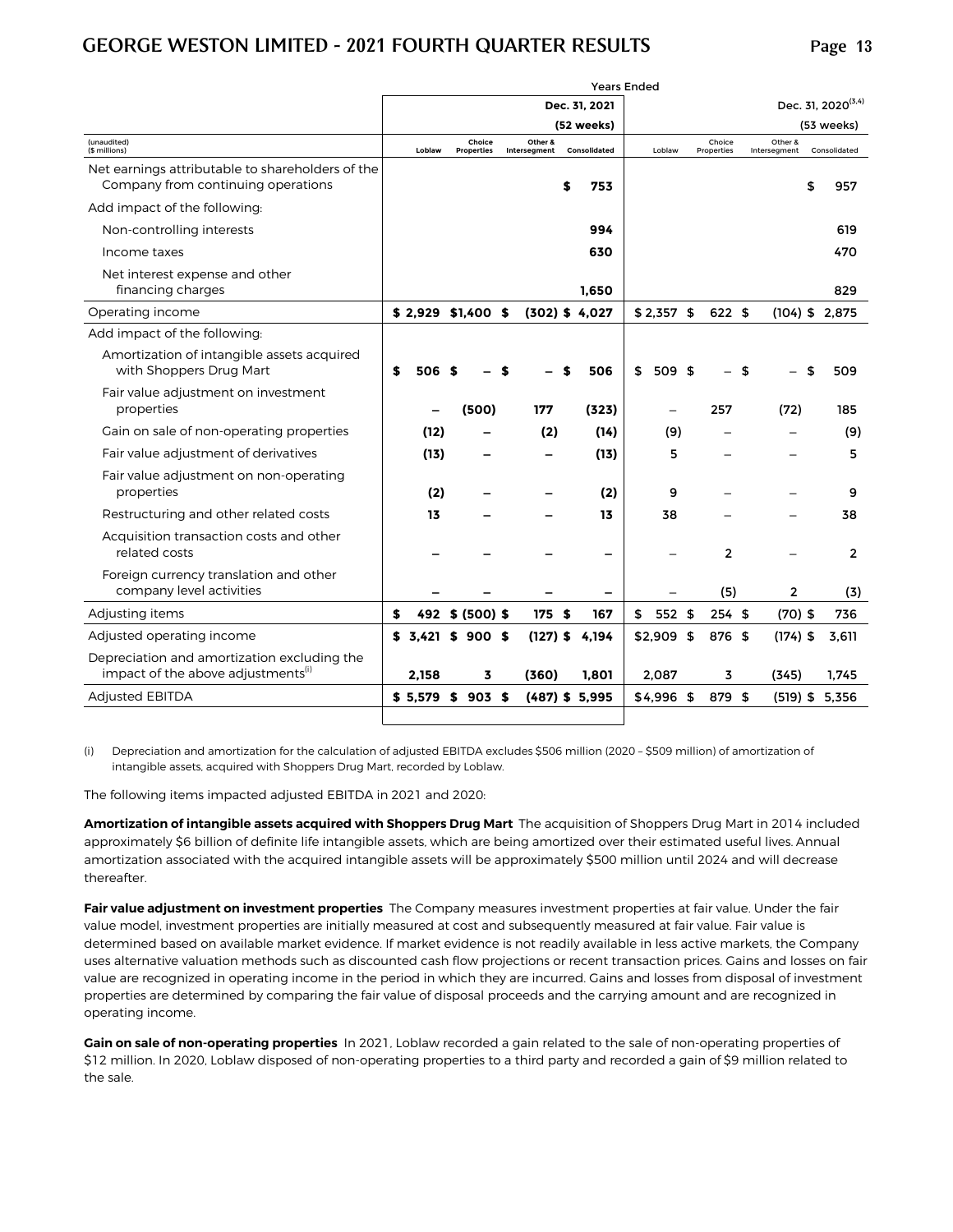**During 2021, Choice Properties disposed of properties and incurred a gain or loss for each property which was recognized in fair value adjustment of investment properties. On consolidation, the Company recorded these properties as fixed assets and were recognized at cost less accumulated depreciation. As a result, during 2021, on consolidation, a net gain of \$2 million was recognized in Other and Intersegment.**

**Fair value adjustment of derivatives Loblaw** is exposed to commodity price and U.S. dollar exchange rate fluctuations. In accordance with Loblaw's commodity risk management policy, Loblaw enters into exchange traded futures contracts and forward contracts to minimize cost volatility related to fuel prices and the U.S. dollar exchange rate. These derivatives are not acquired for trading or speculative purposes. Pursuant to Loblaw's derivative instruments accounting policy, changes in the fair value of these instruments, which include realized and unrealized gains and losses are recorded in operating income. Despite the impact of accounting for these commodity and foreign currency derivatives on Loblaw's reported results, the derivatives have the economic impact of largely mitigating the associated risks arising from price and exchange rate fluctuations in the underlying commodities and U.S. dollar commitments.

**Fair value adjustment on non-operating properties** Loblaw measures non-operating properties, which are investment properties and assets held for sale that were transferred from investment properties, at fair value. Under the fair value model, non-operating properties are initially measured at cost and subsequently measured at fair value. Fair value using the income approach include assumptions as to market rental rates for properties of similar size and condition located within the same geographical areas, recoverable operating costs for leases with tenants, non-recoverable operating costs, vacancy periods, tenant inducements and terminal capitalization rates. Gains and losses arising from changes in the fair value are recognized in operating income in the period in which they arise.

**Restructuring and other related costs** The Company continuously evaluates strategic and cost reduction initiatives related to its store infrastructure, distribution networks and administrative infrastructure with the objective of ensuring a low cost operating structure. **Only restructuring activities that are publicly announced related to these initiatives are considered adjusting items.** 

In the fourth quarter of 2021, Loblaw recovered approximately \$8 million of restructuring and other related recoveries related to the previously announced closure of two distribution centres in Laval and Ottawa. The recovery is due to a true-up in estimate of restructuring charges. The year-to-date restructuring and other related charges were \$13 million. Loblaw is investing to build a modern and efficient expansion to its Cornwall distribution centre to serve its food and drug retail businesses in Ontario and Quebec. Volumes from the distribution centres in Laval will be transferred to Cornwall and Loblaw expects to incur additional restructuring costs in 2022 related to these closures.

**Acquisition transaction costs and other related costs** Choice Properties recorded transaction and other related costs in connection with the acquisition of Canadian Real Estate Investment Trust.

**Foreign currency translation and other company level activities** The Company's consolidated financial statements are expressed in Canadian dollars. A portion of the Company's (excluding Loblaw's) net assets are denominated in U.S. dollars and as a result, the Company is exposed to foreign currency translation gains and losses. The impact of foreign currency translation on a portion of the U.S. dollar denominated net assets, primarily cash and cash equivalents and short-term investments held by foreign operations, is recorded in SG&A and the associated tax, if any, is recorded in income taxes. Other company level activities include fair value adjustments related to investments and certain financial assets and liabilities held by the Company.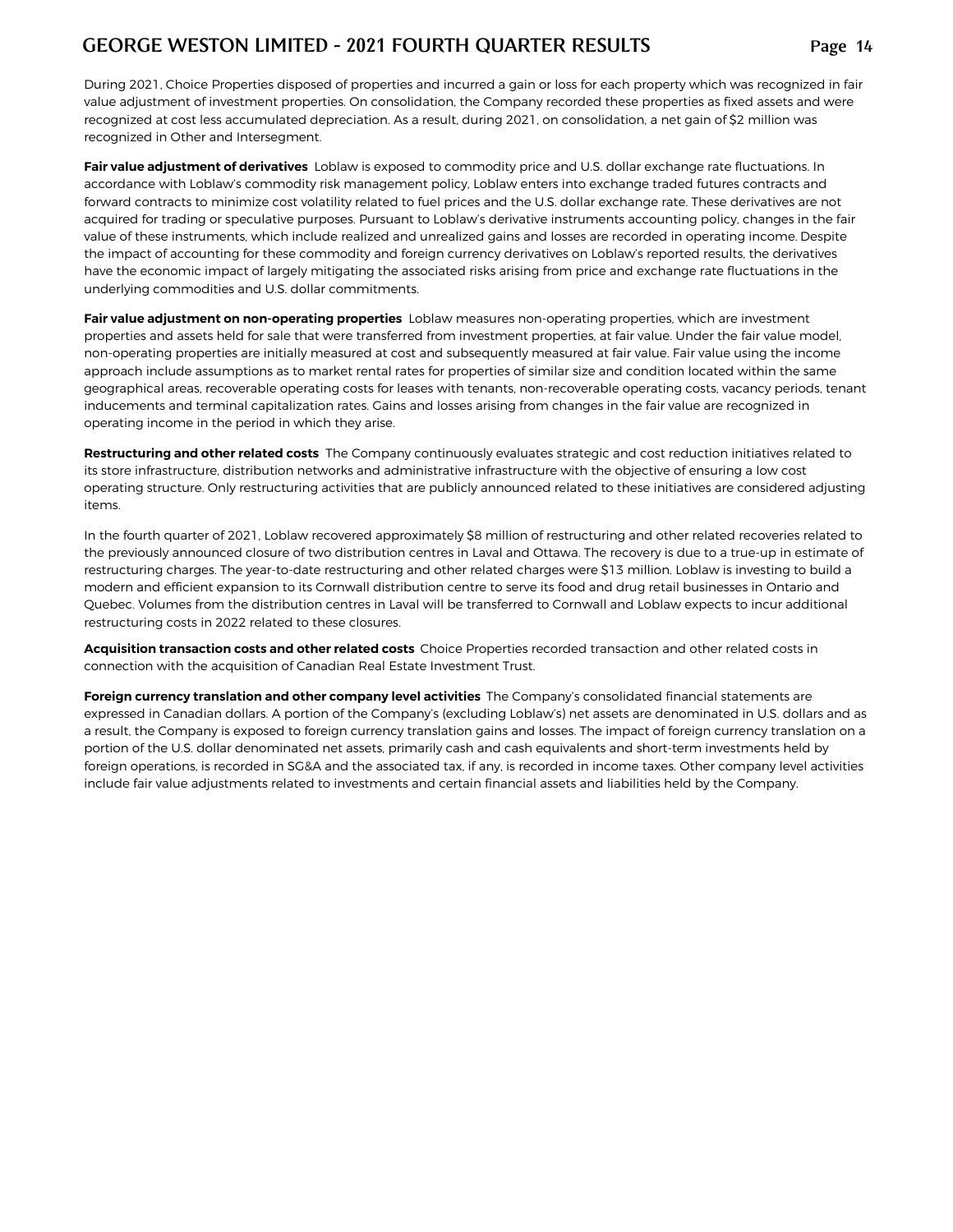**ADJUSTED NET INTEREST EXPENSE AND OTHER FINANCING CHARGES** The Company believes adjusted net interest expense and other financing charges is useful in assessing the ongoing net financing costs of the Company.

The following table reconciles adjusted net interest expense and other financing charges to GAAP net interest expense and other financing charges reported for the periods ended as indicated.

|                                                                                 | <b>Quarters Ended</b> |                              | <b>Years Ended</b> |                              |
|---------------------------------------------------------------------------------|-----------------------|------------------------------|--------------------|------------------------------|
| (unaudited)                                                                     | Dec. 31. 2021         | Dec. 31, 2020 <sup>(4)</sup> | Dec. 31. 2021      | Dec. 31, 2020 <sup>(4)</sup> |
| (\$ millions)                                                                   | (12 weeks)            | (13 weeks)                   | (52 weeks)         | (53 weeks)                   |
| Net interest expense and other financing charges                                | \$<br>190             | 244<br>\$                    | \$<br>1.650        | \$<br>829                    |
| Add: Fair value adjustment of the Trust Unit liability                          | (122)                 | (20)                         | (601)              | 239                          |
| Fair value adjustment of the forward sale<br>agreement for Loblaw common shares | (4)                   | 61                           | (188)              | 47                           |
| Recovery related to Glenhuron                                                   | 189                   | $\overline{\phantom{m}}$     | 189                |                              |
| Adjusted net interest expense and other                                         |                       |                              |                    |                              |
| financing charges                                                               | \$<br>253             | 285<br>\$                    | \$<br>1.050        | \$<br>1,115                  |
|                                                                                 |                       |                              |                    |                              |

In addition to certain items described in the "Adjusted EBITDA" section above, the following items impacted adjusted net interest expense and other financing charges in 2021 and 2020:

**Fair value adjustment of the Trust Unit liability** The Company is exposed to market price fluctuations as a result of the Choice Properties Trust Units held by unitholders other than the Company. These Trust Units are presented as a liability on the Company's consolidated balance sheets as they are redeemable for cash at the option of the holder, subject to certain restrictions. This liability is recorded at fair value at each reporting date based on the market price of Trust Units at the end of each period. An increase (decrease) in the market price of Trust Units results in a charge (income) to net interest expense and other financing charges.

**Fair value adjustment of the forward sale agreement for Loblaw common shares** The fair value adjustment of the forward sale agreement for Loblaw common shares is included in net interest expense and other financing charges. The adjustment is determined by changes in the value of the underlying Loblaw common shares. An increase (decrease) in the market price of Loblaw common shares results in a charge (income) to net interest expense and other financing charges. See Section 3.3, "Components of Total Debt", of the MD&A in the Company's 2021 Annual Report.

**Recovery related to Glenhuron** In the fourth quarter of 2021, Loblaw recorded a recovery of \$301 million related to the Supreme Court of Canada ("Supreme Court") decision on Glenhuron. Of the total recovery, \$173 million was recorded in net interest and other financing charges and \$128 million was recorded in income taxes. In addition, interest of \$16 million, before taxes, was recorded in respect of interest income earned on expected cash tax refunds.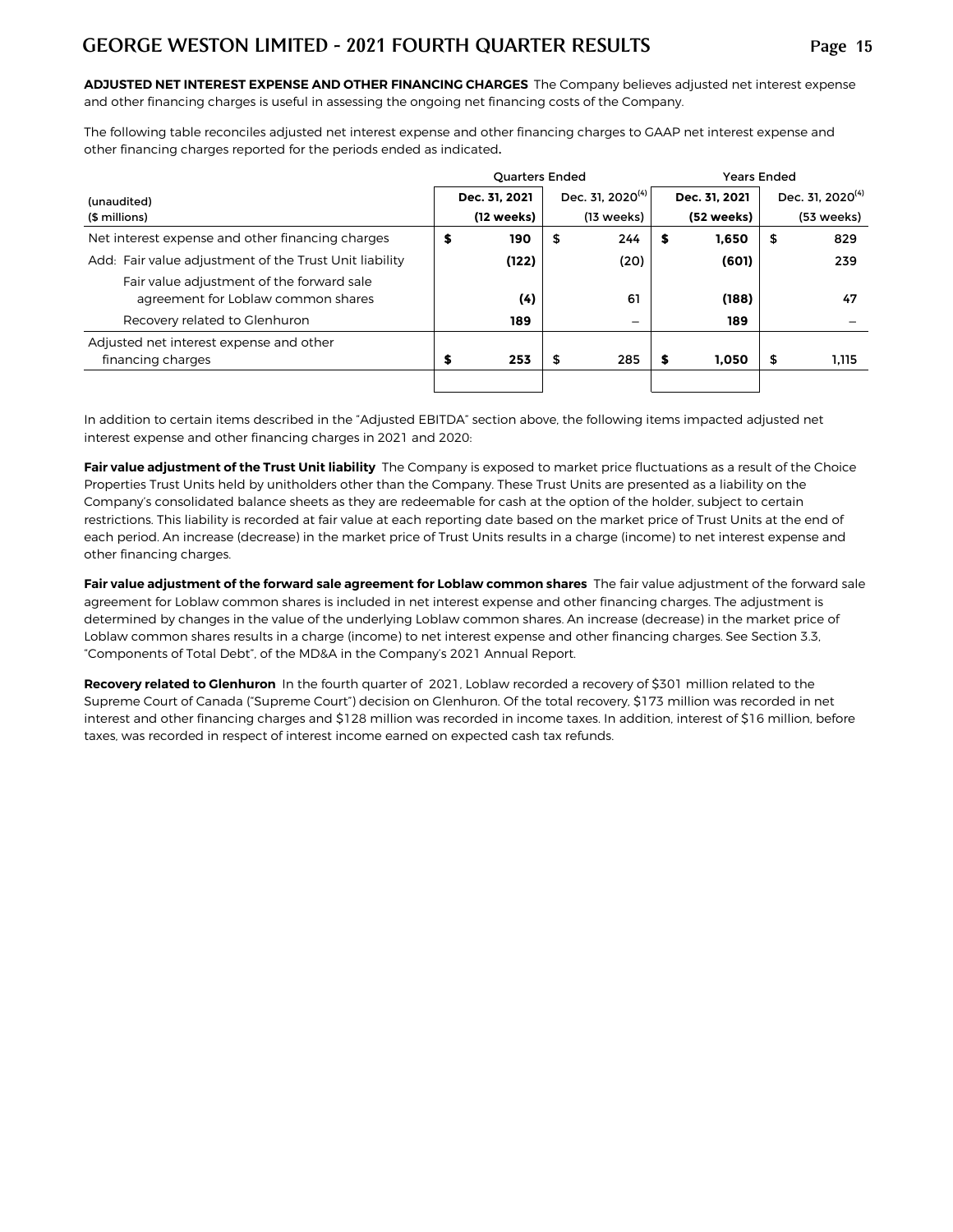**ADJUSTED INCOME TAXES AND ADJUSTED EFFECTIVE TAX RATE** The Company believes the adjusted effective tax rate applicable to adjusted earnings before taxes is useful in assessing the underlying operating performance of its business.

The following table reconciles the effective tax rate applicable to adjusted earnings before taxes to the GAAP effective tax rate applicable to earnings before taxes as reported for the periods ended as indicated.

|                                                                                          |    | <b>Quarters Ended</b> |                                |    | <b>Years Ended</b> |    |                                |  |  |  |  |
|------------------------------------------------------------------------------------------|----|-----------------------|--------------------------------|----|--------------------|----|--------------------------------|--|--|--|--|
| (unaudited)                                                                              |    | Dec. 31, 2021         | Dec. 31, 2020 <sup>(3,4)</sup> |    | Dec. 31, 2021      |    | Dec. 31, 2020 <sup>(3,4)</sup> |  |  |  |  |
| (\$ millions except where otherwise indicated)                                           |    | (12 weeks)            | $(13 \text{ weeks})$           |    | (52 weeks)         |    | (53 weeks)                     |  |  |  |  |
| Adjusted operating income <sup>(1)</sup>                                                 | \$ | 1,033                 | \$<br>981                      | \$ | 4,194              | \$ | 3,611                          |  |  |  |  |
| Adjusted net interest expense and other<br>financing charges <sup>(i)</sup>              |    | 253                   | 285                            |    | 1,050              |    | 1,115                          |  |  |  |  |
| Adjusted earnings before taxes                                                           | \$ | 780                   | \$<br>696                      | S  | 3,144              | \$ | 2,496                          |  |  |  |  |
| Income taxes                                                                             | \$ | 64                    | \$<br>137                      | \$ | 630                | \$ | 470                            |  |  |  |  |
| Add: Tax impact of items excluded from adjusted<br>earnings before taxes <sup>(ii)</sup> |    | 11                    | 25                             |    | 99                 |    | 173                            |  |  |  |  |
| Recovery related to Glenhuron                                                            |    | 128                   |                                |    | 128                |    |                                |  |  |  |  |
| Remeasurement of deferred tax balances                                                   |    |                       | (2)                            |    |                    |    | 7                              |  |  |  |  |
| Outside basis difference in certain<br>Loblaw shares                                     |    |                       | 4                              |    | (6)                |    | (2)                            |  |  |  |  |
| Adjusted income taxes                                                                    | S  | 204                   | \$<br>164                      | \$ | 851                | \$ | 648                            |  |  |  |  |
| Effective tax rate applicable to earnings before taxes                                   |    | 7.8%                  | 21.9%                          |    | 26.5%              |    | 23.0%                          |  |  |  |  |
| Adjusted effective tax rate applicable to adjusted<br>earnings before taxes              |    | 26.2%                 | 23.6%                          |    | 27.1%              |    | 26.0%                          |  |  |  |  |
|                                                                                          |    |                       |                                |    |                    |    |                                |  |  |  |  |

(i) See reconciliations of adjusted operating income and adjusted net interest expense and other financing charges above.

(ii) See the adjusted EBITDA table and the adjusted net interest expense and other financing charges table above for a complete list of items excluded from adjusted earnings before taxes.

In addition to certain items described in the "Adjusted EBITDA" and "Adjusted Net Interest Expense and Other Financing Charges" sections above, the following items impacted adjusted income taxes and the adjusted effective tax rate in 2021 and 2020:

**Recovery related to Glenhuron** In the fourth quarter of 2021, Loblaw recorded a recovery of \$301 million related to the Supreme Court decision on Glenhuron. Of the total recovery, \$173 million was recorded in net interest and other financing charges and \$128 million was recorded in income taxes. In addition, interest of \$16 million, before taxes, was recorded in respect of interest income earned on expected cash tax refunds.

**Remeasurement of deferred tax balances** In the third quarter of 2020, as a result of Choice Properties issuing Trust Units to a related party, the Company recorded a tax recovery of \$9 million related to the remeasurement of certain deferred income tax balances resulting from the dilution of its interest in Choice Properties. In the fourth quarter of 2020, as a result of Choice Properties issuing Class B partnership units to the Company, the Company recorded a tax expense of \$2 million related to the remeasurement of certain deferred income tax balances resulting from the change in its interest in Choice Properties.

**Outside basis difference in certain Loblaw shares** The Company recorded a deferred tax recovery of \$1 million in the fourth quarter of 2021 and \$6 million of deferred tax expense year-to-date on temporary differences in respect of GWL's investment in certain Loblaw shares that are expected to reverse in the foreseeable future as a result of GWL's participation in Loblaw's NCIB.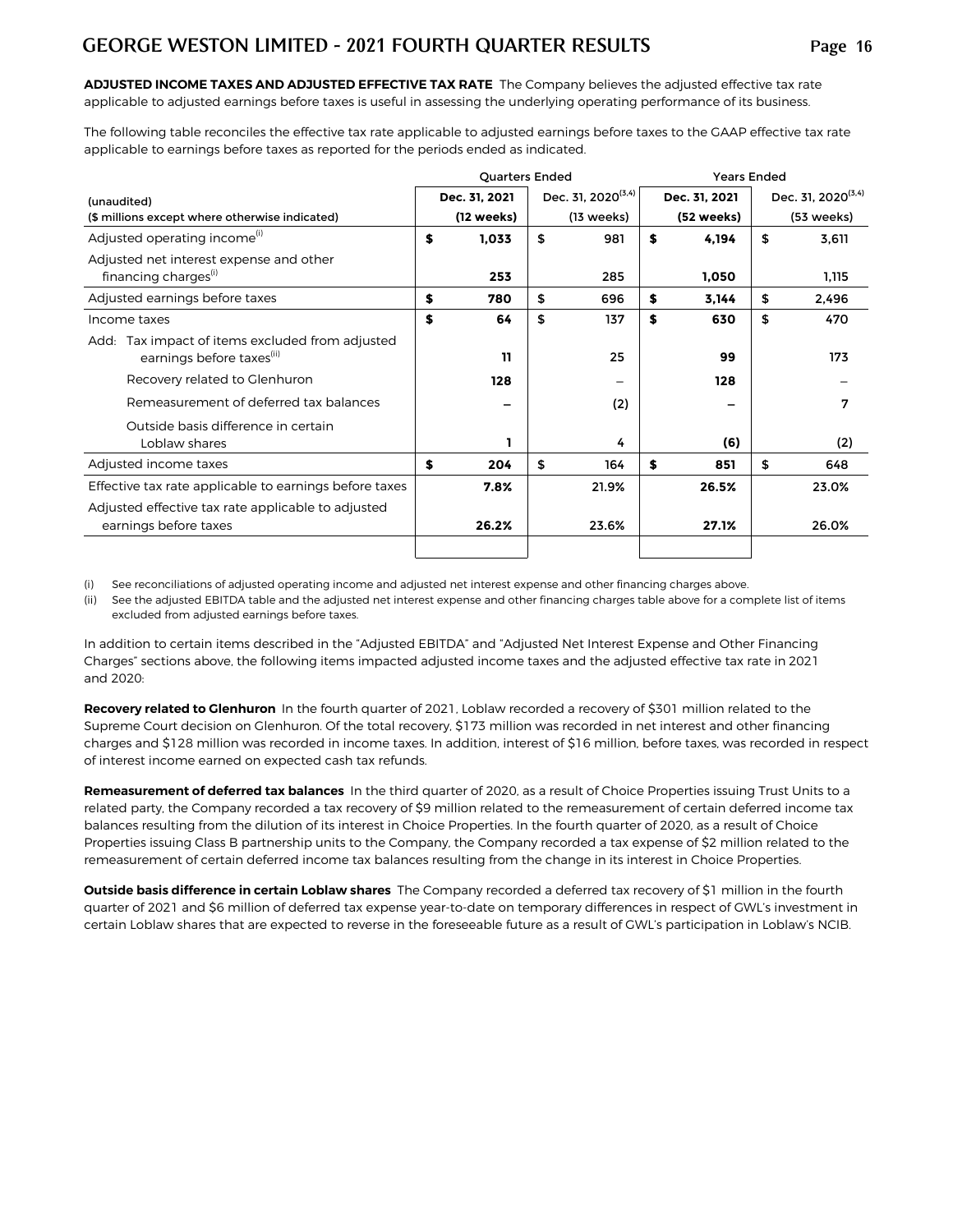**ADJUSTED NET EARNINGS AVAILABLE TO COMMON SHAREHOLDERS FROM CONTINUING OPERATIONS AND ADJUSTED DILUTED NET EARNINGS PER COMMON SHARE FROM CONTINUING OPERATIONS** The Company believes that adjusted net earnings available to common shareholders from continuing operations and adjusted diluted net earnings per common share from continuing operations are useful in assessing the Company's underlying operating performance and in making decisions regarding the ongoing operations of its business.

The following table reconciles adjusted net earnings available to common shareholders of the Company from continuing operations and adjusted net earnings attributable to shareholders of the Company from continuing operations to net earnings attributable to shareholders of the Company and then to net earnings available to common shareholders of the Company from continuing operations reported for the periods ended as indicated.

|                                                                                                                                                                       | <b>Quarters Ended</b> |               |    |                                |    | <b>Years Ended</b> |                                |
|-----------------------------------------------------------------------------------------------------------------------------------------------------------------------|-----------------------|---------------|----|--------------------------------|----|--------------------|--------------------------------|
| (unaudited)                                                                                                                                                           |                       | Dec. 31, 2021 |    | Dec. 31, 2020 <sup>(3,4)</sup> |    | Dec. 31, 2021      | Dec. 31, 2020 <sup>(3,4)</sup> |
| (\$ millions except where otherwise indicated)                                                                                                                        |                       | (12 weeks)    |    | (13 weeks)                     |    | (52 weeks)         | (53 weeks)                     |
| Net earnings attributable to shareholders of the Company                                                                                                              | \$                    | 227           | \$ | 299                            | \$ | 431                | \$<br>963                      |
| Less: Net (loss) earnings from discontinued operations                                                                                                                |                       | (201)         |    | 25                             |    | (322)              | 6                              |
| Net earnings attributable to shareholders of the Company<br>from continuing operations<br>Less: Prescribed dividends on preferred shares in                           | \$                    | 428           | \$ | 274                            | \$ | 753                | \$<br>957                      |
| share capital                                                                                                                                                         |                       | (10)          |    | (10)                           |    | (44)               | (44)                           |
| Net earnings available to common shareholders<br>of the Company from continuing operations<br>Less: Reduction in net earnings due to dilution at Loblaw               | \$                    | 418<br>(5)    | \$ | 264<br>(1)                     | S  | 709<br>(9)         | \$<br>913<br>(4)               |
| Net earnings available to common shareholders from                                                                                                                    |                       |               |    |                                |    |                    |                                |
| continuing operations for diluted earnings per share                                                                                                                  | \$                    | 413           | \$ | 263                            | \$ | 700                | \$<br>909                      |
| Net earnings attributable to shareholders of the Company<br>from continuing operations<br>Adjusting items (refer to the following table)                              | \$                    | 428<br>(71)   | \$ | 274<br>4                       | \$ | 753<br>523         | \$<br>957<br>80                |
| Adjusted net earnings attributable to shareholders<br>of the Company from continuing operations<br>Less: Prescribed dividends on preferred shares in<br>share capital | \$                    | 357<br>(10)   | \$ | 278<br>(10)                    | \$ | 1,276<br>(44)      | \$<br>1,037<br>(44)            |
| Adjusted net earnings available to common shareholders<br>of the Company from continuing operations<br>Less: Reduction in net earnings due to dilution at Loblaw      | \$                    | 347<br>(5)    | \$ | 268<br>(1)                     | \$ | 1,232<br>(9)       | \$<br>993<br>(4)               |
| Adjusted net earnings available to common shareholders<br>for diluted earnings per share from continuing<br>operations                                                | \$                    | 342           | \$ | 267                            | \$ | 1,223              | \$<br>989                      |
| Diluted weighted average common shares outstanding<br>(in millions)                                                                                                   |                       | 147.6         |    | 153.3                          |    | 150.2              | 153.5                          |
|                                                                                                                                                                       |                       |               |    |                                |    |                    |                                |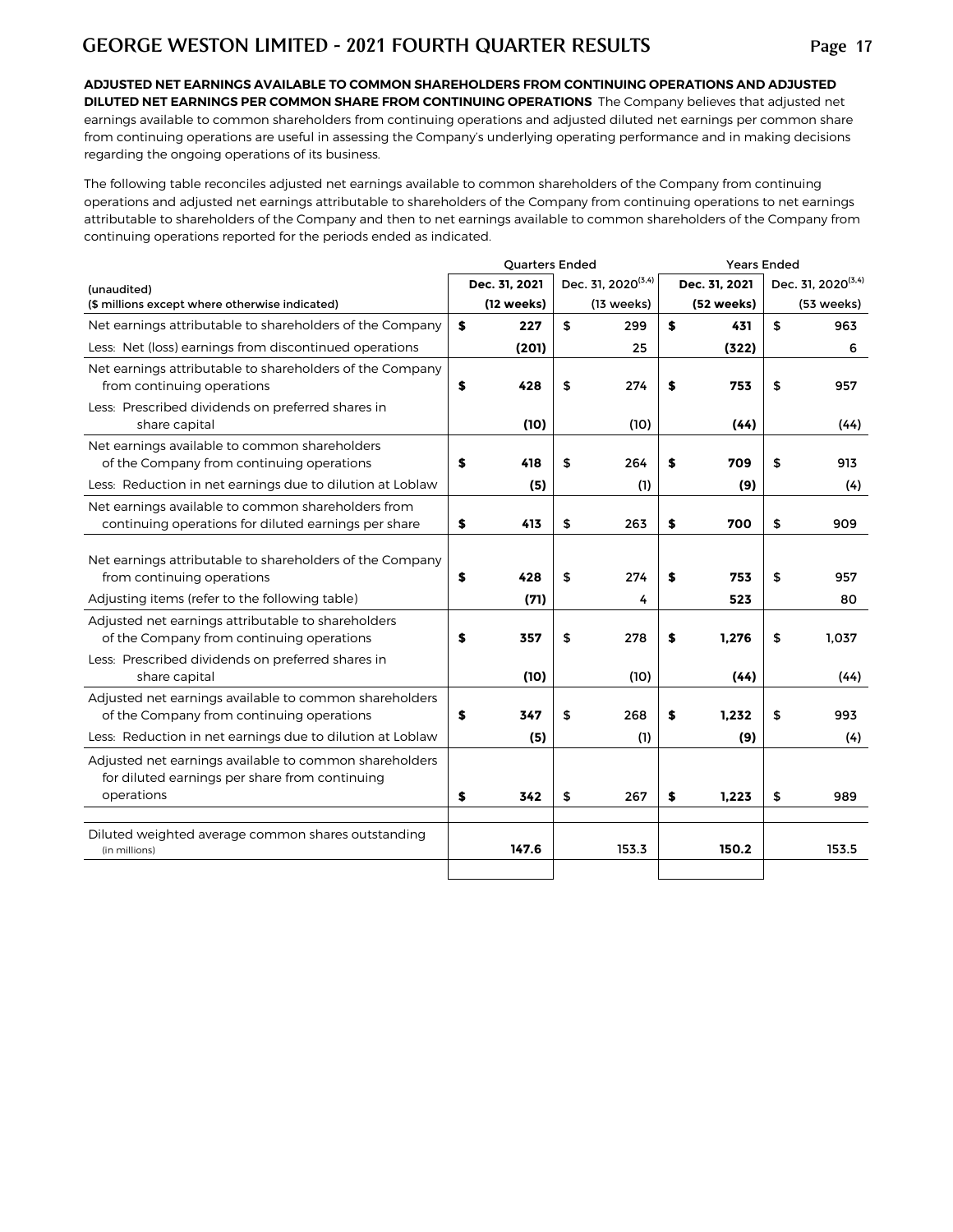The following table reconciles adjusted net earnings available to common shareholders of the Company from continuing operations and adjusted diluted net earnings per common share from continuing operations to GAAP net earnings available to common shareholders of the Company from continuing operations and diluted net earnings per common share from continuing operations as reported for the periods ended as indicated.

|                                                                                 |    |                                                                                                                          |    | <b>Ouarters Ended</b>                                                     |                                                                                                     |                                                             |
|---------------------------------------------------------------------------------|----|--------------------------------------------------------------------------------------------------------------------------|----|---------------------------------------------------------------------------|-----------------------------------------------------------------------------------------------------|-------------------------------------------------------------|
|                                                                                 |    |                                                                                                                          |    | Dec. 31, 2021                                                             |                                                                                                     | Dec. 31, 2020 <sup>(3,4)</sup>                              |
|                                                                                 |    |                                                                                                                          |    | (12 weeks)                                                                |                                                                                                     | $(13$ weeks)                                                |
| (unaudited)<br>(\$ except where otherwise indicated)                            |    | <b>Net</b><br><b>Earnings</b><br><b>Available to</b><br>Common<br><b>Shareholders of</b><br>the Company<br>(\$ millions) |    | <b>Diluted</b><br><b>Net</b><br><b>Earnings</b><br>Per<br>Common<br>Share | <b>Net</b><br>Earnings<br>Available to<br>Common<br>Shareholders of<br>the Company<br>(\$ millions) | <b>Diluted</b><br>Net<br>Earnings<br>Per<br>Common<br>Share |
| <b>Continuing Operations</b>                                                    | \$ | 418                                                                                                                      | S  | 2.80                                                                      | \$<br>264                                                                                           | \$<br>1.72                                                  |
| Add (deduct) impact of the following <sup>(i)</sup> :                           |    |                                                                                                                          |    |                                                                           |                                                                                                     |                                                             |
| Amortization of intangible assets acquired with Shoppers<br>Drug Mart           | S  | 47                                                                                                                       | S  | 0.31                                                                      | \$<br>45                                                                                            | \$<br>0.29                                                  |
| Fair value adjustment on investment properties                                  |    | (72)                                                                                                                     |    | (0.48)                                                                    | (3)                                                                                                 | (0.02)                                                      |
| Gain on sale of non-operating properties                                        |    | (2)                                                                                                                      |    | (0.01)                                                                    | (3)                                                                                                 | (0.02)                                                      |
| Fair value adjustment of derivatives                                            |    | ı                                                                                                                        |    | 0.01                                                                      | (3)                                                                                                 | (0.02)                                                      |
| Fair value adjustment on non-operating properties                               |    |                                                                                                                          |    |                                                                           | 4                                                                                                   | 0.03                                                        |
| Restructuring and other related costs                                           |    | (4)                                                                                                                      |    | (0.03)                                                                    | 3                                                                                                   | 0.02                                                        |
| Fair value adjustment of the Trust Unit liability                               |    | 122                                                                                                                      |    | 0.83                                                                      | 20                                                                                                  | 0.13                                                        |
| Fair value adjustment of the forward sale agreement for Loblaw<br>common shares |    | 3                                                                                                                        |    | 0.02                                                                      | (53)                                                                                                | (0.34)                                                      |
| Outside basis difference in certain Loblaw shares                               |    | (1)                                                                                                                      |    | (0.01)                                                                    | (4)                                                                                                 | (0.03)                                                      |
| Remeasurement of deferred tax balances                                          |    |                                                                                                                          |    |                                                                           | $\overline{2}$                                                                                      | 0.01                                                        |
| Recovery related to Glenhuron                                                   |    | (165)                                                                                                                    |    | (1.12)                                                                    |                                                                                                     |                                                             |
| Foreign currency translation and other company level activities                 |    |                                                                                                                          |    |                                                                           | (4)                                                                                                 | (0.03)                                                      |
| Adjusting items Continuing Operations                                           | \$ | (71)                                                                                                                     | \$ | (0.48)                                                                    | \$<br>4                                                                                             | \$<br>0.02                                                  |
| <b>Adjusted Continuing Operations</b>                                           | S  | 347                                                                                                                      | S  | 2.32                                                                      | \$<br>268                                                                                           | \$<br>1.74                                                  |
|                                                                                 |    |                                                                                                                          |    |                                                                           |                                                                                                     |                                                             |

(i) Net of income taxes and non-controlling interests, as applicable.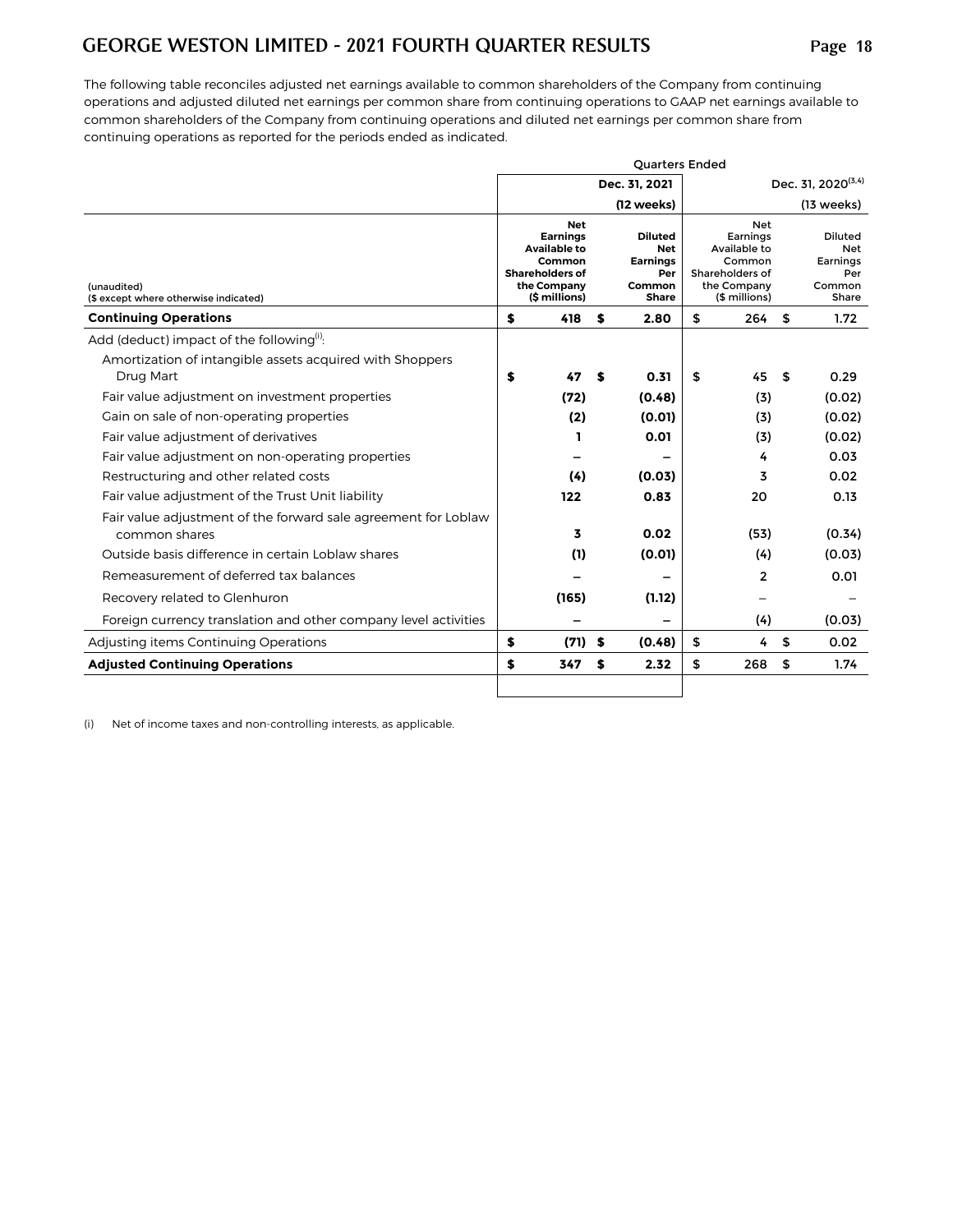|                                                                                 |                                                                                                                   |    | <b>Years Ended</b>                                                        |                                                                                                     |                                                             |
|---------------------------------------------------------------------------------|-------------------------------------------------------------------------------------------------------------------|----|---------------------------------------------------------------------------|-----------------------------------------------------------------------------------------------------|-------------------------------------------------------------|
|                                                                                 |                                                                                                                   |    | Dec. 31, 2021                                                             |                                                                                                     | Dec. 31, 2020 <sup>(3,4)</sup>                              |
|                                                                                 |                                                                                                                   |    | (52 weeks)                                                                |                                                                                                     | (53 weeks)                                                  |
| (unaudited)<br>(\$ except where otherwise indicated)                            | <b>Net</b><br><b>Earnings</b><br>Available to<br>Common<br><b>Shareholders of</b><br>the Company<br>(\$ millions) |    | <b>Diluted</b><br><b>Net</b><br><b>Earnings</b><br>Per<br>Common<br>Share | <b>Net</b><br>Earnings<br>Available to<br>Common<br>Shareholders of<br>the Company<br>(\$ millions) | <b>Diluted</b><br>Net<br>Earnings<br>Per<br>Common<br>Share |
| <b>Continuing Operations</b>                                                    | \$<br>709                                                                                                         | S  | 4.66                                                                      | \$<br>913                                                                                           | \$<br>5.92                                                  |
| Add (deduct) impact of the following <sup>(i)</sup> :                           |                                                                                                                   |    |                                                                           |                                                                                                     |                                                             |
| Amortization of intangible assets acquired with Shoppers<br>Drug Mart           | \$<br>196                                                                                                         | S  | 1.30                                                                      | \$<br>195                                                                                           | \$<br>1.28                                                  |
| Fair value adjustment on investment properties                                  | (270)                                                                                                             |    | (1.80)                                                                    | 155                                                                                                 | 1.02                                                        |
| Gain on sale of non-operating properties                                        | (7)                                                                                                               |    | (0.04)                                                                    | (4)                                                                                                 | (0.03)                                                      |
| Fair value adjustment of derivatives                                            | (6)                                                                                                               |    | (0.04)                                                                    | $\overline{2}$                                                                                      | 0.01                                                        |
| Fair value adjustment on non-operating properties                               |                                                                                                                   |    |                                                                           | 4                                                                                                   | 0.03                                                        |
| Restructuring and other related costs                                           | 5                                                                                                                 |    | 0.03                                                                      | 14                                                                                                  | 0.09                                                        |
| Acquisition transaction costs and other related costs                           |                                                                                                                   |    |                                                                           | $\overline{2}$                                                                                      | 0.01                                                        |
| Fair value adjustment of the Trust Unit liability                               | 601                                                                                                               |    | 4.00                                                                      | (239)                                                                                               | (1.56)                                                      |
| Fair value adjustment of the forward sale agreement for Loblaw<br>common shares | 163                                                                                                               |    | 1.09                                                                      | (41)                                                                                                | (0.27)                                                      |
| Outside basis difference in certain Loblaw shares                               | 6                                                                                                                 |    | 0.04                                                                      | $\overline{2}$                                                                                      | 0.01                                                        |
| Remeasurement of deferred tax balances                                          |                                                                                                                   |    |                                                                           | (7)                                                                                                 | (0.05)                                                      |
| Recovery related to Glenhuron                                                   | (165)                                                                                                             |    | (1.10)                                                                    |                                                                                                     |                                                             |
| Foreign currency translation and other company level activities                 |                                                                                                                   |    |                                                                           | (3)                                                                                                 | (0.02)                                                      |
| Adjusting items Continuing Operations                                           | \$<br>523                                                                                                         | S  | 3.48                                                                      | \$<br>80                                                                                            | \$<br>0.52                                                  |
| <b>Adjusted Continuing Operations</b>                                           | \$<br>1.232                                                                                                       | \$ | 8.14                                                                      | \$<br>993                                                                                           | \$<br>6.44                                                  |
|                                                                                 |                                                                                                                   |    |                                                                           |                                                                                                     |                                                             |

(i) Net of income taxes and non-controlling interests, as applicable.

**FREE CASH FLOW FROM CONTINUING OPERATIONS** The Company believes free cash flow is useful in assessing the Company's cash available for additional financing and investing activities.

The following table reconciles free cash flow to GAAP measures reported for the periods ended as indicated.

|                                                                            |    | <b>Ouarters Ended</b> |                              |    |           |    | <b>Years Ended</b> |    |                              |    |           |
|----------------------------------------------------------------------------|----|-----------------------|------------------------------|----|-----------|----|--------------------|----|------------------------------|----|-----------|
| (unaudited)                                                                |    | Dec. 31. 2021         | Dec. 31. 2020 <sup>(4)</sup> |    |           |    | Dec. 31. 2021      |    | Dec. 31, 2020 <sup>(4)</sup> |    |           |
| (\$ millions)                                                              |    | (12 weeks)            | (13 weeks)                   |    | \$ Change |    | (52 weeks)         |    | (53 weeks)                   |    | \$ Change |
| Cash flows from operating activities                                       | \$ | 1.155                 | \$<br>1,574                  | \$ | (419)     | s  | 5,107              | \$ | 5,521                        | S  | (414)     |
| Less: Cash flows from operating activities from<br>discontinued operations |    | 12                    | 56                           |    | (44)      |    |                    |    | 157                          |    | (157)     |
| Cash flows from operating activities from<br>continuing operations         | \$ | 1,143                 | \$<br>1,518                  | S  | (375)     | \$ | 5,107              | \$ | 5,364                        | S  | (257)     |
| Less: Interest paid                                                        |    | 173                   | 180                          |    | (7)       |    | 853                |    | 883                          |    | (30)      |
| Capital Investments <sup>(1)</sup>                                         |    | 487                   | 581                          |    | (94)      |    | 1,381              |    | 1,496                        |    | (115)     |
| Lease payments, net                                                        |    | 202                   | 191                          |    | 11        |    | 795                |    | 844                          |    | (49)      |
| Free cash flow from continuing operations                                  | S  | 281                   | \$<br>566                    | S  | (285)     | s  | 2,078              | S  | 2,141                        | 55 | (63)      |
|                                                                            |    |                       |                              |    |           |    |                    |    |                              |    |           |

(i) During 2021, additions to fixed assets in Loblaw included \$1 million of prepayments that were made in 2020 and transferred from other assets. During 2020, additions to fixed assets in Loblaw included prepayments that were made in 2019 and transferred from other assets of \$66 million.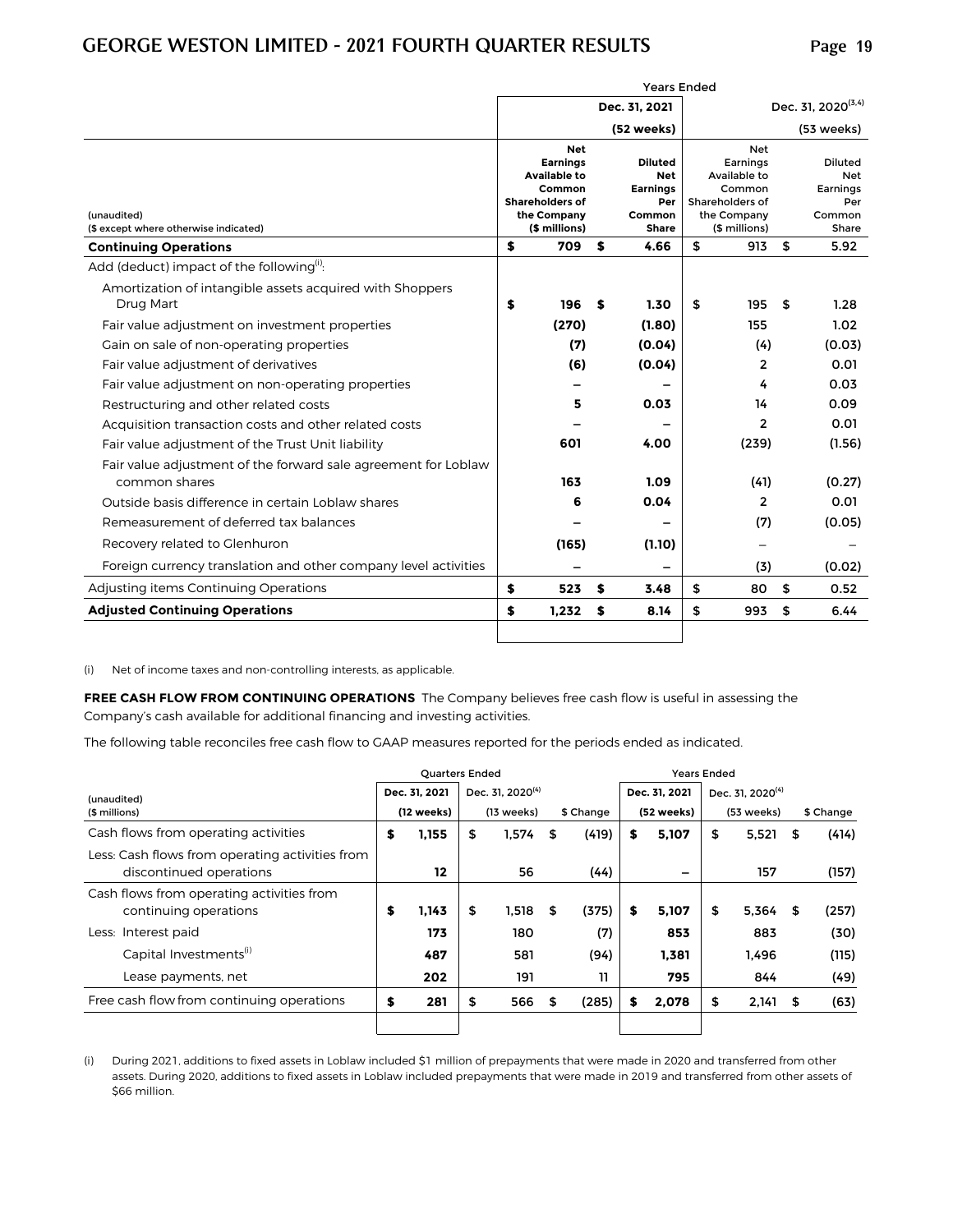**CHOICE PROPERTIES' FUNDS FROM OPERATIONS** Choice Properties considers Funds from Operations to be a useful measure of operating performance as it adjusts for items included in net income that do not arise from operating activities or do not necessarily provide an accurate depiction of its performance.

Funds from operations is calculated in accordance with the Real Property Association of Canada's White Paper on Funds from Operations & Adjusted Funds from Operations forInternational Financial Reporting Standards ("IFRS") issued in February 2019.

The following table reconciles Choice Properties' Funds from Operations to net income for the periods ended as indicated.

| (unaudited)                                                                             |   | <b>Quarters Ended</b> |                | <b>Years Ended</b> |               |
|-----------------------------------------------------------------------------------------|---|-----------------------|----------------|--------------------|---------------|
| (\$ millions)                                                                           |   | Dec. 31, 2021         | Dec. 31, 2020  | Dec. 31, 2021      | Dec. 31, 2020 |
| Net (loss) income                                                                       | S | (162)                 | \$<br>117      | \$<br>24           | \$<br>451     |
| Add (deduct) impact of the following:                                                   |   |                       |                |                    |               |
| Fair value adjustment on Exchangeable Units                                             |   | 372                   | 87             | 863                | (354)         |
| Unit distributions on Exchangeable Units                                                |   | 73                    | 73             | 293                | 289           |
| Fair value adjustment on investment properties                                          |   | (96)                  | (104)          | (459)              | 220           |
| Fair value adjustment on investment property held in<br>equity accounted joint ventures |   | (13)                  |                | (43)               | 37            |
| Internal expenses for leasing                                                           |   | 3                     | $\overline{2}$ | 8                  | 7             |
| Capitalized interest on equity accounted<br>joint ventures                              |   | -                     |                | 3                  | 5.            |
| Acquisition transaction costs and other related costs                                   |   |                       |                |                    | 2             |
| Amortization of intangible assets                                                       |   |                       |                |                    |               |
| Foreign exchange gain                                                                   |   |                       |                |                    | (1)           |
| Other fair value (losses) gains, net                                                    |   | (1)                   | (2)            |                    | (3)           |
| Income taxes                                                                            |   | (1)                   | (2)            | (1)                | (2)           |
| <b>Funds from Operations</b>                                                            | S | 175                   | \$<br>172      | 690<br>\$          | \$<br>652     |
|                                                                                         |   |                       |                |                    |               |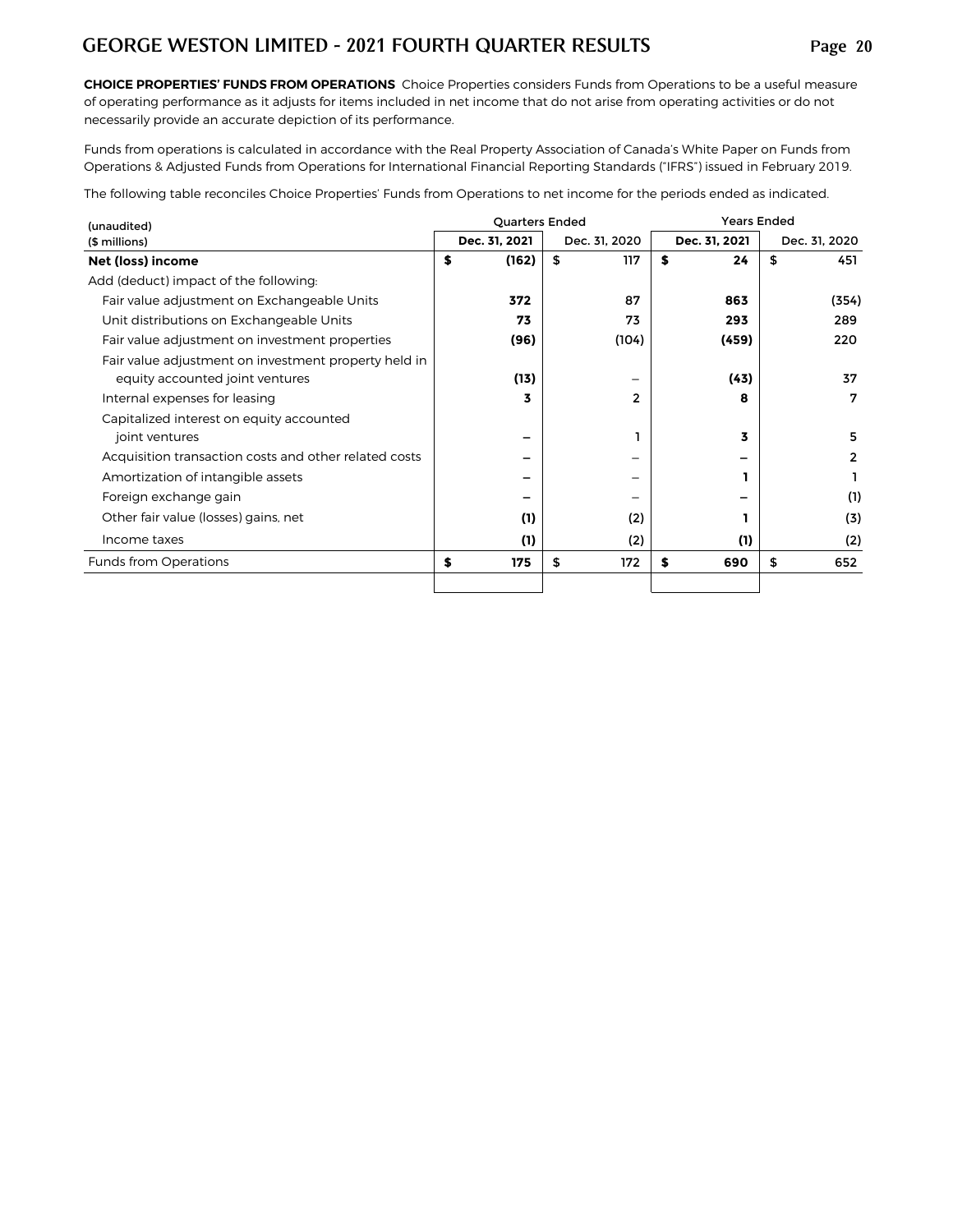#### **NON-GAAP FINANCIAL MEASURES POLICY CHANGE EFFECTIVE FIRST QUARTER OF 2021**

In 2020, management undertook a review of historical adjusting items as part of an effort to reduce the number of non-GAAP items it adjusts for in its financial reporting. Management concluded that, in order to present adjusting items in a manner more consistent with that of its Canadian and U.S. peers, the Company will no longer adjust for asset impairments (net of recoveries), certain restructuring and other related costs, pension settlement costs, statutory corporate income tax rate changes or other items.

Starting in the first quarter of 2021, restructuring and other related costs will be considered an adjusting item only if significant and if part of a publicly announced restructuring plan. Other unusual items will be assessed on a case by case basis based on their nature, magnitude and propensity to re-occur. This change took effect in the first quarter of 2021 with restatement of comparative periods at that time.

The summaries below reconcile the non-GAAP financial measures as previously reported in 2020 and 2019 to those reported under the new policy starting in the first quarter of 2021.

The Company's interest in Weston Foods has been presented separately as discontinued operations in the Company's current and comparative results. As a result, all financial information represents the Company's results from continuing operations unless otherwise indicated, including the following previously reported Adjusted Operating Income and Adjusted EBITDA.

Adjusted Operating Income and Adjusted EBITDA:

|                                                                             |                |      |                             |    |                 |                   |                |      | <b>Ouarters Ended</b>       |   |                 |    |                   |    |             |                             |      |       |   |                   |
|-----------------------------------------------------------------------------|----------------|------|-----------------------------|----|-----------------|-------------------|----------------|------|-----------------------------|---|-----------------|----|-------------------|----|-------------|-----------------------------|------|-------|---|-------------------|
|                                                                             |                |      |                             |    | March 21, 2020  |                   |                |      |                             |   | June 13, 2020   |    |                   |    |             |                             |      |       |   | October 3, 2020   |
|                                                                             |                |      |                             |    |                 | (12 weeks)        |                |      |                             |   |                 |    | (12 weeks)        |    |             |                             |      |       |   | (16 weeks)        |
| (unaudited)<br>(\$ millions)                                                |                |      | Choice<br>Loblaw Properties |    | Other           | Consoli-<br>dated |                |      | Choice<br>Loblaw Properties |   | Other           |    | Consoli-<br>dated |    |             | Choice<br>Loblaw Properties |      | Other |   | Consoli-<br>dated |
| <b>Adjusted Operating income - Previously</b>                               |                |      |                             |    |                 |                   |                |      |                             |   |                 |    |                   |    |             |                             |      |       |   |                   |
| Reported                                                                    | $$692$ \$      |      | 226                         |    | \$ (66) \$      | 852               | \$534\$        |      |                             |   | 201 \$ (62) \$  |    | 673               |    | $$882$ \$   | 224S                        |      | 17    |   | \$ 1.123          |
| Add (deduct) impact of the following:                                       |                |      |                             |    |                 |                   |                |      |                             |   |                 |    |                   |    |             |                             |      |       |   |                   |
| Asset Impairments, net of recoveries                                        |                |      |                             |    |                 | -                 |                |      |                             |   |                 |    |                   |    |             |                             |      |       |   |                   |
| Restructuring and other related costs                                       | (4)            |      |                             |    |                 | (4)               | (8)            |      |                             |   |                 |    | (8)               |    | (6)         |                             |      |       |   | (6)               |
| <b>Adjusting Items</b>                                                      | \$<br>$(4)$ \$ |      |                             |    |                 | (4)               | \$<br>$(8)$ \$ |      |                             |   |                 | £. | (8)               | s. | $(6)$ \$    |                             |      |       | S | (6)               |
| Adjusted operating income - Restated                                        | \$688          | - \$ | 226                         | S. | $(66)$ \$       | 848               | \$526          | - \$ | 201                         | S | $(62)$ \$       |    | 665               |    | \$876 \$    | 224                         | - \$ | 17    | s | 1,117             |
| Depreciation and amortization                                               | 594            |      |                             |    | (78)            | 517               | 598            |      | -                           |   | (75)            |    | 523               |    | 795         |                             |      | (114) |   | 682               |
| Less: Amortization of intangible assets<br>acquired with Shoppers Drug Mart | (119)          |      |                             |    |                 | (119)             | (118)          |      |                             |   |                 |    | (118)             |    | (155)       |                             |      |       |   | (155)             |
| <b>Adjusted EBITDA - Restated</b>                                           | $$1,163$ \$    |      | 227                         |    | \$(144) \$1,246 |                   | \$1,006\$      |      | 201                         |   | \$(137) \$1,070 |    |                   |    | $$1,516$ \$ | 225                         |      |       |   | \$ (97) \$1,644   |
|                                                                             |                |      |                             |    |                 |                   |                |      |                             |   |                 |    |                   |    |             |                             |      |       |   |                   |

|                                                                             |                 |    |                      |    |           |      | Quarter Ended     |                |      |                             |   |                          | <b>Year Ended</b> |
|-----------------------------------------------------------------------------|-----------------|----|----------------------|----|-----------|------|-------------------|----------------|------|-----------------------------|---|--------------------------|-------------------|
|                                                                             |                 |    |                      |    |           |      | December 31, 2020 |                |      |                             |   |                          | December 31, 2020 |
|                                                                             |                 |    |                      |    |           |      | (13 weeks)        |                |      |                             |   |                          | (53 weeks)        |
| (unaudited)<br>(\$ millions)                                                | Loblaw          |    | Choice<br>Properties |    | Other     |      | Consolidated      | Loblaw         |      | Choice<br><b>Properties</b> |   | Other                    | Consolidated      |
| <b>Adjusted Operating income - Previously</b><br>Reported                   | \$<br>838       | S  | 225                  | S. | (57)      | Ŝ.   | 1,006             | \$2.946        | - \$ | 876                         | s | $(168)$ \$               | 3,654             |
| Add (deduct) impact of the following:                                       |                 |    |                      |    |           |      |                   |                |      |                             |   |                          |                   |
| Asset Impairments, net of recoveries                                        | (17)            |    |                      |    | (6)       |      | (23)              | (17)           |      | -                           |   | (6)                      | (23)              |
| Restructuring and other related costs                                       | (2)             |    | -                    |    | -         |      | (2)               | (20)           |      | -                           |   | $\overline{\phantom{0}}$ | (20)              |
| <b>Adjusting Items</b>                                                      | \$<br>$(19)$ \$ |    | Ξ.                   | \$ | (6)       | - \$ | (25)              | $(37)$ \$<br>5 |      | -                           | S | (6)                      | \$<br>(43)        |
| Adjusted operating income - Restated                                        | \$<br>819       | \$ | 225                  | -S | $(63)$ \$ |      | 981               | \$2,909        | - \$ | 876                         | s | $(174)$ \$               | 3,611             |
| Depreciation and amortization                                               | 609             |    |                      |    | (78)      |      | 532               | 2,596          |      | 3                           |   | (345)                    | 2,254             |
| Less: Amortization of intangible assets acquired<br>with Shoppers Drug Mart | (117)           |    |                      |    |           |      | (117)             | (509)          |      |                             |   |                          | (509)             |
| <b>Adjusted EBITDA - Restated</b>                                           | \$<br>1,311     | s  | 226                  | S  | (141)     | - 5  | 1.396             | \$4,996        | S    | 879                         | S | $(519)$ \$               | 5,356             |
|                                                                             |                 |    |                      |    |           |      |                   |                |      |                             |   |                          |                   |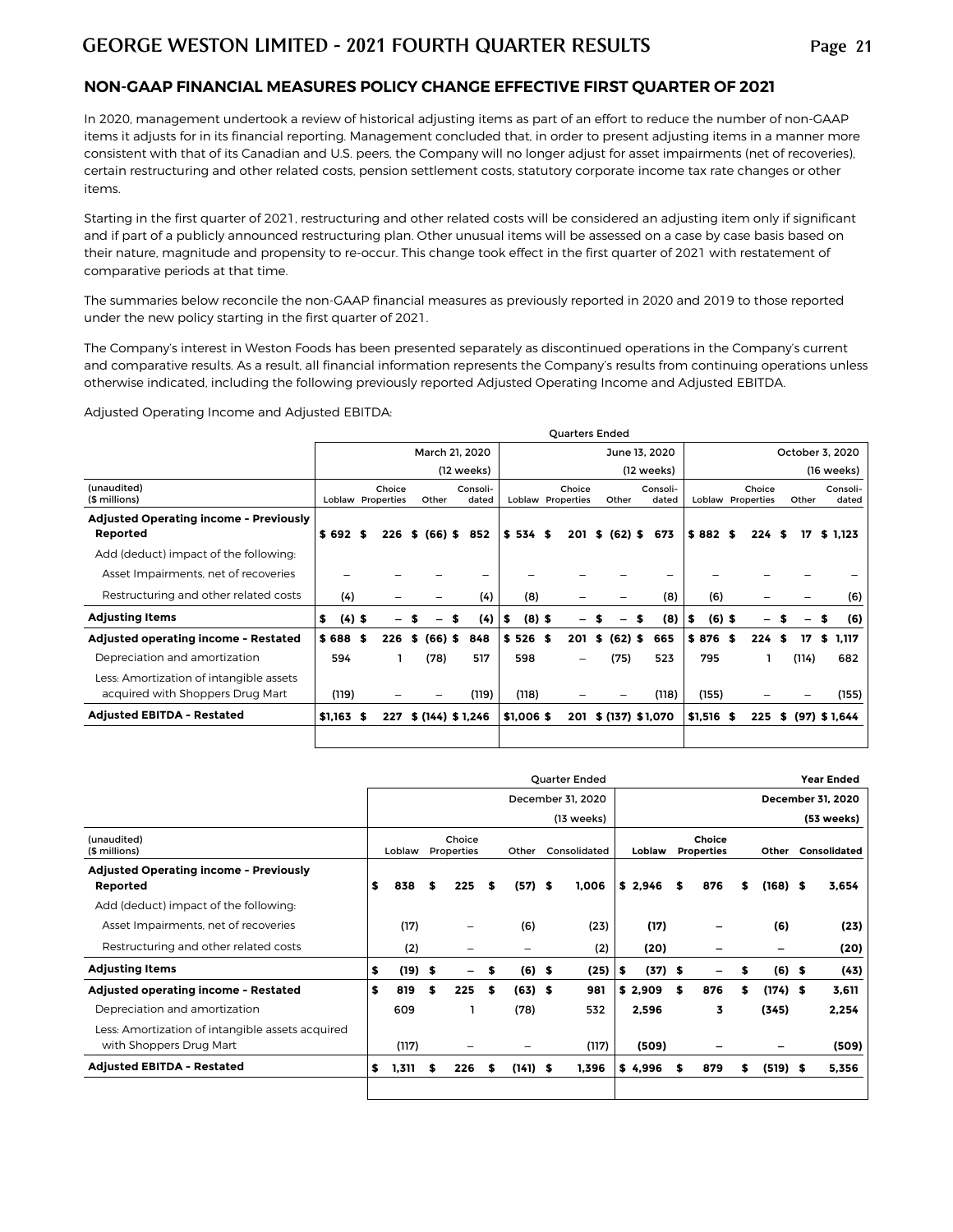| (unaudited)                                                                          |      |        | March 23, 2019    |                          |                |                             |    |           |                   |             |                                    |       |                   |
|--------------------------------------------------------------------------------------|------|--------|-------------------|--------------------------|----------------|-----------------------------|----|-----------|-------------------|-------------|------------------------------------|-------|-------------------|
|                                                                                      |      |        |                   |                          |                |                             |    |           | June 15, 2019     |             |                                    |       | October 5, 2019   |
|                                                                                      |      |        |                   | (12 weeks)               |                |                             |    |           | (12 weeks)        |             |                                    |       | (16 weeks)        |
| (\$ millions)<br><b>Loblaw Properties</b>                                            |      | Choice | Other             | Consoli-<br>dated        |                | Choice<br>Loblaw Properties |    | Other     | Consoli-<br>dated |             | Choice<br><b>Loblaw Properties</b> | Other | Consoli-<br>dated |
| <b>Adjusted Operating income - Previously</b><br>\$ 577<br>Reported                  | S    | 230    | $(81)$ \$<br>- \$ | 726                      | \$709          | 232<br>S                    | \$ | $(63)$ \$ | 878               | $$872$ \$   | 226                                | - \$  | $(12)$ \$1.086    |
| Add (deduct) impact of the following:                                                |      |        |                   |                          |                |                             |    |           |                   |             |                                    |       |                   |
| Asset Impairments, net of recoveries                                                 |      |        |                   |                          |                |                             |    |           |                   |             |                                    |       |                   |
| Restructuring and other related costs<br>(12)                                        |      |        |                   | (12)                     | (16)           |                             |    |           | (16)              | (22)        |                                    |       | (22)              |
| Pension annuities and buy-outs<br>(10)                                               |      |        |                   | (10)                     |                |                             |    |           | -                 |             |                                    |       |                   |
| Certain prior period items                                                           |      |        |                   | $\overline{\phantom{0}}$ | 15             |                             |    |           | 15                |             |                                    |       |                   |
| <b>Adjusting Items</b><br>\$ (22) \$                                                 |      |        |                   | (22)                     | $(1)$ \$<br>\$ |                             |    |           | (1)               | \$ (22) \$  |                                    |       | (22)<br>S         |
| Adjusted operating income - Restated<br>\$ 555                                       | - \$ | 230    | $(81)$ \$<br>\$   | 704                      | \$708          | Ŝ.<br>232                   | s. | $(63)$ \$ | 877               | \$850\$     | 226                                | S     | $(12)$ \$1,064    |
| Depreciation and amortization<br>580                                                 |      |        | (76)              | 504                      | 580            |                             |    | (82)      | 499               | 775         |                                    | (118) | 657               |
| Less: Amortization of intangible assets<br>acquired with Shoppers Drug Mart<br>(119) |      |        |                   | (119)                    | (116)          |                             |    |           | (116)             | (157)       |                                    |       | (157)             |
| <b>Adjusted EBITDA - Restated</b><br>\$1,016 \$                                      |      | 230    | \$(157) \$1,089   |                          | $$1,172$ \$    | 233                         |    |           | \$(145) \$1,260   | $$1,468$ \$ | 226                                |       | \$(130) \$1.564   |

|                                                                             |    |           |    |                              |    |            |     | Quarter Ended     |         |            |   |                             |   |            |      | <b>Year Ended</b> |
|-----------------------------------------------------------------------------|----|-----------|----|------------------------------|----|------------|-----|-------------------|---------|------------|---|-----------------------------|---|------------|------|-------------------|
|                                                                             |    |           |    |                              |    |            |     | December 31, 2019 |         |            |   |                             |   |            |      | December 31, 2019 |
|                                                                             |    |           |    |                              |    |            |     | (12 weeks)        |         |            |   |                             |   |            |      | (52 weeks)        |
| (unaudited)<br>(\$ millions)                                                |    | Loblaw    |    | Choice<br>Properties         |    | Other      |     | Consolidated      |         | Loblaw     |   | Choice<br><b>Properties</b> |   | Other      |      | Consolidated      |
| <b>Adjusted Operating income - Previously Reported</b>                      | \$ | 730       | \$ | 225                          | S  | $(59)$ \$  |     | 896               | \$2,888 |            | s | 913                         | S | $(215)$ \$ |      | 3,586             |
| Add (deduct) impact of the following:                                       |    |           |    |                              |    |            |     |                   |         |            |   |                             |   |            |      |                   |
| Asset Impairments, net of recoveries                                        |    | (75)      |    | -                            |    | 38         |     | (37)              |         | (75)       |   |                             |   | 38         |      | (37)              |
| Restructuring and other related costs                                       |    | (24)      |    |                              |    |            |     | (24)              |         | (74)       |   |                             |   |            |      | (74)              |
| Pension annuities and buy-outs                                              |    |           |    |                              |    |            |     | -                 |         | (10)       |   |                             |   |            |      | (10)              |
| Certain prior period items                                                  |    | 7         |    | $\overline{\phantom{0}}$     |    | (7)        |     | -                 |         | 22         |   | -                           |   | (7)        |      | 15                |
| <b>Adjusting Items</b>                                                      | \$ | $(92)$ \$ |    | $\qquad \qquad \blacksquare$ | \$ | 31         | -\$ | (61)              | \$      | $(137)$ \$ |   | -                           | S | 31         | - \$ | (106)             |
| Adjusted operating income - Restated                                        | s  | 638       | £. | 225                          | \$ | $(28)$ \$  |     | 835               | s.      | 2.751      | S | 913                         | S | $(184)$ \$ |      | 3,480             |
| Depreciation and amortization                                               |    | 589       |    | -                            |    | (76)       |     | 513               |         | 2,524      |   |                             |   | (352)      |      | 2,173             |
| Less: Amortization of intangible assets acquired<br>with Shoppers Drug Mart |    | (116)     |    |                              |    |            |     | (116)             |         | (508)      |   |                             |   |            |      | (508)             |
| <b>Adjusted EBITDA - Restated</b>                                           | s. | 1,111     | 5  | 225                          | s  | $(104)$ \$ |     | 1,232             | \$4,767 |            | s | 914                         | s | $(536)$ \$ |      | 5,145             |
|                                                                             |    |           |    |                              |    |            |     |                   |         |            |   |                             |   |            |      |                   |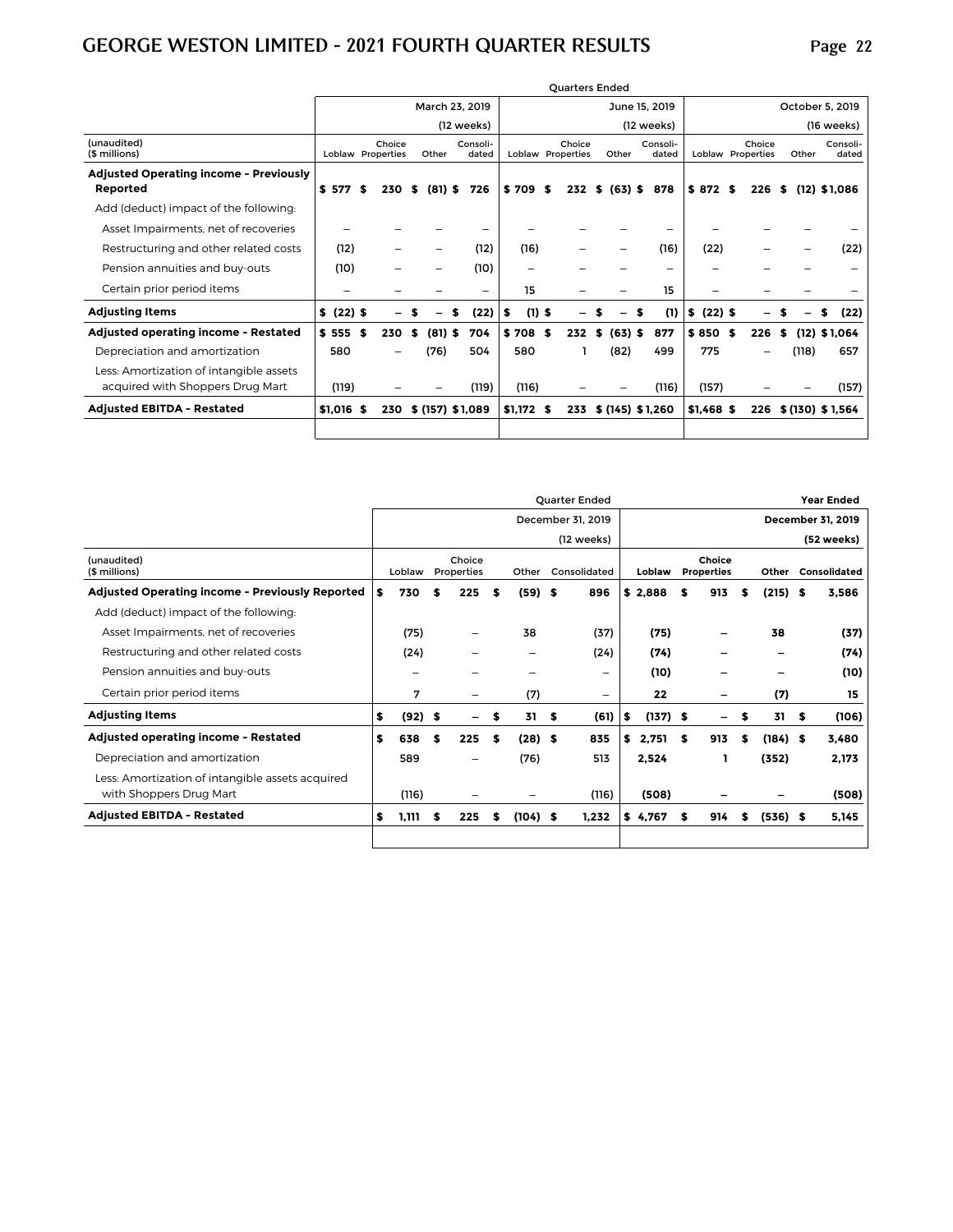Adjusted Net Earnings Available to Common Shareholders and Adjusted Diluted Net earnings per Common Share are presented below:

|                                                               |    |                                                                                                                   |      |                                              |                                                                                                                     |    | <b>Quarters Ended</b>                        |                                                                                                              |    |                                                 |                                                                                                                     |    |                                                          |    |                                                                                                                   |     | Year Ended          |                     |
|---------------------------------------------------------------|----|-------------------------------------------------------------------------------------------------------------------|------|----------------------------------------------|---------------------------------------------------------------------------------------------------------------------|----|----------------------------------------------|--------------------------------------------------------------------------------------------------------------|----|-------------------------------------------------|---------------------------------------------------------------------------------------------------------------------|----|----------------------------------------------------------|----|-------------------------------------------------------------------------------------------------------------------|-----|---------------------|---------------------|
|                                                               |    |                                                                                                                   |      | March 21, 2020                               |                                                                                                                     |    | June 13, 2020                                |                                                                                                              |    | October 3, 2020                                 | December 31, 2020                                                                                                   |    |                                                          |    | December 31, 2020                                                                                                 |     |                     |                     |
|                                                               |    |                                                                                                                   |      | (12 weeks)                                   |                                                                                                                     |    | (12 weeks)                                   |                                                                                                              |    | (16 weeks)                                      |                                                                                                                     |    | (13 weeks)                                               |    |                                                                                                                   |     | (53 weeks)          |                     |
| (unaudited)<br>(\$ except where otherwise indicated)          |    | <b>Net Earnings</b><br>Available to<br>Common<br><b>Shareholders</b><br>of the<br>Company Common<br>(\$ millions) |      | <b>Diluted</b><br><b>Net</b><br>Per<br>Share | <b>Net Earnings</b><br>Available to<br>Common<br>Earnings Shareholders<br>of the<br>Company Common<br>(\$ millions) |    | <b>Diluted</b><br><b>Net</b><br>Per<br>Share | <b>Net Earnings</b><br>Available to<br>Common<br>Earnings Shareholders<br>of the<br>Company<br>(\$ millions) |    | Diluted<br><b>Net</b><br>Per<br>Common<br>Share | <b>Net Earnings</b><br>Available to<br>Common<br>Earnings Shareholders<br>of the<br>Company Common<br>(\$ millions) |    | <b>Diluted</b><br><b>Net</b><br>Earnings<br>Per<br>Share |    | <b>Net Earnings</b><br>Available to<br>Common<br><b>Shareholders</b><br>of the<br>Company Common<br>(\$ millions) |     | Diluted<br>Earnings | Net<br>Per<br>Share |
| <b>Adjusted Total Company -</b><br><b>Previously Reported</b> | S  | 239                                                                                                               | - \$ | 1.55 <sub>5</sub>                            |                                                                                                                     |    | $142$ \$ 0.93 \$                             | 362 S                                                                                                        |    | 2.35S                                           | 312S                                                                                                                |    | 2.03                                                     | \$ | 1.055S                                                                                                            |     | 6.85                |                     |
| Add (deduct) impact of the<br>following:                      |    |                                                                                                                   |      |                                              |                                                                                                                     |    |                                              |                                                                                                              |    |                                                 |                                                                                                                     |    |                                                          |    |                                                                                                                   |     |                     |                     |
| Asset impairments, net of<br>recoveries                       | \$ |                                                                                                                   |      |                                              | \$                                                                                                                  | \$ |                                              | \$                                                                                                           | \$ |                                                 | \$                                                                                                                  |    | $(11)$ \$ $(0.08)$                                       | \$ |                                                                                                                   |     | $(11)$ \$ $(0.08)$  |                     |
| Restructuring and other<br>related costs                      |    | (2)                                                                                                               |      | (0.01)                                       | (3)                                                                                                                 |    | (0.02)                                       | (3)                                                                                                          |    | (0.02)                                          |                                                                                                                     |    |                                                          |    | (8)                                                                                                               |     | (0.04)              |                     |
| Statutory corporate income<br>tax rate change                 |    | $\overline{2}$                                                                                                    |      | 0.01                                         |                                                                                                                     |    |                                              | (1)                                                                                                          |    | (0.01)                                          |                                                                                                                     |    | 0.01                                                     |    | $\overline{2}$                                                                                                    |     |                     | 0.01                |
| <b>Adjusting items</b>                                        | \$ |                                                                                                                   | -\$  | $\overline{\phantom{0}}$                     | \$                                                                                                                  |    | $(3)$ \$ $(0.02)$ \$                         |                                                                                                              |    | $(4)$ \$ $(0.03)$ \$                            |                                                                                                                     |    | $(10)$ \$ $(0.07)$                                       | \$ | $(17)$ \$                                                                                                         |     |                     | (0.11)              |
| <b>Adjusted Total Company -</b><br>Restated                   | \$ | 239                                                                                                               | -S   | 1.55S                                        | 139                                                                                                                 | s. | 0.91 S                                       | 358                                                                                                          | S. | 2.32 <sub>5</sub>                               | 302                                                                                                                 | S. | 1.96                                                     | \$ | 1.038                                                                                                             | \$  | 6.74                |                     |
| <b>Continuing Operations</b>                                  | \$ | 225                                                                                                               | S.   | $1.46-5$                                     | 157                                                                                                                 | s. | $1.03$ \$                                    | 343                                                                                                          | s. | 2.22S                                           | 268                                                                                                                 | s. | 1.74                                                     | S  | 993                                                                                                               | \$. | 6.44                |                     |
| Discontinued Operations <sup>(i)</sup>                        | s  |                                                                                                                   |      | 14 \$ 0.09 \$                                |                                                                                                                     |    | $(18)$ \$ $(0.12)$ \$                        | 15                                                                                                           | s. | 0.10 <sub>5</sub>                               | 34                                                                                                                  |    | \$0.22                                                   | \$ | 45                                                                                                                | S.  | 0.30                |                     |
|                                                               |    |                                                                                                                   |      |                                              |                                                                                                                     |    |                                              |                                                                                                              |    |                                                 |                                                                                                                     |    |                                                          |    |                                                                                                                   |     |                     |                     |

**(i)** The Company's interest in Weston Foods presented separately as discontinued operations was not impacted as a result of the non-GAAP financial measures policy change.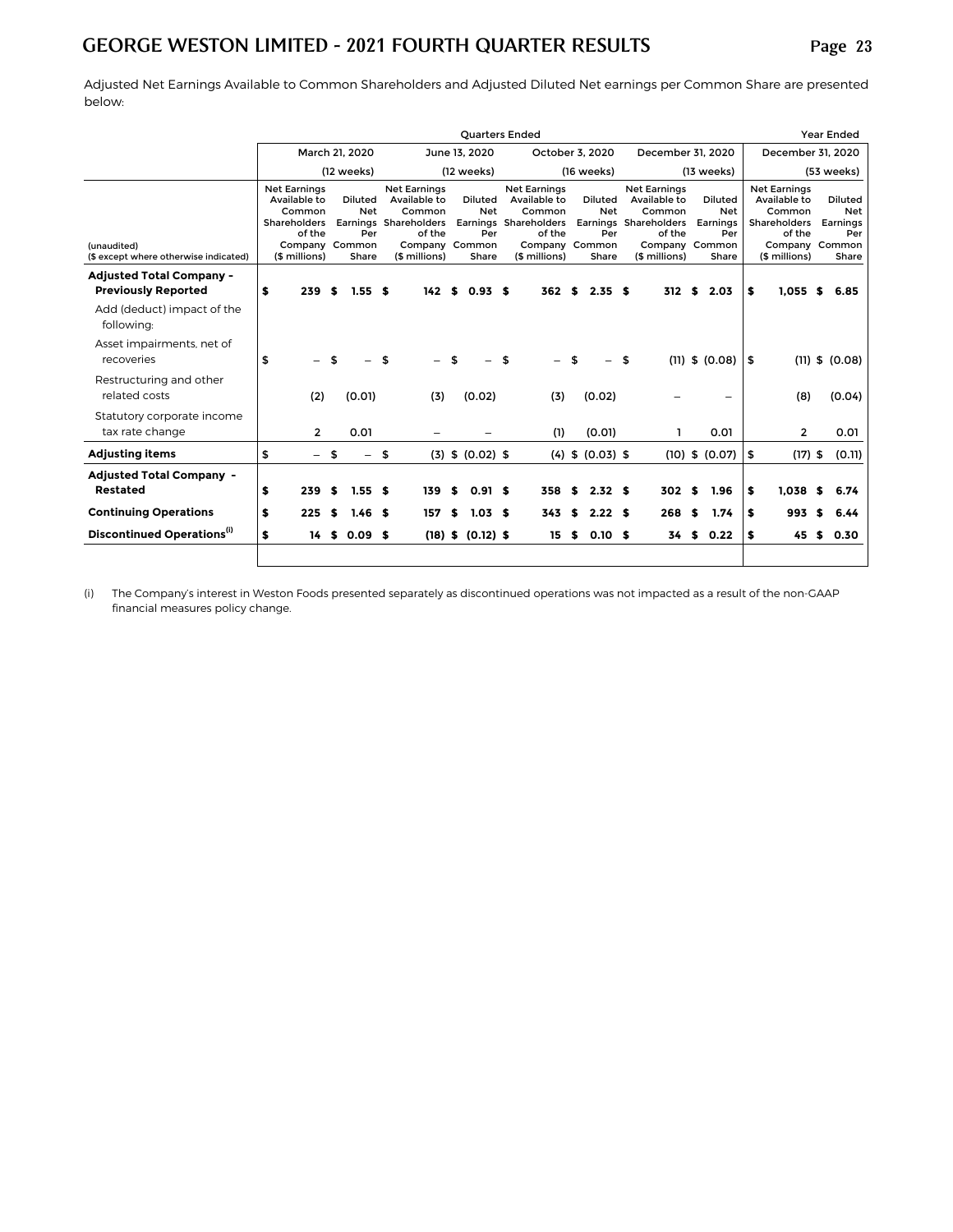|                                                      |                                                     | <b>Ouarters Ended</b>             |      |                                                         |    |                                                                                                                     |    |                                              |    |                                                                                                                     |    |                                              |    |                                                                                                                     |    |                                            |                                                                                                            | Year Ended |                                            |
|------------------------------------------------------|-----------------------------------------------------|-----------------------------------|------|---------------------------------------------------------|----|---------------------------------------------------------------------------------------------------------------------|----|----------------------------------------------|----|---------------------------------------------------------------------------------------------------------------------|----|----------------------------------------------|----|---------------------------------------------------------------------------------------------------------------------|----|--------------------------------------------|------------------------------------------------------------------------------------------------------------|------------|--------------------------------------------|
|                                                      |                                                     |                                   |      | March 23, 2019                                          |    |                                                                                                                     |    | June 15, 2019                                |    |                                                                                                                     |    | October 5, 2019                              |    | December 31, 2019                                                                                                   |    |                                            | December 31, 2019                                                                                          |            |                                            |
|                                                      |                                                     |                                   |      | (12 weeks)                                              |    |                                                                                                                     |    | (12 weeks)                                   |    |                                                                                                                     |    | (16 weeks)                                   |    |                                                                                                                     |    | (12 weeks)                                 |                                                                                                            |            | (52 weeks)                                 |
| (unaudited)<br>(\$ except where otherwise indicated) | <b>Net Earnings</b><br>Available to<br>Shareholders | Common<br>of the<br>(\$ millions) |      | Diluted<br><b>Net</b><br>Per<br>Company Common<br>Share |    | <b>Net Earnings</b><br>Available to<br>Common<br>Earnings Shareholders<br>of the<br>Company Common<br>(\$ millions) |    | <b>Diluted</b><br><b>Net</b><br>Per<br>Share |    | <b>Net Earnings</b><br>Available to<br>Common<br>Earnings Shareholders<br>of the<br>Company Common<br>(\$ millions) |    | <b>Diluted</b><br><b>Net</b><br>Per<br>Share |    | <b>Net Earnings</b><br>Available to<br>Common<br>Earnings Shareholders<br>of the<br>Company Common<br>(\$ millions) |    | Diluted<br>Net<br>Earnings<br>Per<br>Share | <b>Net Earnings</b><br>Available to<br>Common<br>Shareholders<br>of the<br>Company Common<br>(\$ millions) |            | Diluted<br>Net<br>Earnings<br>Per<br>Share |
| <b>Adjusted Total Company -</b>                      |                                                     |                                   |      |                                                         |    |                                                                                                                     |    |                                              |    |                                                                                                                     |    |                                              |    |                                                                                                                     |    |                                            |                                                                                                            |            |                                            |
| <b>Previously Reported</b>                           | \$                                                  | 201                               | s.   | 1.30 <sub>5</sub>                                       |    | 263                                                                                                                 | \$ | 1.70 <sub>5</sub>                            |    | 391                                                                                                                 | S  | 2.54S                                        |    | 262                                                                                                                 |    | 1.69                                       | \$<br>1,117                                                                                                |            | 7.24                                       |
| Add (deduct) impact of the<br>following:             |                                                     |                                   |      |                                                         |    |                                                                                                                     |    |                                              |    |                                                                                                                     |    |                                              |    |                                                                                                                     |    |                                            |                                                                                                            |            |                                            |
| Asset impairments, net of<br>recoveries              | \$                                                  |                                   |      |                                                         | \$ |                                                                                                                     |    |                                              | \$ |                                                                                                                     |    |                                              | \$ |                                                                                                                     |    | $(2)$ \$ $(0.01)$   \$                     | (2)                                                                                                        | \$         | (0.01)                                     |
| Restructuring and other<br>related costs             |                                                     | (5)                               |      | (0.03)                                                  |    | (6)                                                                                                                 |    | (0.04)                                       |    | (7)                                                                                                                 |    | (0.05)                                       |    | (10)                                                                                                                |    | (0.07)                                     | (28)                                                                                                       |            | (0.18)                                     |
| Pension annuities and<br>buy-outs                    |                                                     | (4)                               |      | (0.03)                                                  |    |                                                                                                                     |    |                                              |    |                                                                                                                     |    |                                              |    |                                                                                                                     |    |                                            | (4)                                                                                                        |            | (0.03)                                     |
| Certain prior period items                           |                                                     |                                   |      |                                                         |    | 6                                                                                                                   |    | 0.04                                         |    |                                                                                                                     |    |                                              |    |                                                                                                                     |    |                                            | 6                                                                                                          |            | 0.04                                       |
| Reserve release related to<br>2014 tax audit         |                                                     |                                   |      |                                                         |    |                                                                                                                     |    |                                              |    | 4                                                                                                                   |    | 0.03                                         |    |                                                                                                                     |    | ۳                                          | 4                                                                                                          |            | 0.03                                       |
| Statutory corporate income<br>tax rate change        |                                                     |                                   |      |                                                         |    | 8                                                                                                                   |    | 0.05                                         |    |                                                                                                                     |    |                                              |    |                                                                                                                     |    |                                            | 8                                                                                                          |            | 0.05                                       |
| <b>Adjusting items</b>                               | \$                                                  |                                   |      | $(9)$ \$ $(0.06)$ \$                                    |    | 8                                                                                                                   | \$ | $0.05$ \$                                    |    |                                                                                                                     |    | $(3)$ \$ $(0.02)$ \$                         |    |                                                                                                                     |    | $(12)$ \$ $(0.08)$                         | \$<br>$(16)$ \$                                                                                            |            | (0.10)                                     |
| <b>Adjusted Total Company -</b><br><b>Restated</b>   | \$                                                  | 192                               | - \$ | 1.24S                                                   |    | 271                                                                                                                 | S  | 1.75 <sub>5</sub>                            |    | 388                                                                                                                 | s. | 2.52S                                        |    | 250                                                                                                                 | S  | 1.61                                       | \$<br>$1.101$ \$                                                                                           |            | 7.14                                       |
| <b>Continuing Operations</b>                         | \$                                                  | 179                               | S    | 1.15S                                                   |    | 257                                                                                                                 | S  | 1.66 <sub>5</sub>                            |    | 361                                                                                                                 | S  | 2.34S                                        |    | 229                                                                                                                 | \$ | 1.48                                       | \$<br>1.026                                                                                                | S          | 6.65                                       |
| Discontinued Operations <sup>(i)</sup>               | \$                                                  | 13                                | s.   | 0.09 <sub>5</sub>                                       |    | 14                                                                                                                  | s. | $0.09$ \$                                    |    | 27                                                                                                                  | s. | 0.18 <sub>5</sub>                            |    | 21                                                                                                                  | S  | 0.13                                       | \$<br>75                                                                                                   | S.         | 0.49                                       |
|                                                      |                                                     |                                   |      |                                                         |    |                                                                                                                     |    |                                              |    |                                                                                                                     |    |                                              |    |                                                                                                                     |    |                                            |                                                                                                            |            |                                            |

**(i)** The Company's interest in Weston Foods presented separately as discontinued operations was not impacted as a result of this change.

There were no impacts to previously reported adjusted net interest expense and other financing charges as a result of this change as reported in the Company's 2020 annual and interim MD&A.

#### **SELECTED FINANCIAL INFORMATION**

The following includes selected quarterly financial information which is prepared by management in accordance with IFRS and is based on the Company's audited annual consolidated financial statements for the year ended December 31, 2021. This financial information does not contain all disclosures required by IFRS, and accordingly, this financial information should be read in conjunction with the Company's 2021 Annual Report available in the Investor Centre section of the Company's website at www.weston.ca.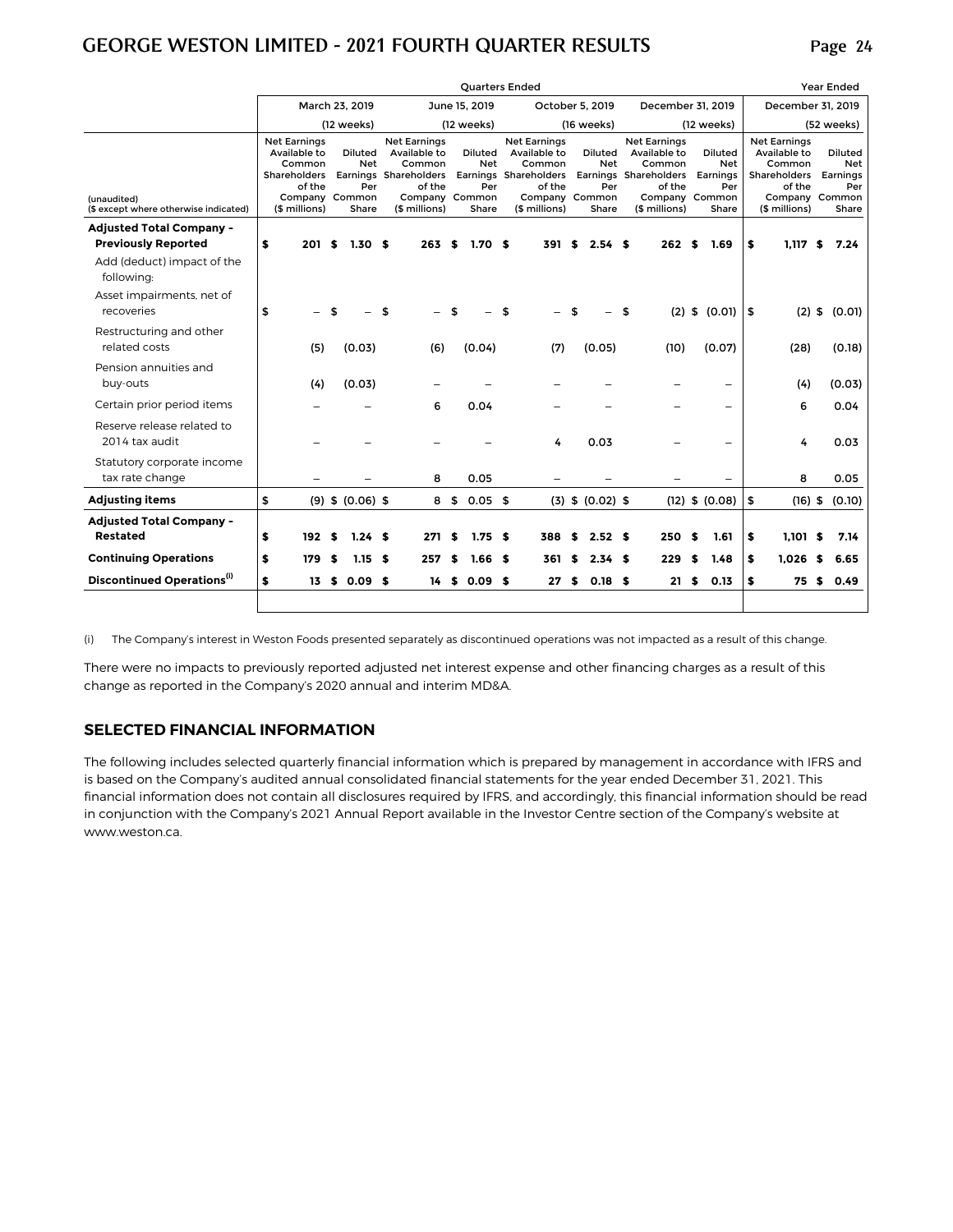# **Consolidated Statements of Earnings**

|                                                                 | Dec. 31, 2021 | Dec. 31, 2020 <sup>(i)</sup> | Dec. 31, 2021 | Dec. 31, 2020 <sup>(i)</sup> |
|-----------------------------------------------------------------|---------------|------------------------------|---------------|------------------------------|
| (millions of Canadian dollars except where otherwise indicated) | (12 weeks)    | $(13$ weeks)                 | (52 weeks)    | (53 weeks)                   |
| For the periods ended as indicated                              | (unaudited)   | (unaudited)                  | (audited)     | (audited)                    |
| Revenue                                                         | \$<br>12,902  | \$<br>13,430                 | \$<br>53,748  | \$<br>53,270                 |
| <b>Operating Expenses</b>                                       |               |                              |               |                              |
| Cost of inventories sold                                        | 8.705         | 9,278                        | 36,435        | 36.724                       |
| Selling, general and administrative expenses                    | 3.188         | 3,283                        | 13,286        | 13,671                       |
|                                                                 | 11,893        | 12,561                       | 49,721        | 50,395                       |
| <b>Operating Income</b>                                         | 1.009         | 869                          | 4.027         | 2.875                        |
| Net Interest Expense and Other Financing Charges                | 190           | 244                          | 1,650         | 829                          |
| <b>Earnings Before Income Taxes</b>                             | 819           | 625                          | 2,377         | 2,046                        |
| <b>Income Taxes</b>                                             | 64            | 137                          | 630           | 470                          |
| <b>Net Earnings from Continuing Operations</b>                  | 755           | 488                          | 1,747         | 1,576                        |
| <b>Net (Loss) Earnings from Discontinued Operations</b>         | (201)         | 25                           | (322)         | 6                            |
| <b>Net Earnings</b>                                             | 554           | 513                          | 1.425         | 1.582                        |
| Attributable to:                                                |               |                              |               |                              |
| Shareholders of the Company                                     | 227           | 299                          | 431           | 963                          |
| Non-Controlling Interests                                       | 327           | 214                          | 994           | 619                          |
| <b>Net Earnings</b>                                             | \$<br>554     | \$<br>513                    | \$<br>1,425   | \$<br>1,582                  |
| Net Earnings (Loss) per Common Share - Basic (\$)               | \$<br>1.48    | \$<br>1.89                   | \$<br>2.59    | \$<br>5.99                   |
| <b>Continuing Operations</b>                                    | \$<br>2.84    | \$<br>1.73                   | \$<br>4.73    | \$<br>5.95                   |
| <b>Discontinued Operations</b>                                  | \$<br>(1.36)  | \$<br>0.16                   | \$<br>(2.14)  | \$<br>0.04                   |
| Net Earnings (Loss) per Common Share - Diluted (\$)             | \$<br>1.44    | \$<br>1.88                   | \$<br>2.52    | \$<br>5.96                   |
| <b>Continuing Operations</b>                                    | \$<br>2.80    | \$<br>1.72                   | \$<br>4.66    | \$<br>5.92                   |
| <b>Discontinued Operations</b>                                  | \$<br>(1.36)  | \$<br>0.16                   | \$<br>(2.14)  | \$<br>0.04                   |
|                                                                 |               |                              |               |                              |

(i) Certain comparative figures have been restated to conform with current year presentation.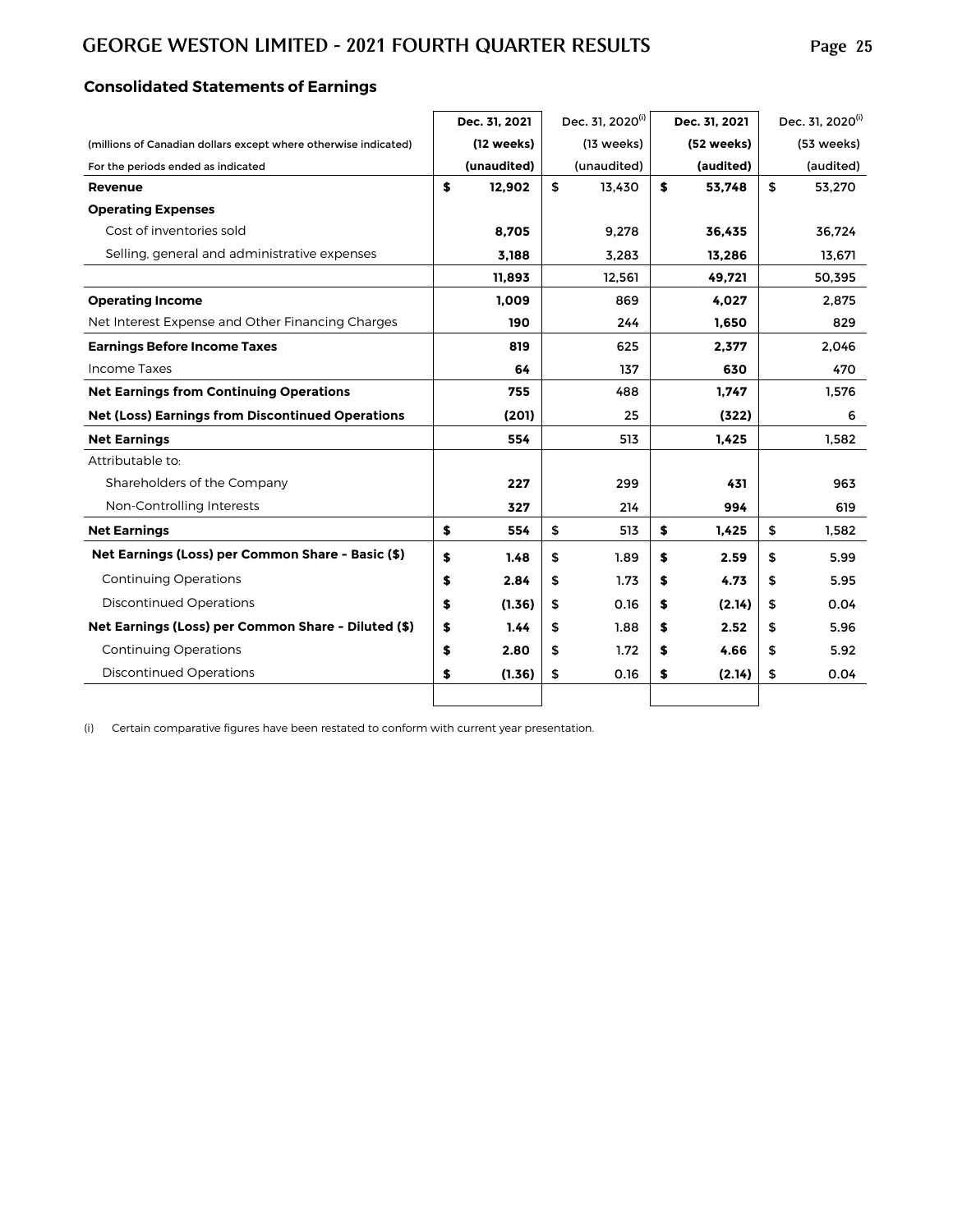# **Consolidated Balance Sheets**

| As at December 31                                        |              |              |
|----------------------------------------------------------|--------------|--------------|
| (millions of Canadian dollars)                           | 2021         | $2020^{(i)}$ |
| <b>ASSETS</b>                                            |              |              |
| <b>Current Assets</b>                                    |              |              |
| Cash and cash equivalents                                | \$<br>2,984  | \$<br>2,581  |
| Short-term investments                                   | 879          | 575          |
| Accounts receivable                                      | 1,010        | 1,183        |
| Credit card receivables                                  | 3,443        | 3,109        |
| Income taxes recoverable                                 | 301          |              |
| Inventories                                              | 5,166        | 5,385        |
| Prepaid expenses and other assets                        | 348          | 304          |
| Assets held for sale                                     | 91           | 108          |
| <b>Total Current Assets</b>                              | 14,222       | 13,245       |
| <b>Fixed Assets</b>                                      | 10,782       | 11,943       |
| Right-of-Use Assets                                      | 4,059        | 4,043        |
| <b>Investment Properties</b>                             | 5,344        | 4,930        |
| <b>Equity Accounted Joint Ventures</b>                   | 564          | 573          |
| Intangible Assets                                        | 6,430        | 7,032        |
| Goodwill                                                 | 4,479        | 4,772        |
| Deferred Income Taxes                                    | 113          | 139          |
| <b>Security Deposits</b>                                 | 75           | 75           |
| <b>Other Assets</b>                                      | 1,015        | 1,326        |
| <b>Total Assets</b>                                      | \$<br>47,083 | \$<br>48,078 |
| <b>LIABILITIES</b>                                       |              |              |
| <b>Current Liabilities</b>                               |              |              |
| Bank indebtedness                                        | \$<br>52     | \$<br>86     |
| Trade payables and other liabilities                     | 5,923        | 6,026        |
| Loyalty liability                                        | 190          | 194          |
| Provisions                                               | 119          |              |
|                                                          |              | 98           |
| Income taxes payable                                     | 269          | 128          |
| Demand deposits from customers                           | 75           | 24           |
| Short-term debt                                          | 450          | 1,335        |
| Long-term debt due within one year                       | 1,520        | 924          |
| Lease liabilities due within one year                    | 742          | 799          |
| Associate interest                                       | 433          | 349          |
| <b>Total Current Liabilities</b>                         | 9,773        | 9,963        |
| Provisions                                               | 90           | 116          |
| Long-Term Debt                                           | 12,490       | 13,519       |
| Lease Liabilities                                        | 4,242        | 4,206        |
| Trust Unit Liability                                     | 4,209        | 3,600        |
| Deferred Income Taxes                                    | 2,003        | 2,059        |
| <b>Other Liabilities</b>                                 | 1,139        | 1,197        |
| <b>Total Liabilities</b>                                 | 33,946       | 34,660       |
| <b>EQUITY</b>                                            |              |              |
| Share Capital                                            | 3,529        | 3,599        |
| <b>Retained Earnings</b>                                 | 4,808        | 5,226        |
| Contributed Surplus                                      | (1, 462)     | (1,180)      |
| Accumulated Other Comprehensive Income                   | 84           | 166          |
| Total Equity Attributable to Shareholders of the Company | 6,959        | 7,811        |
| Non-Controlling Interests                                | 6,178        | 5,607        |
| <b>Total Equity</b>                                      | 13,137       | 13,418       |
| <b>Total Liabilities and Equity</b>                      | \$<br>47,083 | \$<br>48,078 |
|                                                          |              |              |

(i) Certain comparative figures have been restated to conform with current year presentation.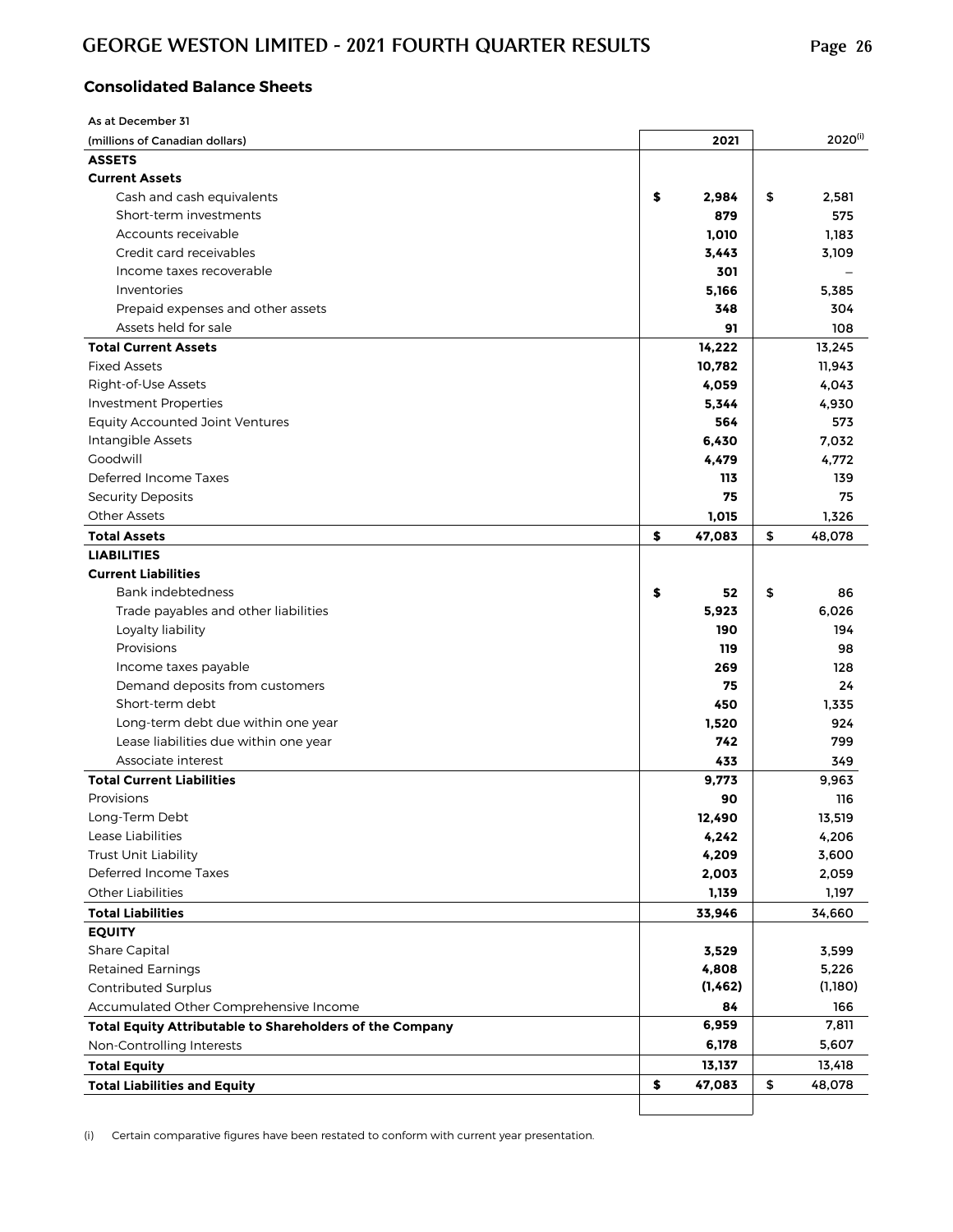#### **Consolidated Statements of Cash Flows**

| (millions of Canadian dollars)                                   | Dec. 31, 2021     | Dec. 31, 2020            | Dec. 31, 2021     | Dec. 31, 2020   |
|------------------------------------------------------------------|-------------------|--------------------------|-------------------|-----------------|
| For the periods ended as indicated                               | (12 weeks)        | (13 weeks)               | (52 weeks)        | (53 weeks)      |
| <b>Operating Activities</b>                                      |                   |                          |                   |                 |
| Net earnings                                                     | \$<br>554         | \$<br>513                | \$<br>1.425       | \$<br>1.582     |
| Add (deduct):                                                    | 189               | 245                      | 1,651             | 831             |
| Net interest expense and other financing charges<br>Income taxes | 61                | 148                      | 629               | 475             |
| Depreciation and amortization                                    | 533               | 572                      | 2,419             | 2,427           |
| Loss on sale of discontinued operations, after income taxes      | 230               | $\overline{\phantom{0}}$ | 317               |                 |
| Asset impairments, net of recoveries                             | 17                | 24                       | 25                | 39              |
| Adjustment to fair value of investment properties and            |                   |                          |                   |                 |
| assets held for sale                                             | (89)              | 6                        | (325)             | 194             |
| Change in allowance for credit card receivables                  |                   | (10)                     | (32)              | 41              |
| Change in provisions                                             | (9)               | (16)                     | 10                | (6)             |
|                                                                  | 1,486             | 1,482                    | 6,119             | 5,583           |
| Change in gross credit card receivables                          | (289)<br>188      | (91)<br>286              | (302)<br>13       | 368<br>(57)     |
| Change in non-cash working capital                               | (195)             | (106)                    | (706)             | (448)           |
| Income taxes paid<br>Interest received                           | 4                 | 6                        | 18                | 25              |
| Interest received from finance leases                            |                   | $\mathbf{2}$             | 3                 | 3               |
| Other                                                            | (39)              | (5)                      | (38)              | 47              |
| <b>Cash Flows from Operating Activities</b>                      | 1,155             | 1,574                    | 5,107             | 5,521           |
| <b>Investing Activities</b>                                      |                   |                          |                   |                 |
| Fixed asset and investment properties purchases                  | (381)             | (562)                    | (1,056)           | (1, 235)        |
| Intangible asset additions                                       | (106)             | (73)                     | (400)             | (357)           |
| Cash assumed on initial consolidation of franchises              |                   |                          |                   | 14              |
| Proceeds from disposal of assets                                 | 244               | 125                      | 334               | 301             |
| Net consideration from disposal of discontinued operations       | 1,207             | $\overline{\phantom{0}}$ | 1,207             |                 |
| Lease payments received from finance leases                      | 4                 |                          | 10                | 5               |
| Change in short-term investments                                 | (245)             | (178)                    | (272)             | (346)           |
| Other                                                            | (36)              | 39                       | (102)             | (120)           |
| Cash Flows from (used in) Investing Activities                   | 687               | (649)                    | (279)             | (1,738)         |
| <b>Financing Activities</b>                                      |                   |                          |                   |                 |
| Change in bank indebtedness                                      | (114)             | (107)                    | (34)              | 68              |
| Change in short-term debt                                        | 150<br>16         | 85<br>24                 | (101)<br>51       | (154)<br>24     |
| Change in demand deposits from customers                         | (1)               | 235                      | (2)               | 231             |
| Change in other financing<br>Interest paid                       | (173)             | (180)                    | (853)             | (883)           |
| Settlement of net debt associated with equity forward sale       |                   |                          |                   |                 |
| agreement                                                        | (275)             |                          | (790)             |                 |
| Long-term debt - Issued                                          | 662               | 164                      | 1,440             | 2,492           |
| - Repayments                                                     | (606)             | (369)                    | (1,408)           | (2,598)         |
| Cash rent paid on lease liabilities - Interest                   | (46)              | (47)                     | (191)             | (207)           |
| Cash rent paid on lease liabilities - Principal                  | (160)<br>12       | (145)<br>1               | (620)<br>32       | (650)<br>Т.     |
| Share capital - Issued<br>- Purchased and held in trusts         | $\qquad \qquad -$ | $\overline{\phantom{0}}$ | $\qquad \qquad -$ | (21)            |
| - Purchased and cancelled                                        | (167)             | (123)                    | (744)             | (123)           |
| Loblaw common share capital - Issued                             | 24                | $\mathbf{1}$             | 102               | 30              |
| - Purchased and held in trusts                                   | (50)              | $\overline{\phantom{0}}$ | (50)              | (10)            |
| - Purchased and cancelled                                        | (111)             | (275)                    | (637)             | (552)           |
| Dividends - To common shareholders                               | (7)               | (5)                      | (342)             | (328)           |
| - To preferred shareholders                                      | (3)               | (3)                      | (44)              | (44)            |
| - To non-controlling interests                                   | (61)<br>38        | (59)<br>24               | (235)             | (284)           |
| Other<br><b>Cash Flows used in Financing Activities</b>          | (872)             | (779)                    | (4,426)           | (27)<br>(3,035) |
| Effect of foreign currency exchange rate changes on cash and     |                   |                          |                   |                 |
| cash equivalents                                                 | ı                 | (1)                      | L                 | (1)             |
| Change in Cash and Cash Equivalents                              | 971               | 145                      | 403               | 747             |
| Cash and Cash Equivalents, Beginning of Period                   | 2,013             | 2,436                    | 2,581             | 1,834           |
| Cash and Cash Equivalents, End of Period                         | \$<br>2,984       | \$<br>2,581              | \$<br>2,984       | \$<br>2,581     |
|                                                                  |                   |                          |                   |                 |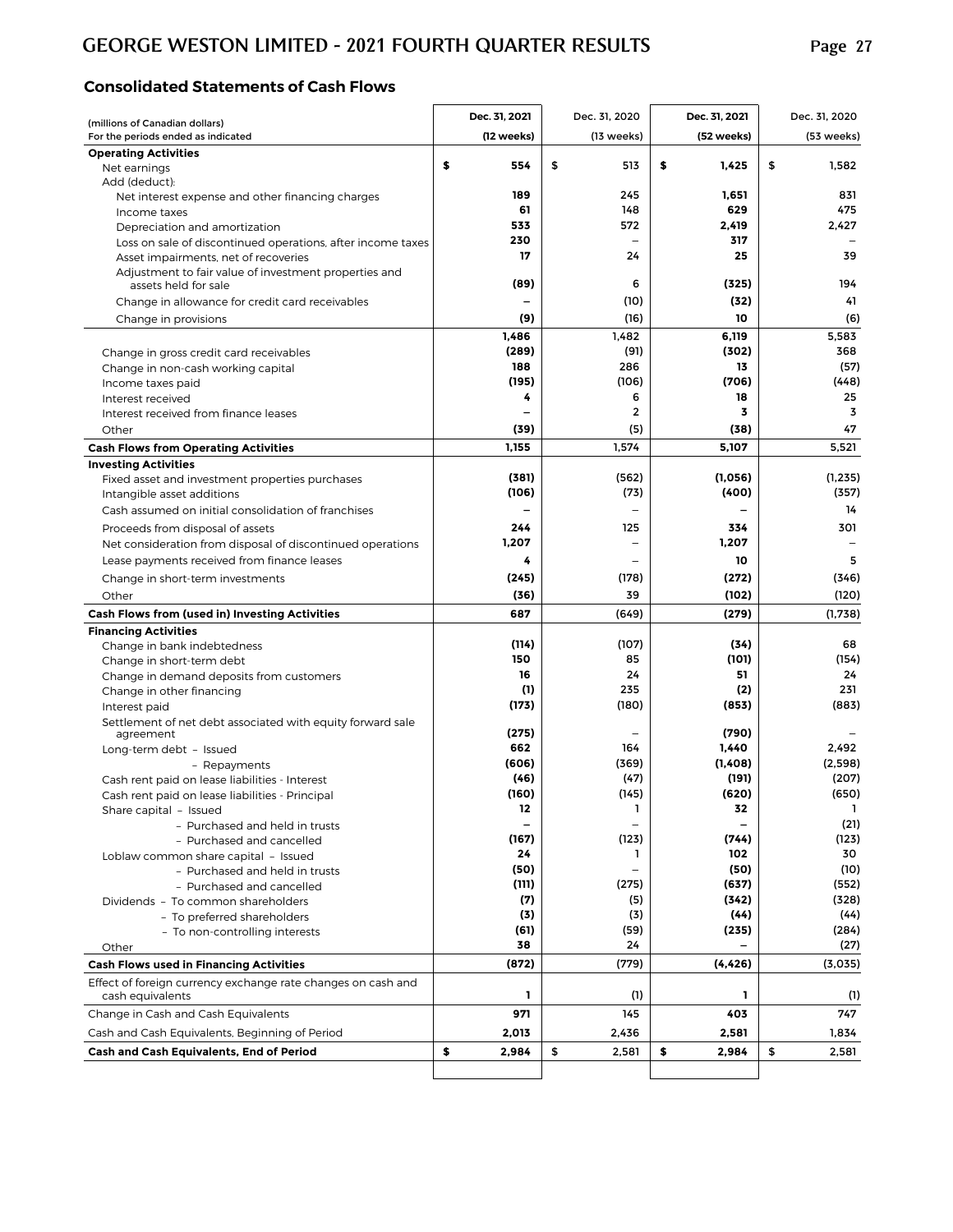|                                                                                                            | Dec. 31, 2021 |             | Dec. 31, 2020 <sup>(i)</sup> | Dec. 31. 2021 |            | Dec. 31, 2020(i) |  |  |
|------------------------------------------------------------------------------------------------------------|---------------|-------------|------------------------------|---------------|------------|------------------|--|--|
| (millions of Canadian dollars except where otherwise indicated)                                            |               | (12 weeks)  | (13 weeks)                   |               | (52 weeks) | (53 weeks)       |  |  |
| For the periods ended as indicated                                                                         |               | (unaudited) | (unaudited)                  |               | (audited)  | (audited)        |  |  |
| Net earnings attributable to shareholders of the Company                                                   | \$            | 227         | \$<br>299                    | \$            | 431        | \$<br>963        |  |  |
| Less: Discontinued Operations                                                                              |               | (201)       | 25                           |               | (322)      | 6                |  |  |
| Net earnings from continuing operations attributable to<br>shareholders of the Company                     | \$            | 428         | \$<br>274                    | \$            | 753        | \$<br>957        |  |  |
| Prescribed dividends on preferred shares in share capital                                                  |               | (10)        | (10)                         |               | (44)       | (44)             |  |  |
| Net earnings from continuing operations available to<br>common shareholders of the Company                 | \$            | 418         | \$<br>264                    | S             | 709        | \$<br>913        |  |  |
| Reduction in net earnings due to dilution at Loblaw                                                        |               | (5)         | (1)                          |               | (9)        | (4)              |  |  |
| Net earnings from continuing operations available to<br>common shareholders for diluted earnings per share | \$            | 413         | \$<br>263                    | \$            | 700        | \$<br>909        |  |  |
| Weighted average common shares<br>outstanding (in millions)                                                |               | 147.0       | 153.2                        |               | 149.9      | 153.4            |  |  |
| Dilutive effect of equity-based<br>compensation <sup>(ii)</sup> (in millions)                              |               | 0.6         | 0.1                          |               | 0.3        | 0.1              |  |  |
| Diluted weighted average common shares outstanding<br>(in millions)                                        |               | 147.6       | 153.3                        |               | 150.2      | 153.5            |  |  |
| Net earnings (loss) per common share - Basic (\$)                                                          |               |             |                              |               |            |                  |  |  |
| <b>Continuing Operations</b>                                                                               | \$            | 2.84        | \$<br>1.73                   | \$            | 4.73       | \$<br>5.95       |  |  |
| <b>Discontinued Operations</b>                                                                             | \$            | (1.36)      | \$<br>0.16                   | \$            | (2.14)     | \$<br>0.04       |  |  |
| Net earnings (loss) per common share - Diluted (\$)                                                        |               |             |                              |               |            |                  |  |  |
| <b>Continuing Operations</b>                                                                               | \$            | 2.80        | \$<br>1.72                   | \$            | 4.66       | \$<br>5.92       |  |  |
| <b>Discontinued Operations</b>                                                                             | \$            | (1.36)      | \$<br>0.16                   | \$            | (2.14)     | \$<br>0.04       |  |  |
|                                                                                                            |               |             |                              |               |            |                  |  |  |

# **Basic and Diluted Net Earnings per Common Share**

(i) Certain comparative figures have been restated to conform with current year presentation.

(ii) Excluded from the computation of diluted net earnings per common share were nominal (2020 - 1.4 million) potentially dilutive instruments, as they were anti-dilutive.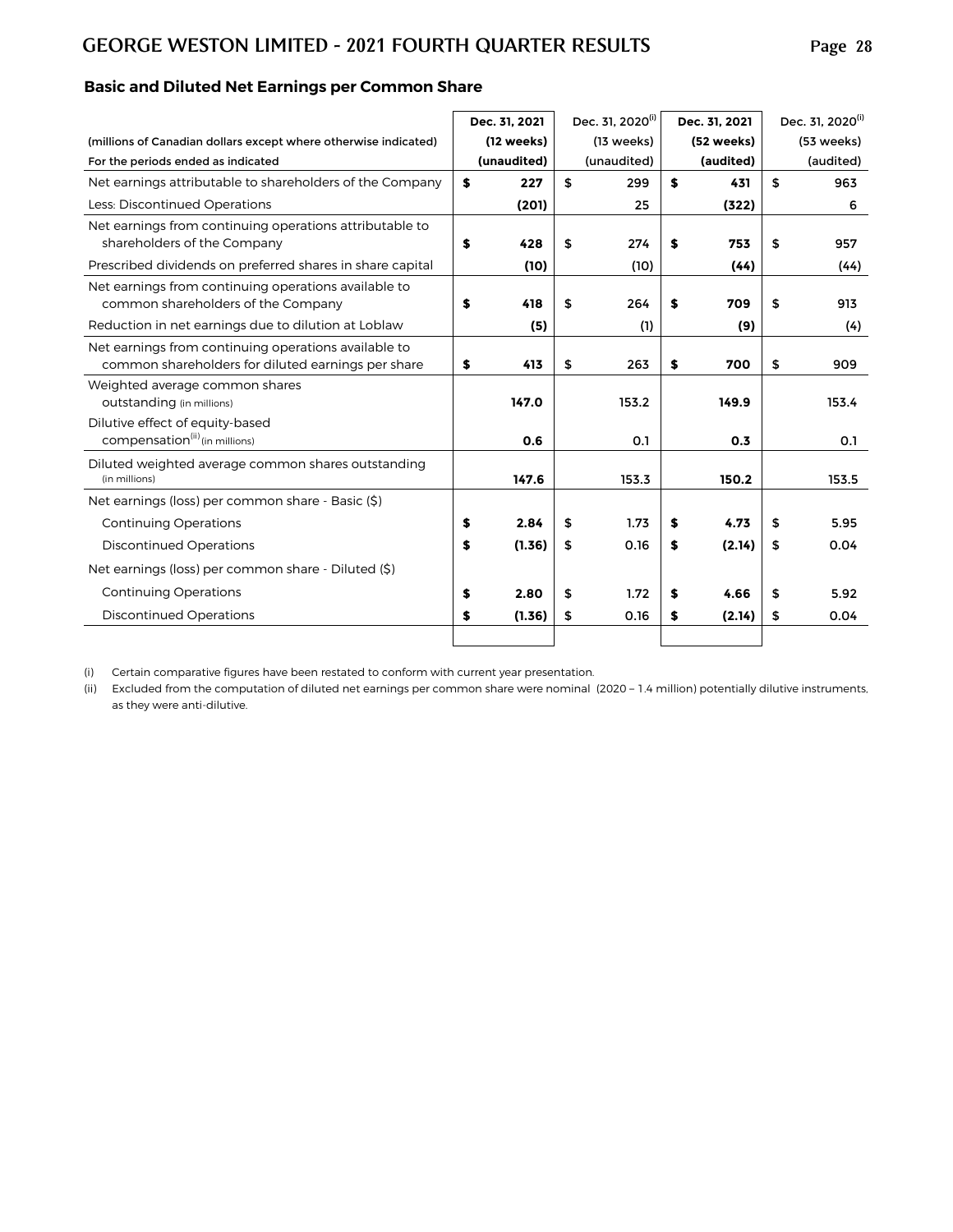#### **SEGMENT INFORMATION**

The Company has two reportable operating segments: Loblaw and Choice Properties. Other and Intersegment includes eliminations, intersegment adjustments related to the consolidation, cash and short-term investments held by the Company and all other company level activities that are not allocated to the reportable operating segments, as further illustrated below.

The accounting policies of the reportable operating segments are the same as those described in the Company's 2021 audited annual consolidated financial statements. The Company measures each reportable operating segment's performance based on adjusted EBITDA<sup>(1)</sup> and adjusted operating income<sup>(1)</sup>. No reportable operating segment is reliant on any single external customer.

|                                                 | <b>Quarters Ended</b> |            |      |                             |  |                                  |  |                   |    |              |    |                      |                           |  |                                |
|-------------------------------------------------|-----------------------|------------|------|-----------------------------|--|----------------------------------|--|-------------------|----|--------------|----|----------------------|---------------------------|--|--------------------------------|
|                                                 | Dec. 31, 2021         |            |      |                             |  |                                  |  |                   |    |              |    |                      |                           |  | Dec. 31, 2020 <sup>(3,4)</sup> |
|                                                 |                       | (12 weeks) |      |                             |  |                                  |  |                   |    |              |    |                      |                           |  | $(13$ weeks)                   |
| (\$ millions)                                   |                       | Loblaw     |      | Choice<br><b>Properties</b> |  | Other and<br><b>Interseament</b> |  | <b>Total</b>      |    | Loblaw       |    | Choice<br>Properties | Other and<br>Interseament |  | Total                          |
| Revenue                                         |                       | \$12,757   | - \$ | 325S                        |  |                                  |  | $(180)$ \$ 12,902 |    | $$13,286$ \$ |    | 322S                 | (178) \$                  |  | 13,430                         |
| Operating income (loss)                         | \$                    | 703        | \$   | 336 \$                      |  | $(30)$ \$                        |  | 1,009             | \$ | 700 \$       |    | 332 \$               | $(163)$ \$                |  | 869                            |
| Net interest expense (income) and other         |                       |            |      |                             |  |                                  |  |                   |    |              |    |                      |                           |  |                                |
| financing charges                               |                       | (29)       |      | 499                         |  | (280)                            |  | 190               |    | 166          |    | 217                  | (139)                     |  | 244                            |
| Earnings (loss) before income taxes             | \$                    | 732 \$     |      | $(163)$ \$                  |  | 250 <sup>5</sup>                 |  | 819               | \$ | 534 \$       |    | 115S                 | $(24)$ \$                 |  | 625                            |
| <b>Operating income (loss)</b>                  | \$                    | 703        | S    | 336 \$                      |  | $(30)$ \$                        |  | 1,009             | \$ | 700 \$       |    | 332 \$               | $(163)$ \$                |  | 869                            |
| Depreciation and amortization                   |                       | 623        |      |                             |  | (86)                             |  | 537               |    | 609          |    |                      | (78)                      |  | 532                            |
| Adjusting items <sup>(1)</sup>                  |                       | (4)        |      | (107)                       |  | 18                               |  | (93)              |    | 2            |    | (107)                | 100                       |  | (5)                            |
| Adjusted EBITDA <sup>(i)</sup>                  | \$                    | 1,322 \$   |      | 229S                        |  | $(98)$ \$                        |  | 1,453             | \$ | 1,311 \$     |    | $226$ \$             | $(141)$ \$                |  | 1,396                          |
| Depreciation and amortization <sup>(11)</sup>   |                       | 506        |      | -                           |  | (86)                             |  | 420               |    | 492          |    |                      | (78)                      |  | 415                            |
| Adjusted operating income (loss) <sup>(1)</sup> | \$                    | 816        | - \$ | 229S                        |  | $(12)$ \$                        |  | 1,033             | \$ | 819          | \$ | 225S                 | $(63)$ \$                 |  | 981                            |
|                                                 |                       |            |      |                             |  |                                  |  |                   |    |              |    |                      |                           |  |                                |

(i) Certain items are excluded from operating income to derive adjusted EBITDA<sup>(1)</sup>. Adjusted EBITDA<sup>(1)</sup> is used internally by management when analyzing segment underlying operating performance.

(ii) Excludes \$117 million (2020 – \$117 million) of amortization of intangible assets acquired with Shoppers Drug Mart, recorded by Loblaw.

|                                                 | <b>Years Ended</b> |             |   |                             |  |                           |  |                   |                                |             |      |                      |  |                           |  |                 |  |  |
|-------------------------------------------------|--------------------|-------------|---|-----------------------------|--|---------------------------|--|-------------------|--------------------------------|-------------|------|----------------------|--|---------------------------|--|-----------------|--|--|
|                                                 | Dec. 31, 2021      |             |   |                             |  |                           |  |                   | Dec. 31, 2020 <sup>(3,4)</sup> |             |      |                      |  |                           |  |                 |  |  |
|                                                 |                    | (52 weeks)  |   |                             |  |                           |  |                   |                                | (53 weeks)  |      |                      |  |                           |  |                 |  |  |
| (\$ millions)                                   |                    | Loblaw      |   | Choice<br><b>Properties</b> |  | Other and<br>Intersegment |  | Total             |                                | Loblaw      |      | Choice<br>Properties |  | Other and<br>Intersegment |  | Total           |  |  |
| Revenue                                         |                    | \$53,170    | s | $1,292$ \$                  |  |                           |  | $(714)$ \$ 53,748 |                                | \$52,714    | \$   | $1,271$ \$           |  |                           |  | (715) \$ 53,270 |  |  |
| Operating income (loss)                         |                    | \$2.929     |   | $$1,400$ \$                 |  | (302) \$                  |  | 4,027             |                                | $$2,357$ \$ |      | $622$ \$             |  | $(104)$ \$                |  | 2,875           |  |  |
| Net interest expense (income) and other         |                    |             |   |                             |  |                           |  |                   |                                |             |      |                      |  |                           |  |                 |  |  |
| financing charges                               |                    | 495         |   | 1.377                       |  | (222)                     |  | 1.650             |                                | 742         |      | 173                  |  | (86)                      |  | 829             |  |  |
| Earnings (loss) before income taxes             |                    | $$2,434$ \$ |   | 23S                         |  | $(80)$ \$                 |  | 2,377             | \$                             | $1,615$ \$  |      | 449 \$               |  | $(18)$ \$                 |  | 2,046           |  |  |
| <b>Operating income (loss)</b>                  | S.                 | 2.929       |   | \$ 1,400 \$                 |  | $(302)$ \$                |  | 4,027             |                                | $$2,357$ \$ |      | 622 \$               |  | $(104)$ \$                |  | 2.875           |  |  |
| Depreciation and amortization                   |                    | 2,664       |   | 3                           |  | (360)                     |  | 2,307             |                                | 2,596       |      | 3                    |  | (345)                     |  | 2,254           |  |  |
| Adjusting items <sup>(1)</sup>                  |                    | (14)        |   | (500)                       |  | 175                       |  | (339)             |                                | 43          |      | 254                  |  | (70)                      |  | 227             |  |  |
| Adjusted EBITDA <sup>(1)</sup>                  | \$                 | 5,579 \$    |   | $903$ \$                    |  | $(487)$ \$                |  | 5,995             |                                | $$4,996$ \$ |      | 879 \$               |  | $(519)$ \$                |  | 5,356           |  |  |
| Depreciation and amortization <sup>(11)</sup>   |                    | 2,158       |   | 3                           |  | (360)                     |  | 1.801             |                                | 2,087       |      | 3                    |  | (345)                     |  | 1,745           |  |  |
| Adjusted operating income (loss) <sup>(1)</sup> | s                  | $3,421$ \$  |   | 900 <sub>s</sub>            |  | $(127)$ \$                |  | 4,194             |                                | \$2,909     | - \$ | 876 \$               |  | $(174)$ \$                |  | 3,611           |  |  |
|                                                 |                    |             |   |                             |  |                           |  |                   |                                |             |      |                      |  |                           |  |                 |  |  |

(i) Certain items are excluded from operating income to derive adjusted EBITDA<sup>(1)</sup>. Adjusted EBITDA<sup>(1)</sup> is used internally by management when analyzing segment underlying operating performance.

(ii) Excludes \$506 million (2020 – \$509 million) of amortization of intangible assets acquired with Shoppers Drug Mart, recorded by Loblaw.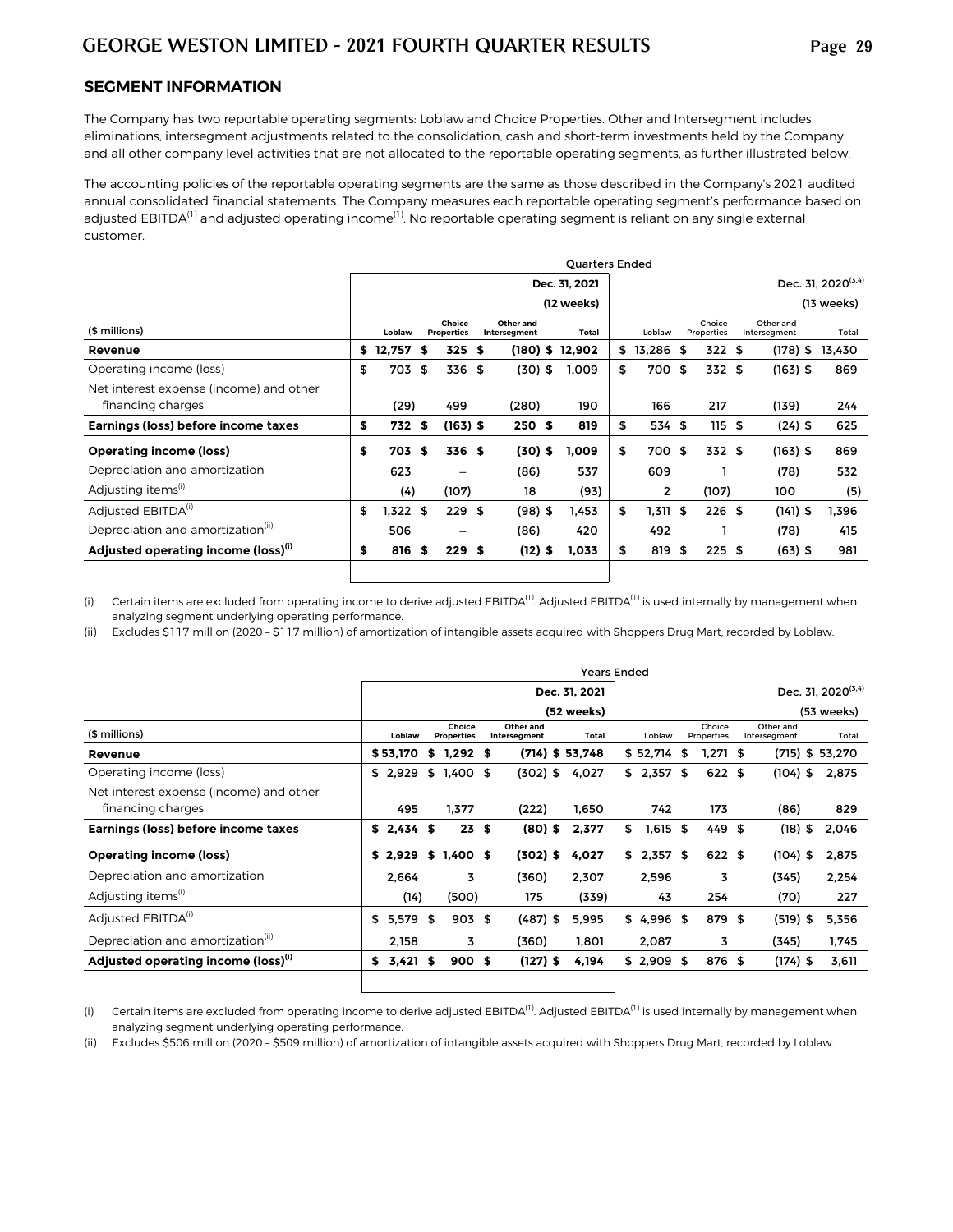#### **FORWARD-LOOKING STATEMENTS**

This News Release contains forward-looking statements about the Company's objectives, plans, goals, aspirations, strategies, financial condition, results of operations, cash flows, performance, prospects, opportunities and legal and regulatory matters. Specific forward-looking statements in this News Release include, but are not limited to, statements with respect to the Company's anticipated future results, events and plans, strategic initiatives and restructuring,regulatory changes including further healthcare reform, future liquidity, planned capital investments, and the status and impact of IT systems implementation. These specific forward-looking statements are contained throughout this News Release including, without limitation, in the "Outlook" section of this News Release. Forward-looking statements are typically identified by words such as "expect", "anticipate", "believe", "foresee", "could", "estimate", "goal", "intend", "plan", "seek", "strive", "will", "may", "should" and similar expressions, as they relate to the Company and its management.

Forward-looking statements reflect the Company's estimates, beliefs and assumptions, which are based on management's perception of historical trends, current conditions and expected future developments, as well as other factors it believes are appropriate in the circumstances. The Company's estimates, beliefs and assumptions are inherently subject to significant business, economic, competitive and other uncertainties and contingencies regarding future events, including the COVID-19 pandemic and as such, are subject to change. The Company can give no assurance that such estimates, beliefs and assumptions will prove to be correct.

Numerous risks and uncertainties could cause the Company's actual results to differ materially from those expressed, implied or projected in the forward-looking statements, including those described in "Enterprise Risks and Risk Management" section, of the MD&A in the Company's 2021 Annual Report and the Company's Annual Information Form for the year ended December 31, 2021.

Readers are cautioned not to place undue reliance on these forward-looking statements, which reflect the Company's expectations only as of the date of this News Release. Except as required by law, the Company does not undertake to update or revise any forward-looking statements, whether as a result of new information, future events or otherwise.